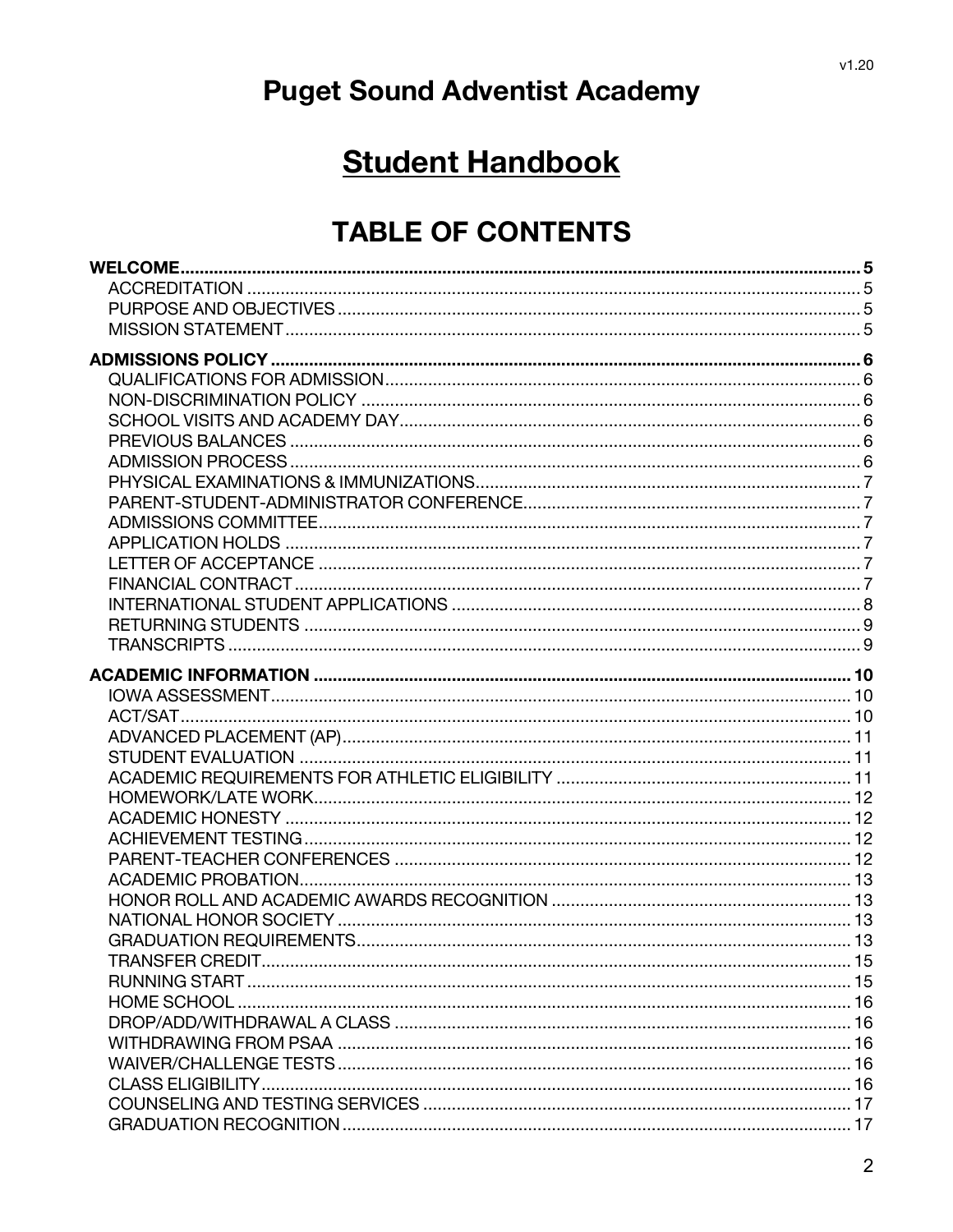|          | v1.20 |
|----------|-------|
|          |       |
|          |       |
|          |       |
|          |       |
|          |       |
|          |       |
|          |       |
|          |       |
|          |       |
|          |       |
|          |       |
|          |       |
|          |       |
|          |       |
|          |       |
|          |       |
|          |       |
|          |       |
|          |       |
|          |       |
|          |       |
|          |       |
|          |       |
|          |       |
|          |       |
|          |       |
|          |       |
|          |       |
|          |       |
|          |       |
|          |       |
|          |       |
|          |       |
| VISITORS |       |
|          |       |
|          |       |
|          |       |
|          |       |
|          |       |
|          |       |
|          |       |
|          |       |
|          |       |
|          |       |
|          |       |
|          |       |
|          |       |
|          |       |
|          |       |
|          |       |
|          |       |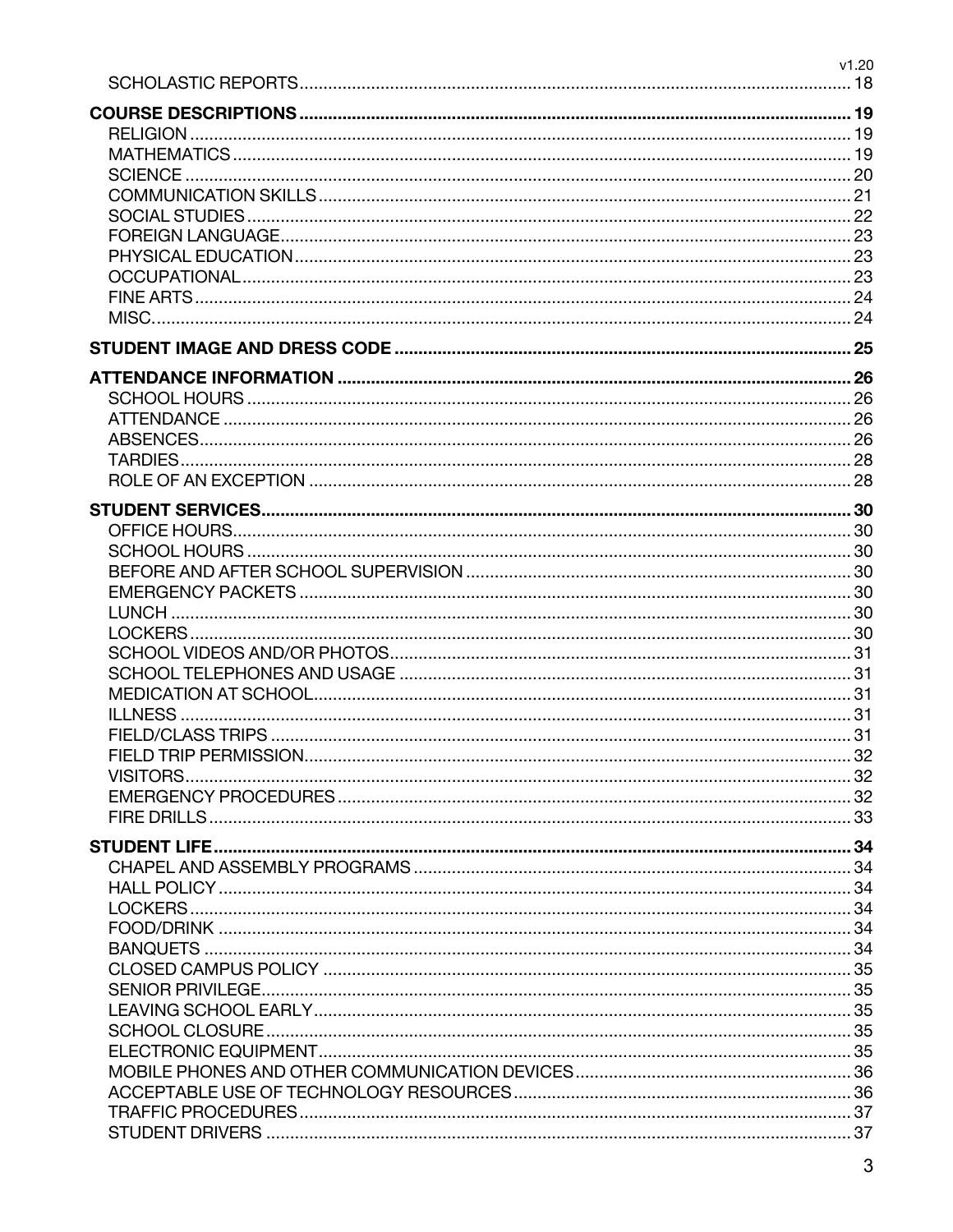|                       | v1.20 |
|-----------------------|-------|
|                       |       |
|                       |       |
|                       |       |
|                       |       |
|                       |       |
| <b>MISSION TRIPS.</b> |       |
|                       |       |
|                       |       |
|                       |       |
| <b>DISCIPLINE</b>     |       |
|                       |       |
|                       |       |
|                       |       |
|                       |       |
|                       |       |
|                       |       |
|                       |       |
|                       |       |
|                       |       |
|                       |       |
| STUDENT EXPULSION.    |       |
|                       | 45    |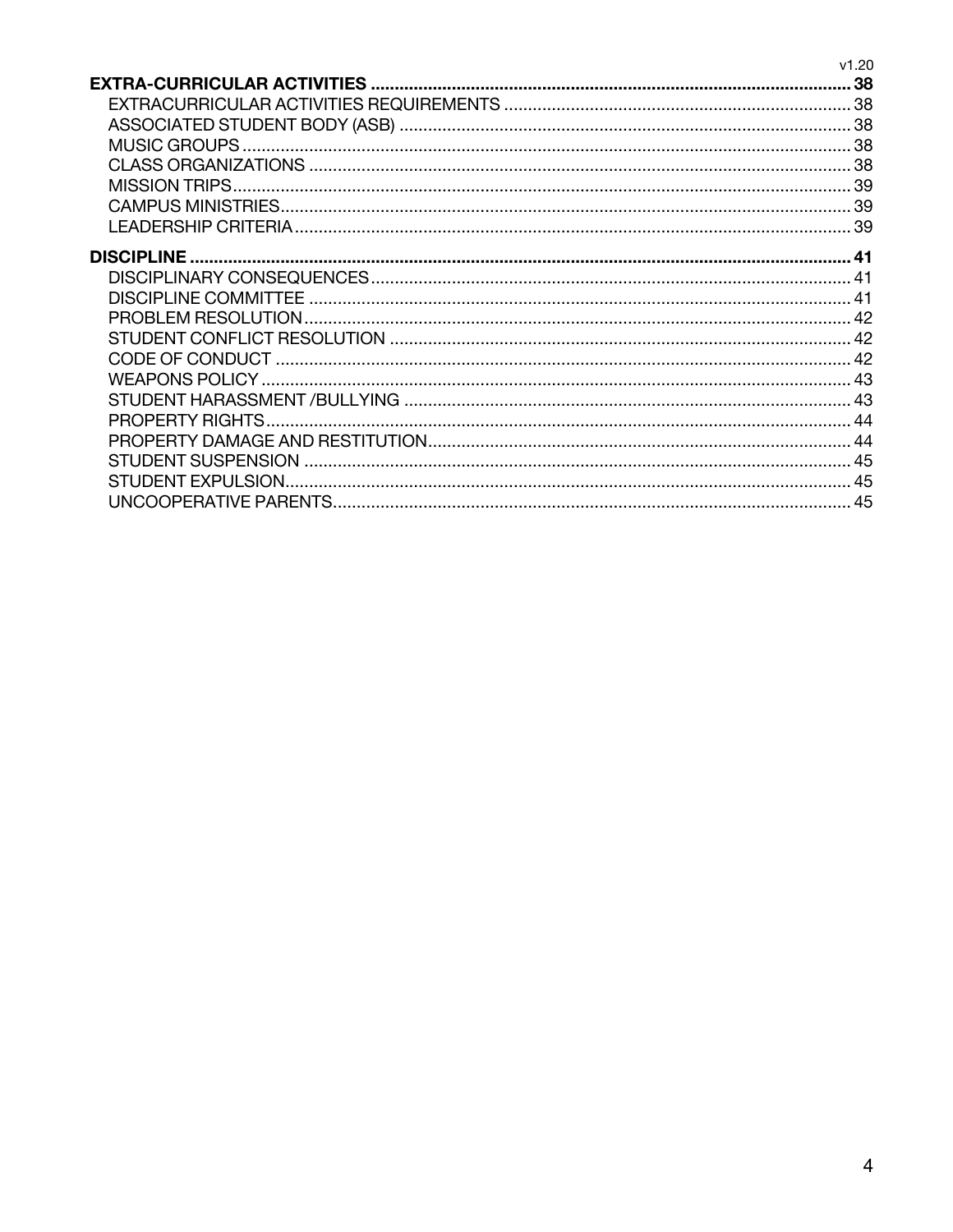## **WELCOME**

It is a pleasure to welcome you to Puget Sound Adventist Academy (PSAA). PSAA is committed to providing a rigorous academic education in a supportive and positive Christian environment for our students. We strive to facilitate a young person's development in a Christian atmosphere. The goal of the curriculum is help each student find his/her full potential in every area of development: the spiritual, social/emotional, cognitive and physical.

This handbook is meant to provide parents and students with important information about the school. It will familiarize you with school policies and procedures designed to create an optimal and safe learning environment in which students can excel and experience success.

Please note that school reserves the right to update, change or modify school policies and procedures at any time and that such updates are just as authoritative and binding as if they were published in the student handbook.

## **ACCREDITATION**

PSAA is owned and operated by the Seventh-day Adventist Church and is part of the largest Protestant educational system in the world. The school is fully accredited by the Middle States Association Commissions on Elementary and Secondary Schools, National Council for Private School Accreditation and the Accrediting Association of Seventh-day Adventist Schools, Colleges, and Universities, Inc. The school curriculum is based on the comprehensive requirements of the North American Division and North Pacific Union Conference of Seventh-day Adventists and is aligned with both national and state standards.

#### **PURPOSE AND OBJECTIVES**

PSAA was established to provide a holistic educational and spiritual environment in which students can excel and develop academically, physically, socially, and emotionally. Reverence for God and kindness to others are qualities that are encouraged through effective role modeling by parents and teachers and through classroom instruction.

#### **MISSION STATEMENT**

PSAA prepares students to be life-long learners, critical thinkers, and tomorrow's leaders. Through a rigorous academic and holistic education, students are empowered with spiritual commitment, personal responsibility, integrity, leadership skills, and a caring social awareness and sensitivity to the community and world around them. PSAA students are prepared for success in life and for eternity.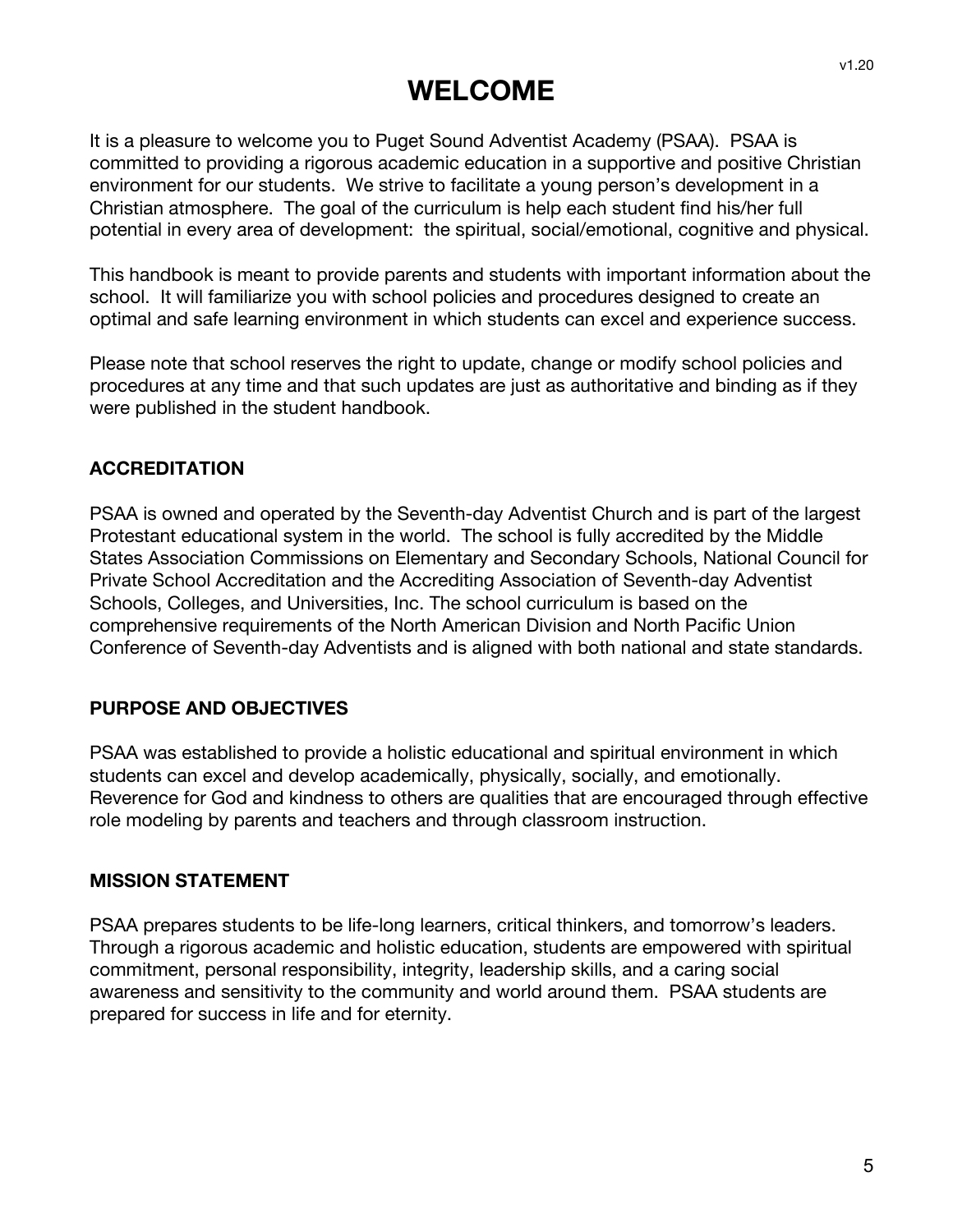## **ADMISSIONS POLICY**

#### **QUALIFICATIONS FOR ADMISSION**

PSAA is open to young people who desire a rigorous Christian education and who are serious about performing at their very best. Students who apply should be willing to comply with the objectives of the school and live in harmony with its principles.

#### **NON-DISCRIMINATION POLICY**

PSAA admits students of any race to all the rights, privileges, and activities generally accorded or made available to students. Puget Sound Adventist Academy makes no discrimination on the basis of ethnicity, culture, religion or gender in admission.

#### **SCHOOL VISITS AND ACADEMY DAY**

All prospective students and their parents are invited to visit PSAA on this special visitation day, generally scheduled in the spring. This day includes campus tours, programs, and other activities planned to help acquaint visitors with the school. Students may also choose to participate in scholarship auditions/tryouts. School visits may also be arranged on an individual basis at any time during the school year.

#### **PREVIOUS BALANCES**

The account for the previous year's expenses at PSAA or any other Seventh-day Adventist school must be paid in full before any student is allowed to enroll for the new school year.

#### **ADMISSION PROCESS**

All students applying to PSAA must submit an online application form that can be found on the school website at www.psaa.org. There is a \$25 non-refundable application fee that is due when submitting the application, payable online only with a credit card. The school accepts Visa and MasterCard.

In addition to the application form, the following documents must also be submitted to the school office:

•Two recommendations forms; one from a former principal or teacher and one from a non-relative adult (new students only).

•Original Washington State Certificate of Immunization Status or an immunization exemption form (Required before any student begins school)

•A Request for Records form (for transfer students only)

Re-enrolling students must complete the online re-enrollment form found on FACTS (Formally Renweb).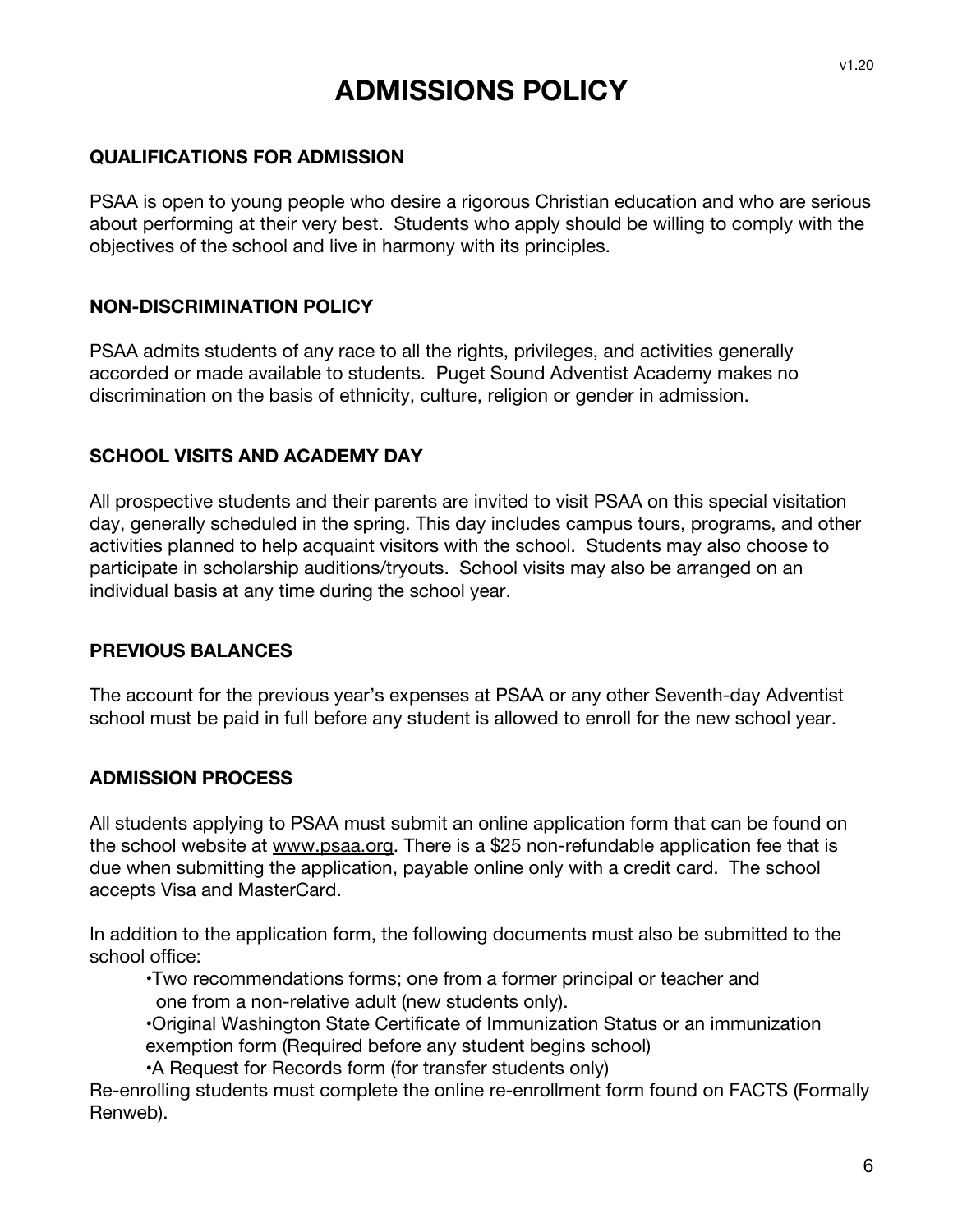#### **PHYSICAL EXAMINATIONS & IMMUNIZATIONS**

Physical examinations are required for all new students, and all students participating in the sports program. These are good for two years and are due prior to the first practice. Washington State law requires that no student be admitted to school without a completed Washington Certificate of Immunization Status on file.

#### **PARENT-STUDENT-ADMINISTRATOR CONFERENCE**

All new students must attend a conference with their parent(s) and an administrator of Puget Sound Adventist Academy before the student's application can be completely processed.

## **ADMISSIONS COMMITTEE**

After the complete set of application forms and fees are turned in, the application is ready to be processed through the Admissions Committee. If the student is new to PSAA, former school records will be taken into consideration at this time. The Admissions Committee reviews each student's application before a letter of acceptance is issued.

## **APPLICATION HOLDS**

An application can be delayed for processing through the Admissions Committee for the following reasons: 1) the application forms are not completely filled out and/or signed, 2) the correct application fee is not paid in full, 3) the records from a previous school have not been obtained for a new student, and 4) a balance on an account from a previous year at PSAA or other SDA school has not been paid in full. No space will be retained in a classroom for any student whose application is being held.

## **LETTER OF ACCEPTANCE**

Each year new and returning students will receive a Letter of Acceptance when all application or reapplication requirements are satisfactorily met and the students' records have been reviewed by the Admissions Committee. Following acceptance, the student will be reserved a spot on the class roster.

## **FINANCIAL CONTRACT**

After an application is processed through the Admissions Committee and a letter of acceptance is issued, a Financial Contract must be signed by the individual(s) responsible for the student's account. The person(s) responsible for the account are designated as the financial sponsor of the student. Financial sponsors can sign their Financial Contracts by contacting the Business Manager at PSAA. No student will be allowed into a classroom on the first day of school until the financial contract is signed by the individual(s) responsible for the student's account.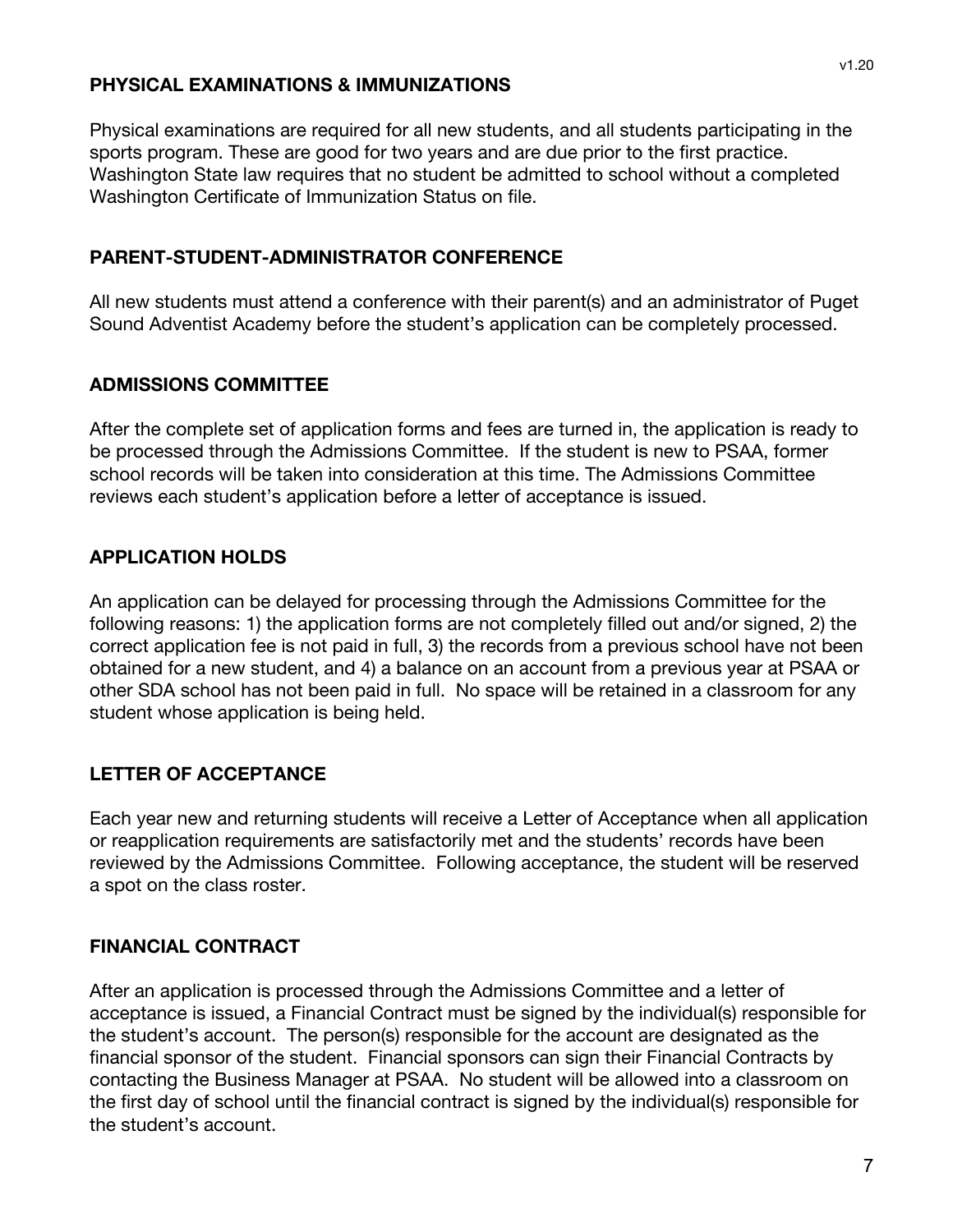## **INTERNATIONAL STUDENT APPLICATIONS**

Students who wish to apply to PSAA should first contact the school Registrar to determine if space is available in the desired grade level. Applying students should have a moderate level of English proficiency. TOEFL tests will be used to determine and monitor student English language proficiency and development.

Qualifying students must submit the following minimum iBT (Internet based TOEFL) scores:

 $9<sup>th</sup>$  grade – 50  $10^{th}$  grade – 60 11<sup>th</sup> grade – 70  $12<sup>th</sup>$  grade – 80

Students who are unable to reach the minimum score may apply to be a student in the **English Language Experience**, where they will audit all of the same classes as their Englishspeaking classmates. Please note that the student will not be accepted as a student for the following year until they have me the minimum iBT for their grade level.

The TOEFL test is the most recognized tool for measuring English proficiency. There are several variations of the TOEFL, each with its own scoring. In order to avoid confusion, international students will be required to submit scores from the Internet Based TOEFL, often called the iBT. This test is widely available in testing centers. Booking a testing time may be limited and it may take several weeks to receive scores. Students interested in studying in the United States should schedule a test as soon as possible.

Students who are accepted to the school will experience a welcoming and inclusive student body and staff committed to their success.

Below are listed the requirements established by the U.S. Citizenship and Immigration Services (USCIS) to receive an I-20 form:

- Letter of intent stating what the student's plan is for the coming school year and for the remainder of his/ her high school years. If the student plans to attend college in the U.S., please include that information in the letter since it assists the Registrar in working out the credits.
- Bank statements from the parent or supporting persons (whoever is paying tuition and providing care for the student) as proof of finances. This is required in order for the USCIS to see that the student will be financially taken care of while staying in the United States.
- (New Students Only) Student transcripts are needed from the previous school, translated in order for the Registrar to properly assess the student's academic credits.
- Two letters of recommendation from previous school (translated).
- Completed application form along with the \$225 non-refundable application fee.
- Immunization records and physical exam from doctor's office.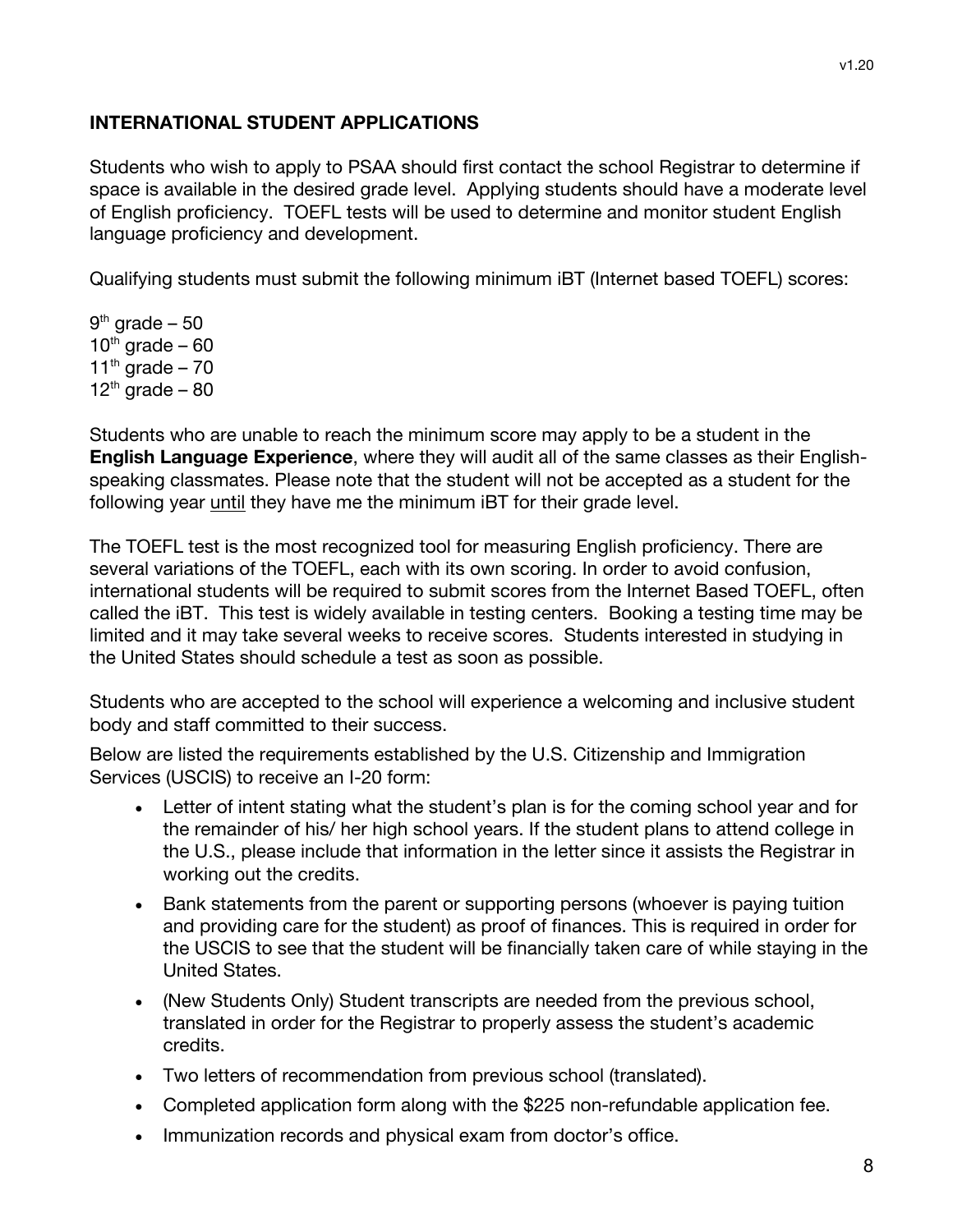- The USCIS requires a complete home address of the student from his/her country. This address must include:
- 1. Full name of student
- 2. Street and apartment number
- 3. Province or Territory Country Zip Code
- 4. Full names, address(es), e-mail and phone numbers for parents
- SEVIS Foreign Exchange Fee (I-901): This fee is non-refundable. The new U.S. Immigration and Customs Enforcement branch of Homeland Security has created a charge for processing foreign exchange students. The fee of \$200 will be submitted and paid through the school and a receipt of payment will be issued to the student or responsible party. This receipt is required along with the I-20 when the student applies for an F-1 visa at the U.S. Embassy.

Foreign Exchange Financial Information Based on 10 Months – Tuition and Fees are for students entering after July 1. For detailed financial information please refer to the International Student portion of the Financial Information Section at the back of this handbook.

## **RETURNING STUDENTS**

Returning students will be notified when the re-enrollment period is open. Re-enrollment is done through FACTS (formally RenWeb).

## **TRANSCRIPTS**

All new students making application to attend PSAA must furnish a record of their previous schooling. Entering freshmen must show evidence of eighth-grade completion. Acceptance will be probationary until these records are on file. Grade placement may be delayed until previous transcripts are received.

v1.20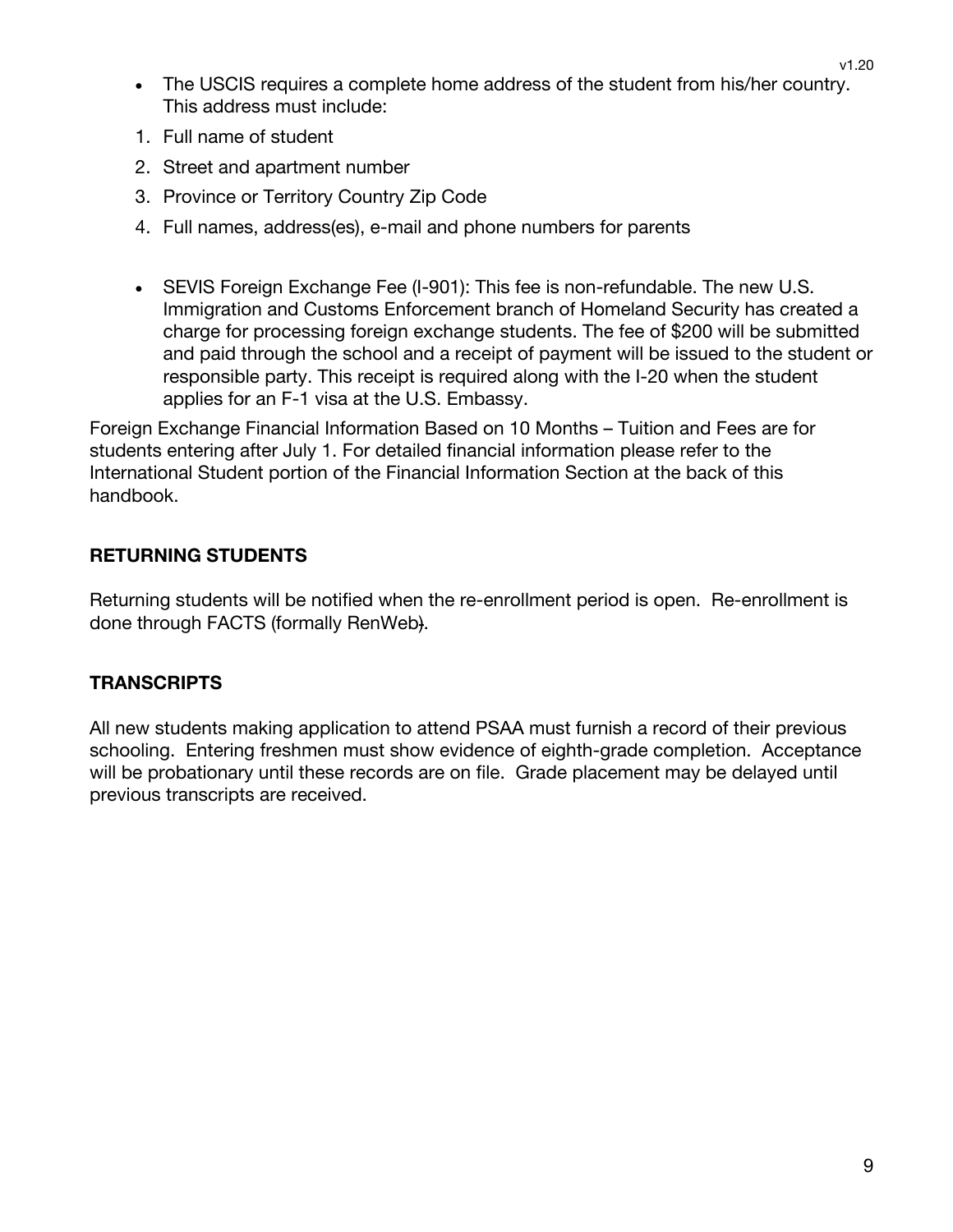## **ACADEMIC INFORMATION**

#### *These requirements apply to the Class of 2018 and beyond. Requirements are updated on an annual basis.*

#### **ACADEMIC TESTING**

Academic testing provides a snapshot of student growth and provides a useful tool to identify strengths and areas for growth. PSAA uses several different kinds of assessment.

#### **PSAT**

The PSAT/NMSQT is given to all  $10<sup>th</sup>$  and  $11<sup>th</sup>$  graders in October. The PSAT/NMSQT makes them eligible to become National Merit Scholars. The 10<sup>th</sup> grade students are given the PSAT 10 in the spring. According to the College Board, "The PSAT/NMSQT and the PSAT 10 cover the same content areas. Both tests provide students and educators with the chance to check in on progress toward college and career readiness and success. And both serve as an excellent way for students to preview and practice for the SAT, because they are tightly aligned with the new SAT. The new PSAT/NMSQT and the PSAT 10 will give students access to free personalized SAT study. With students' explicit permission, Khan Academy will use their PSAT/NMSQT or PSAT 10 results to create a study plan especially for them." For more information and for study material, please go to the PSAT website.

#### **IOWA ASSESSMENT**

In order to measure our students' growth from year to year, students are given the Iowa Assessment. This test will be given in the Fall and the results are provided to parents by the end of the first semester. For more information on this test, please visit the following IA website: www.mercerpublishing.com/iwoa-assessments/faq

#### **ACT/SAT**

Students who are planning on attending college should take the ACT and/or SAT during the second semester of their junior year. Although both tests cover much of the same material, some students may prefer one test over the other. Practice tests are available for both of these assessments on the internet. Students interested in attending highly competitive colleges should consider taking the test at the end of their junior year.

Both tests are offered several times throughout the year, on Saturdays. They may also be taken on a Sunday to accommodate those with religious concerns regarding Saturday testing.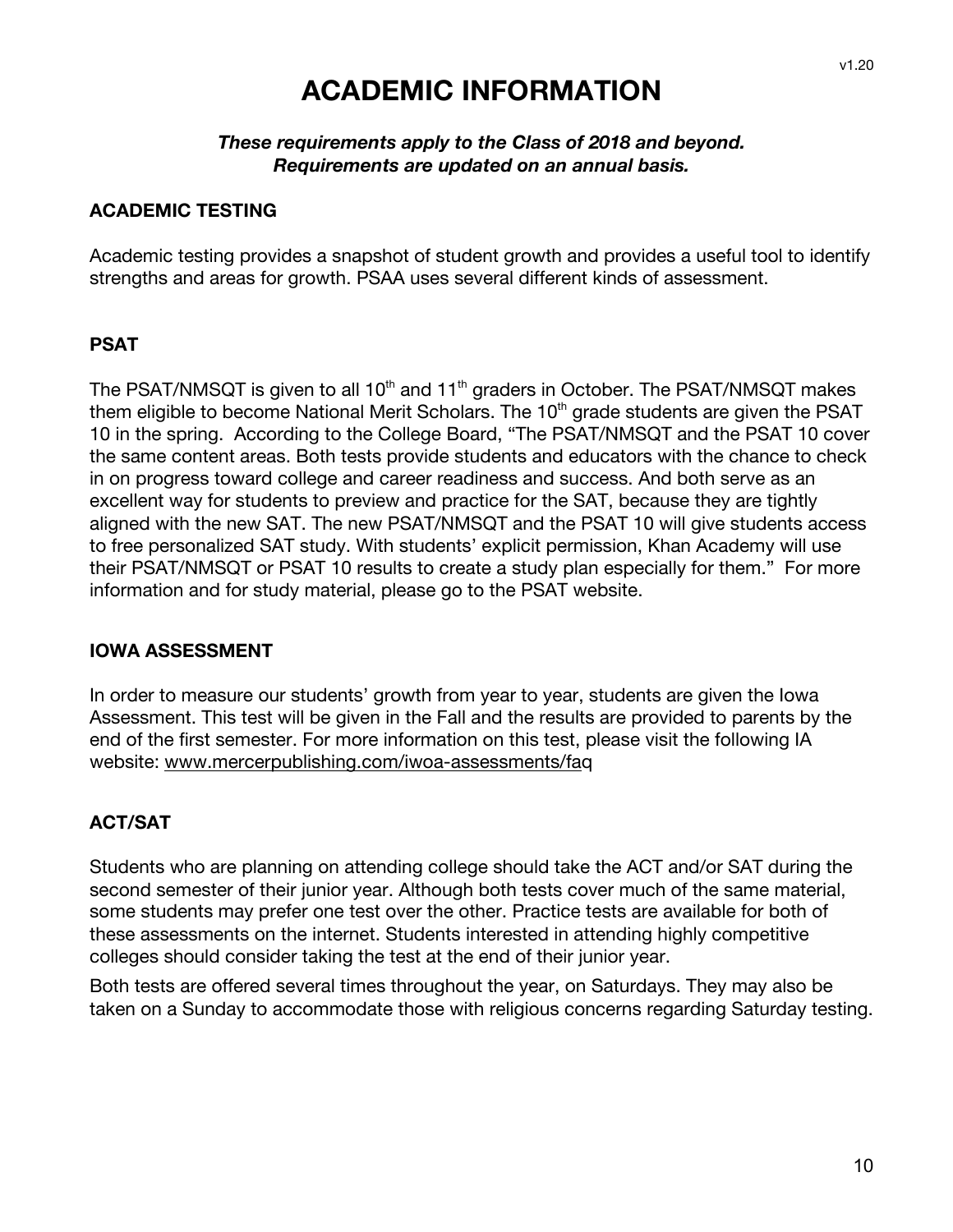#### **ADVANCED PLACEMENT (AP)**

Students interested in preparing for the AP tests may make arrangements for extra support from individual teachers or purchase self-study materials. In the spring we will order the AP tests for students who are prepared to take them.

#### **STUDENT EVALUATION**

PSAA utilizes the FACTS (formally RenWeb) school management system (factsmgt.com) as an effective online resource whereby parents can regularly monitor their child's performance at school. Teachers update information weekly. Parents are strongly encouraged to make regular use of this effective online tool. Login and password information can be obtained from the school Registrar.

Student report cards are issued two times each academic year with midterm report cards issued at the end of  $1<sup>st</sup>$  and  $3<sup>rd</sup>$  quarters. Academy students and parents will receive weekly email progress reports. These reports are designed to keep students and parents informed regularly of their student's performance before permanent grades are entered on the quarterly reports. Academic marks at PSAA are based on a five-letter system of A, B, C, D, and F. An "F" grade indicates failure to meet minimum requirements.

The teacher will notify parents in an ongoing basis if their child is failing or doing unsatisfactory work and will keep parents informed of progress and special needs.

Grades are used to determine Honor Roll members (see following sections) and to determine eligibility for promotions, for participation in extra-curricular activities and those programs that require a student to miss school or valuable study time due to practice routines or extensive traveling. The following policy will be employed to insure academic priorities:

- 1. Students with three or more failures in their core classes may be ineligible for promotion into the next grade.
- 2. When a student receives a failing semester grade in core subject (required by WA State for graduation), that course will have to be repeated in summer school to allow that student PSAA re-admission.
- 3. Any student with one or more "F's" in a course may have their participation in extracurricular activities limited until such time as their academic performance improves. Please see conditions for sports inclusion below.

#### **ACADEMIC REQUIREMENTS FOR ATHLETIC ELIGIBILITY**

Students must be academically successful by maintaining at least a C average in order to participate in the afterschool athletic program (games and practices). If a student does not maintain acceptable grades, they will be suspended from afterschool athletics; at least until the next interim grading period. Students may not have more than one D in any given class per quarter in order to remain eligible. An F in any class, regardless of overall GPA, will make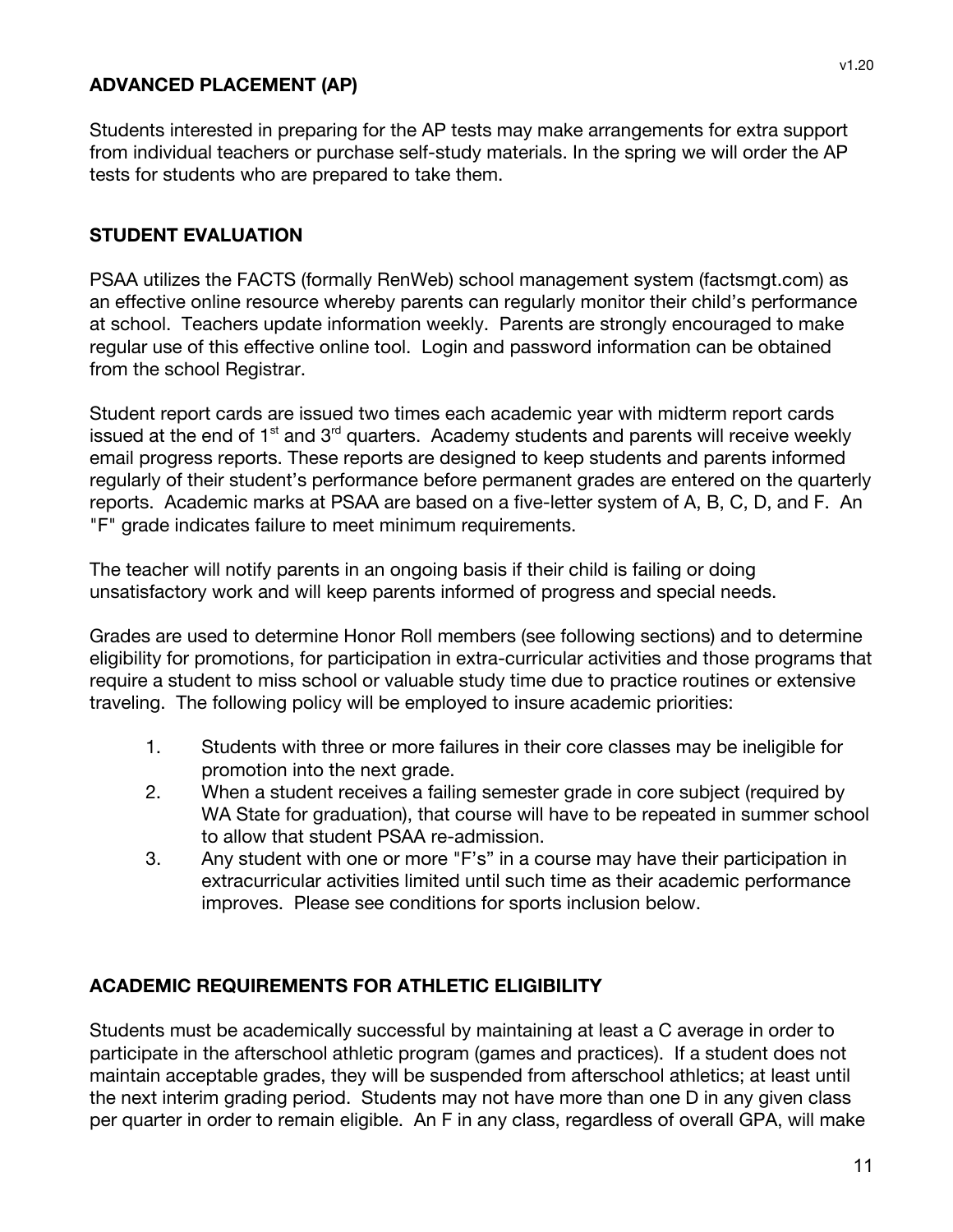a student ineligible. If grades have not improved by the next interim grading period, the student will remain ineligible for participating in the afterschool athletic program

## **HOMEWORK/LATE WORK**

A major part of academic success is completing assignments on time. Being responsible and meeting deadlines is a critical life skill that students must learn. All students are required to meet these expectations. Please refer to the syllabus for the policy regarding late/missing work.

## **ACADEMIC HONESTY**

PSAA's policy regarding academic honesty is based on the Christian principles embraced by the school. Habits of hard work and honesty promote integrity, self-reliance, self-respect, responsibility, and trust. Grades on all assignments are to represent the student's best work. Individual progress cannot otherwise be fairly determined. PSAA assumes that all students enrolled are honest unless the trust placed in them is broken. While students who practice dishonesty usually care a great deal about succeeding in school, they actually jeopardize the success of themselves and their peers. The consequences for such behavior may include failing grades, suspension and possible dismissal from school. Dishonesty can occur in many forms, including, but not limited to, the following:

- 1. Allowing another student to copy or borrow one's work.
- 2. Copying or borrowing answers or ideas from another's work.
- 3. Using unauthorized notes or looking on another's paper during a test or assignment.
- 4. Working together on assignments when the assignment is not given as a team project.
- 5. Copying a theme or other writing assignment from any source without giving credit to the original author.
- 6. Having parents, friends, or tutors do assignments.
- 7. Unauthorized use of electronic or web-based reference tools on assignments or tests.

## **ACHIEVEMENT TESTING**

Iowa Assessment tests will be given to each grade level during the fall. An essential part of achievement testing is to utilize test results to assist the teaching staff, the student, and the parent in determining realistic academic expectations for each child.

## **PARENT-TEACHER CONFERENCES**

Twice each year a special day is set-aside on the school calendar at the end of the first and third grading periods for parent-teacher conferences. All parents are urged to come to this conference.

Additional conferences may be arranged on an as needed basis. If parents wish to speak with a teacher, it is best to make an appointment with the teacher or to leave a message with the administrative assistant in the front office. Please feel free to initiate contact through the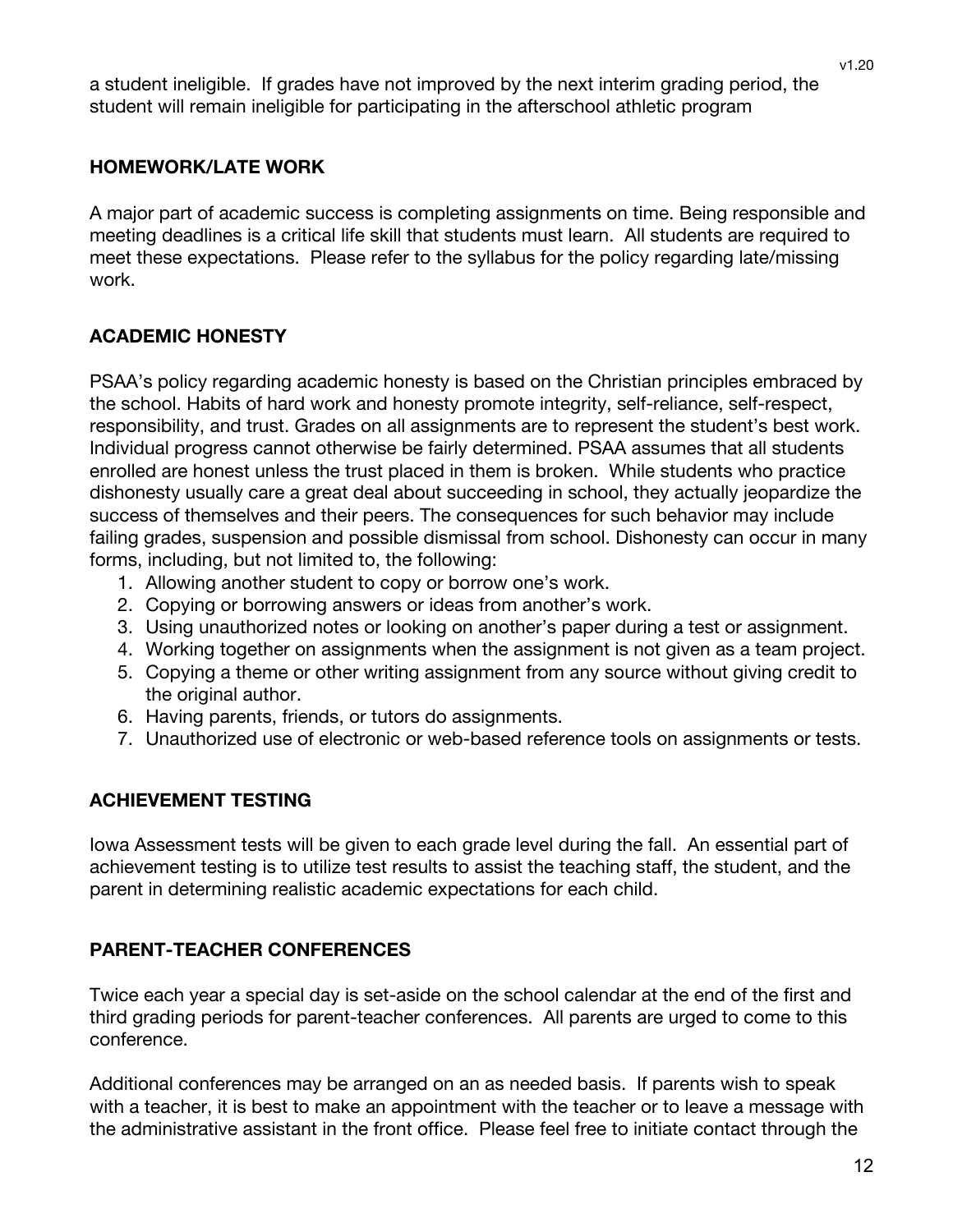school office to speak with your child's teacher(s). An informed parent is a supportive parent. We actively seek opportunities to partner with our parents.

## **ACADEMIC PROBATION**

Students may be placed on academic probation at either midterm or semester grading periods should performance indicate the need for greater scrutiny or corrective action.

## **HONOR ROLL AND ACADEMIC AWARDS RECOGNITION**

PSAA considers academic awards, honors, and accolades a vital part of its emphasis in a student's performance.

Students are eligible for academic awards with the following GPA and good citizenship:

| Principal's List  | $3.9 - 4.0$  |
|-------------------|--------------|
| Honor Roll        | $3.5 - 3.89$ |
| Honorable Mention | $3.0 - 3.49$ |

No D's or F's for all categories.

## **NATIONAL HONOR SOCIETY**

PSAA has an active chapter of the National Honor Society (NHS). Candidates must maintain a cumulative scholastic grade point average of at least 3.5. All students who meet the academic requirements will then be considered for membership by a Faculty Council where they will also be evaluated on the basis of service, leadership, and character. NHS membership is an honor which is recognized and valued by colleges and universities, and comes with responsibility to serve both at school and in the community.

NHS is a service organization. Members must also exhibit leadership, character, and compassion through service. For this reason, members must complete additional hours of service over the minimum required for graduation. First semester service projects include things such as Hopelink Banquet, Blood Drive, Angel Tree, etc. During second semester each NHS member will lead out in a service project of his/her choosing.

#### **GRADUATION REQUIREMENTS**

**General Diploma:** The listing below outlines minimum requirements for graduation in the years indicated as set forth by the General Conference of Seventh-day Adventists, North Pacific Union Conference, and the State of Washington. The State of Washington requires a minimum of 24 total credits for graduation. See the table below for the breakdown per subject area. Each semester completed receives .5 credits. PSAA students are required to fulfill both state and NPUC requirements whichever is higher.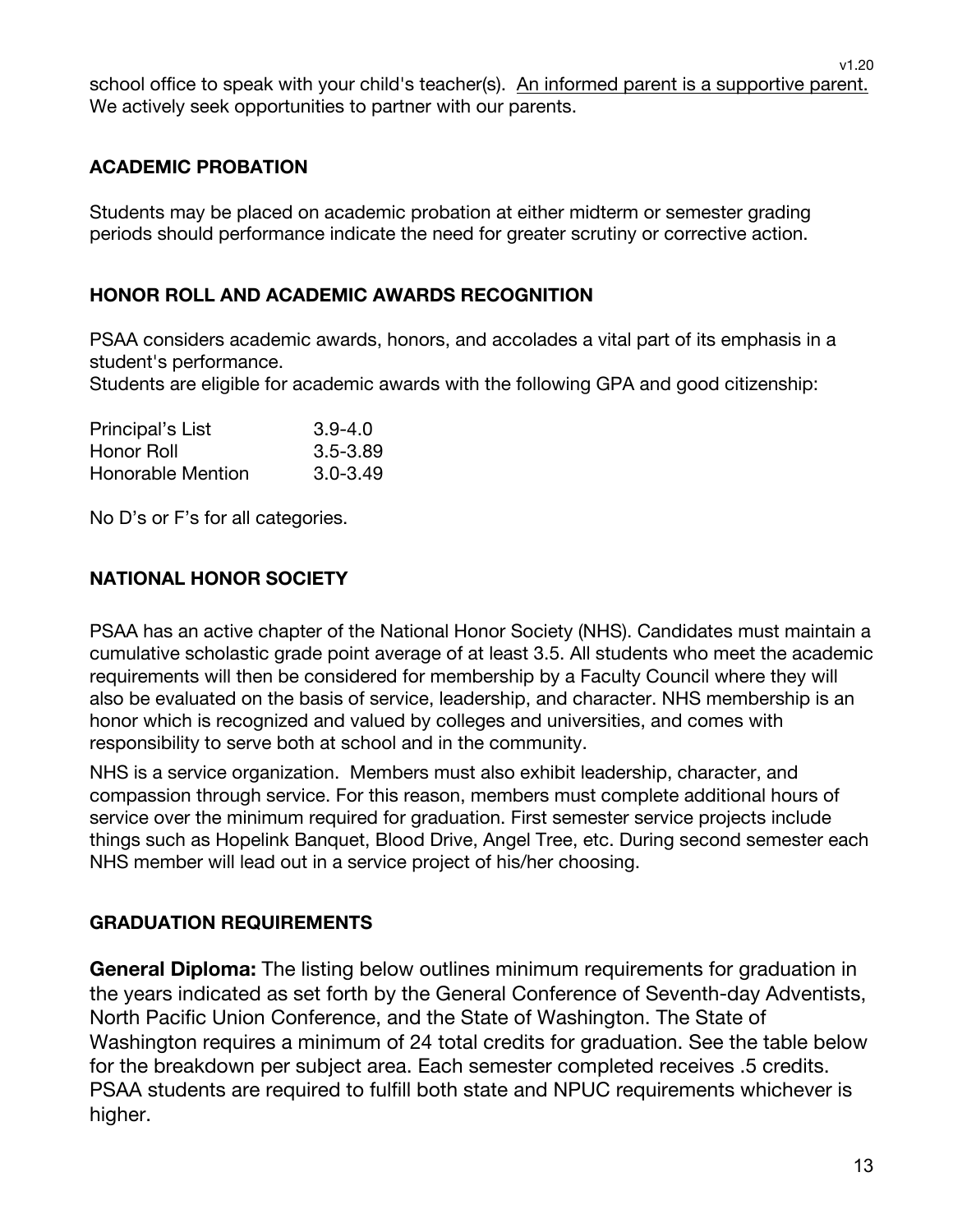| <b>Subject</b><br>Bible $I(1)$<br>Bible II (1)<br>Bible III (1)                                                              | <b>Credit</b>          | <b>WA State Req</b><br>0<br>0<br>0 | <b>NPUC Req</b><br>1             |
|------------------------------------------------------------------------------------------------------------------------------|------------------------|------------------------------------|----------------------------------|
| Bible IV (1)                                                                                                                 |                        | 0                                  | 1                                |
| English I<br>English II<br>English III<br>English IV/College Writing                                                         | 1<br>1                 | 1<br>1<br>1<br>1                   | 1<br>1<br>1<br>1                 |
| <b>Film and Literature</b>                                                                                                   | 1                      | 0                                  | 0                                |
| Speech<br>Debate                                                                                                             | 1                      | 0<br>0                             | 0<br>0                           |
| Algebra I<br>Geometry<br>Algebra II<br>Pre-Calculus<br>Calculus                                                              | 1                      | 1<br>1<br>1<br>0<br>0              | 1<br>1<br>0<br>0<br>0            |
| Physical Science (2)<br>Biology (2)<br>Chemistry (2)<br>Physics (2)<br>Anatomy & Physiology (2)                              | 1<br>1                 | 1<br>1<br>1<br>0<br>0              | 1<br>1<br>0<br>0<br>0            |
| WA State History (3)<br>Modern World History (3)<br>US History (3)<br>American Government (3)<br>Civics (3)<br>Geography (3) | 1<br>.5<br>$.5\,$<br>1 | 0<br>1<br>1<br>.5<br>$.5\,$<br>0   | 0<br>1<br>1<br>.5<br>$.5\,$<br>0 |
| Subject<br>Spanish I (4)<br>Spanish II (4)                                                                                   | Credit<br>1<br>1       | <b>WA State Req</b><br>1<br>1      | <b>NPUC Req</b><br>0<br>0        |
| Art $(5)$<br>Band (5)<br>Choir (5)                                                                                           | 1<br>$.5\,$<br>$.5\,$  | 1<br>$.5\,$<br>.5                  | 1<br>0<br>0                      |
| <b>Physical Education I</b><br>Health<br><b>Physical Education II</b>                                                        | .5<br>$.5\,$           | .5<br>$.5\,$<br>1                  | .5<br>$.5\,$<br>1                |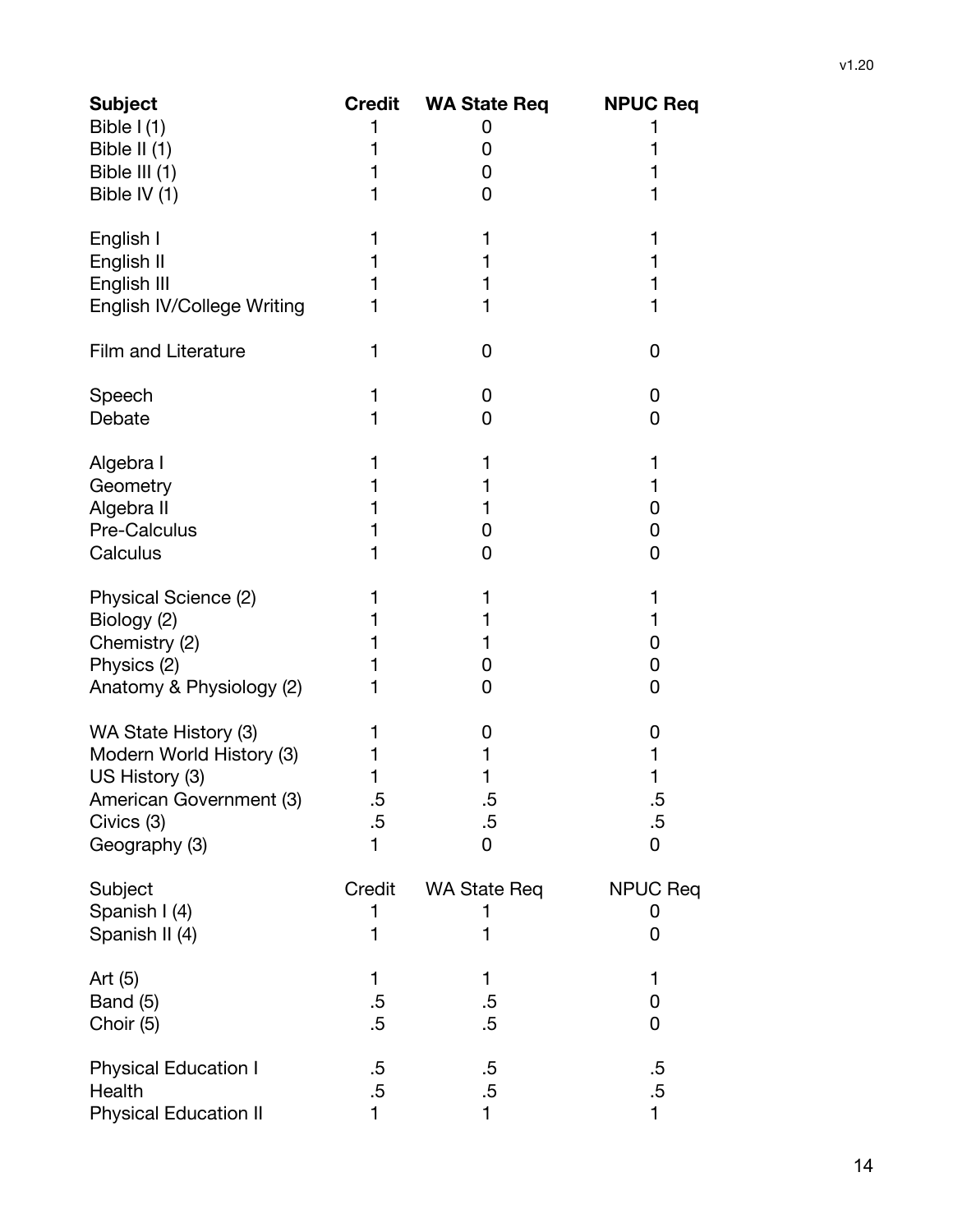| <b>Computer Applications</b> |  |  |
|------------------------------|--|--|
| Life Skills                  |  |  |

(1) Students are required to fulfill 1 credit per year when attending an Adventist school only. Students transferring from a non-Adventist school do not have to make up Religion credits.

(2) 2 credits must include a lab.

Effective 2019: A total of three science credits are required for graduation.

(3) 1 credit must be U.S. History and 1 credit must be in Modern World History. WA State History is non-credit required course. This course is taught at PSAA, but can be completed at the junior high level. Any student entering PSAA without this credit from  $8<sup>th</sup>$  grade must complete this course before the beginning of senior year. Effective 2020: 1 semester of Civics is required for graduation.

(4) Effective 2019: A total of 2 credits of foreign language is required for graduation.

(5) Effective 2019: A total of 2 credits must be earned; it can be in any combination of the classes offered. After 2 credits have been earned toward the Fine Arts requirements, all other credits will go toward the elective credit requirements.

(6) Credits must be in Algebra I, Geometry and Algebra II.

#### **TRANSFER CREDIT**

Students who are enrolled in PSAA must get prior permission to receive academic credit for concurrent enrollment in another school or college, for correspondence courses, or for summer school courses. While enrolled in PSAA, the total number of credits accepted from these outside sources is not to exceed 25% of the student class load. These credits are to be completed before entering senior year.

Students transferring from a non-accredited school will not receive a grade for courses taken but may receive credit. Students may have to pass an exam to receive credit for such courses.

Students must receive permission from the registrar to take courses outside of school to fulfill requirements that cannot be met at PSAA. Students may not take a class outside PSAA to avoid taking a class from a specific teacher.

To receive a diploma, students must be enrolled for at least 2 credits in the last semester.

#### **RUNNING START**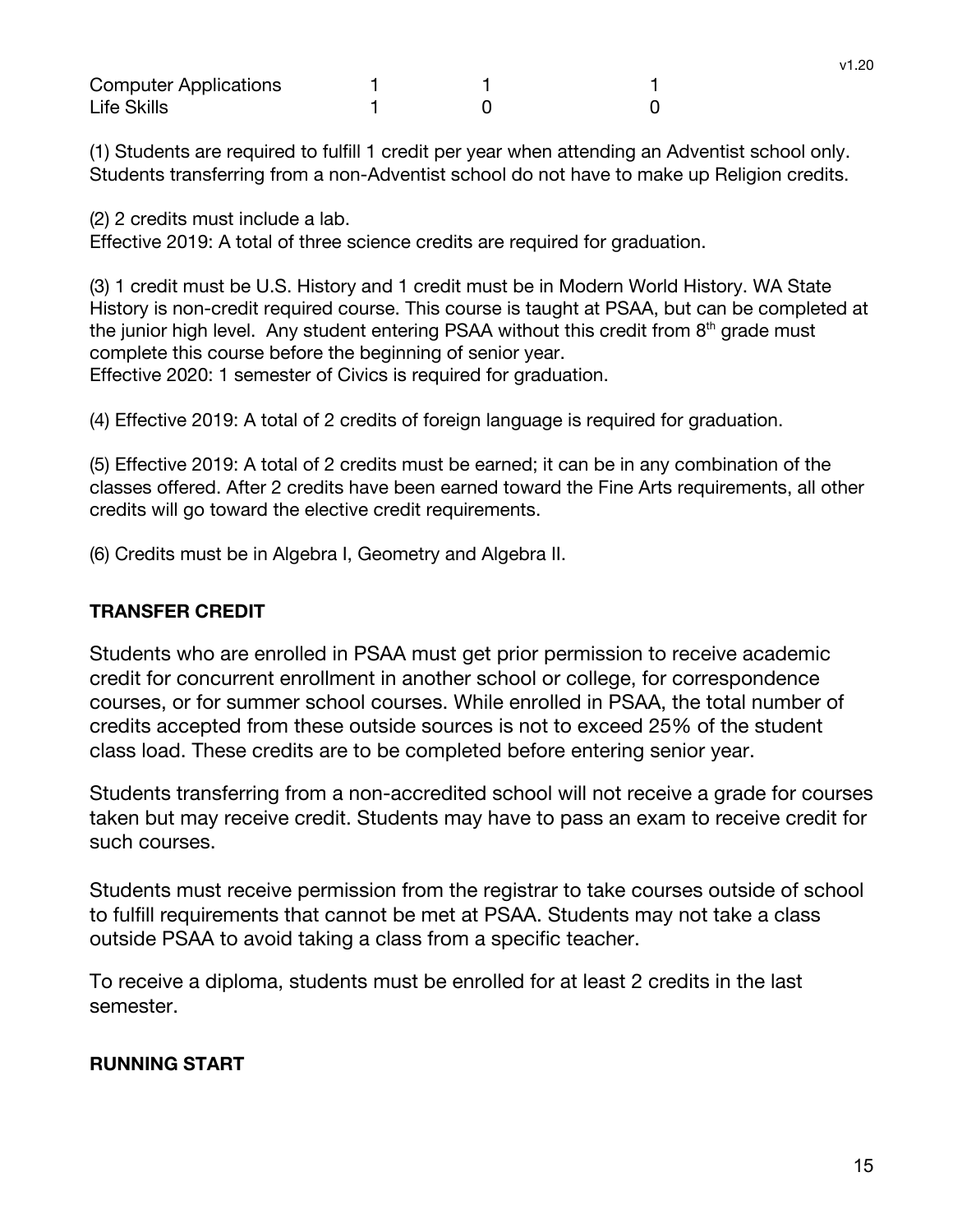Students enrolled at PSAA are eligible to also participate in the Running Start program offered through public schools. Please see the Registrar for details on how the program works and how to apply.

## **HOME SCHOOL**

Credits will be evaluated on an individual basis to determine if a letter grade will be accepted. Generally, students transferring from a home school, high school program will receive a grade of P, for passing. Home school students may elect to register for individual classes and some sports and music programs. Specialty music groups and varsity sports are reserved for regularly enrolled students.

## **DROP/ADD/WITHDRAWAL A CLASS**

Students may drop a class up to two weeks after the beginning of a semester. Classes may not be added after the second week of each semester.

Under extreme circumstances a student may find it necessary to withdraw from a class after the two-week deadline to drop a class. This could seriously affect his/her ability to graduate on time. To withdraw from a class requires completion of a "Request to Change Program" form. Withdrawal is not official until approved by the registrar. Withdrawal from a class will negatively affect the cumulative GPA.

## **WITHDRAWING FROM PSAA**

Students withdrawing from PSAA during the school year need to notify the office and complete the "Intention to Withdraw" and the "Withdraw from Classes" forms. All financial obligations to PSAA must be met before transcripts will be released.

## **WAIVER/CHALLENGE TESTS**

Students who have mastery of Spanish I, or ELL may request permission from the instructor and the administration to take a challenge or waiver test for either course. The fee for this test is \$25. Credit may be given for the course but no honor points will be earned. If credit is awarded, students who successfully pass the test, as determined by the teacher, will receive a "P" grade for passing the course. No more than 2 semester credits earned through waiver/challenge tests may apply towards graduation requirements.

## **CLASS ELIGIBILITY**

Specific requirements for class eligibility are as follows:

v1.20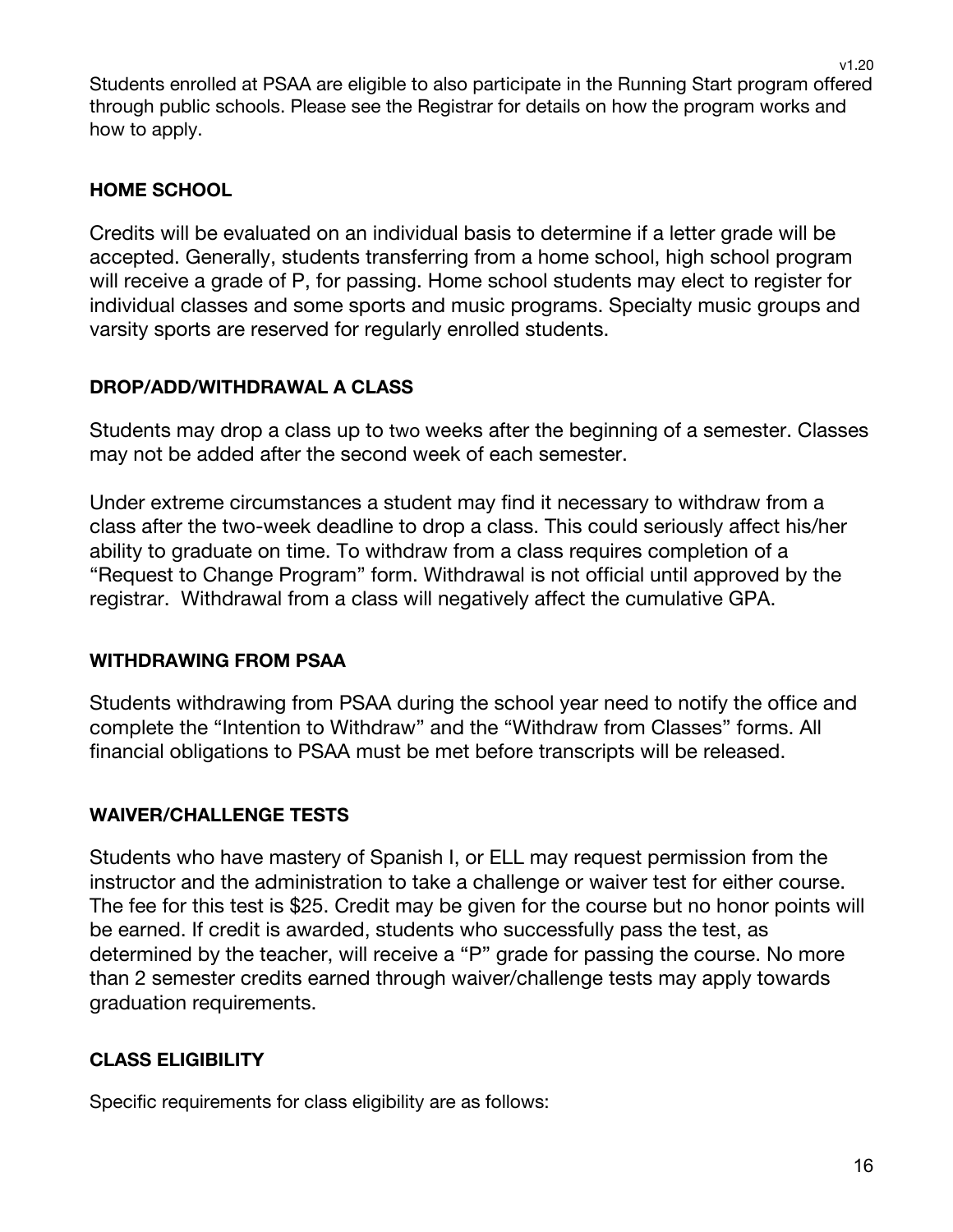**Freshmen** — All first year academy students are classified as freshmen and are eligible to attend the freshman class meetings as voting members.

**Sophomore** — All second year academy students who have completed a minimum of 6 semester credits are classified as sophomores and are eligible to attend the sophomore class meetings as voting members.

**Juniors** — All third year academy students with a minimum of 12 semester credits and currently enrolled in classes to earn 18 semester credits by the end of the third year are classified as juniors and are eligible to attend the junior class meeting as voting members.

**Seniors** — All fourth year academy students may be classified as seniors, at the start of the year if: 1. They have completed a minimum of 18 semester credits. 2. All correspondence courses required for graduation have been completed with transcripts received by PSAA. 3. They are set to complete all requirements for graduation, as set forth under the graduation requirements.

**Graduating class** — The graduating class is composed of seniors who, prior to graduation, will have:

a. Completed a minimum of 24 semester credits including required courses.

b. Submitted for approval all credits from other schools on file in registrar's office.

c. Completed all correspondence work and submitted final grades to the school registrar.

d. Arranged for payment of all school accounts.

## **COUNSELING AND TESTING SERVICES**

General guidance and counseling are available to all students through the chaplain, registrar and student services. Standardized tests to aid in determining the student's aptitude in various subject areas are administered. All students will take achievement tests each fall. All sophomores take the PSAT; all juniors take the PSAT and are strongly encouraged to take the SAT and/or ACT test. As students consider college and career planning, they are encouraged to continually assess their academic and personal aspirations, goals and interests. The school registrar and Vice-Principal serve as the Guidance Counselor to assist students in their college and life planning design.

## **GRADUATION RECOGNITION**

Gold Cords: Students who maintain a cumulative GPA of 3.5 or higher, through the 1<sup>st</sup> semester of the senior year will be recognized during Commencement exercises with gold cords.

**White Cords**: National Honor Society students with a cumulative GPA of at least 3.5, along with good character, demonstrated leadership and service components will wear white cords at graduation.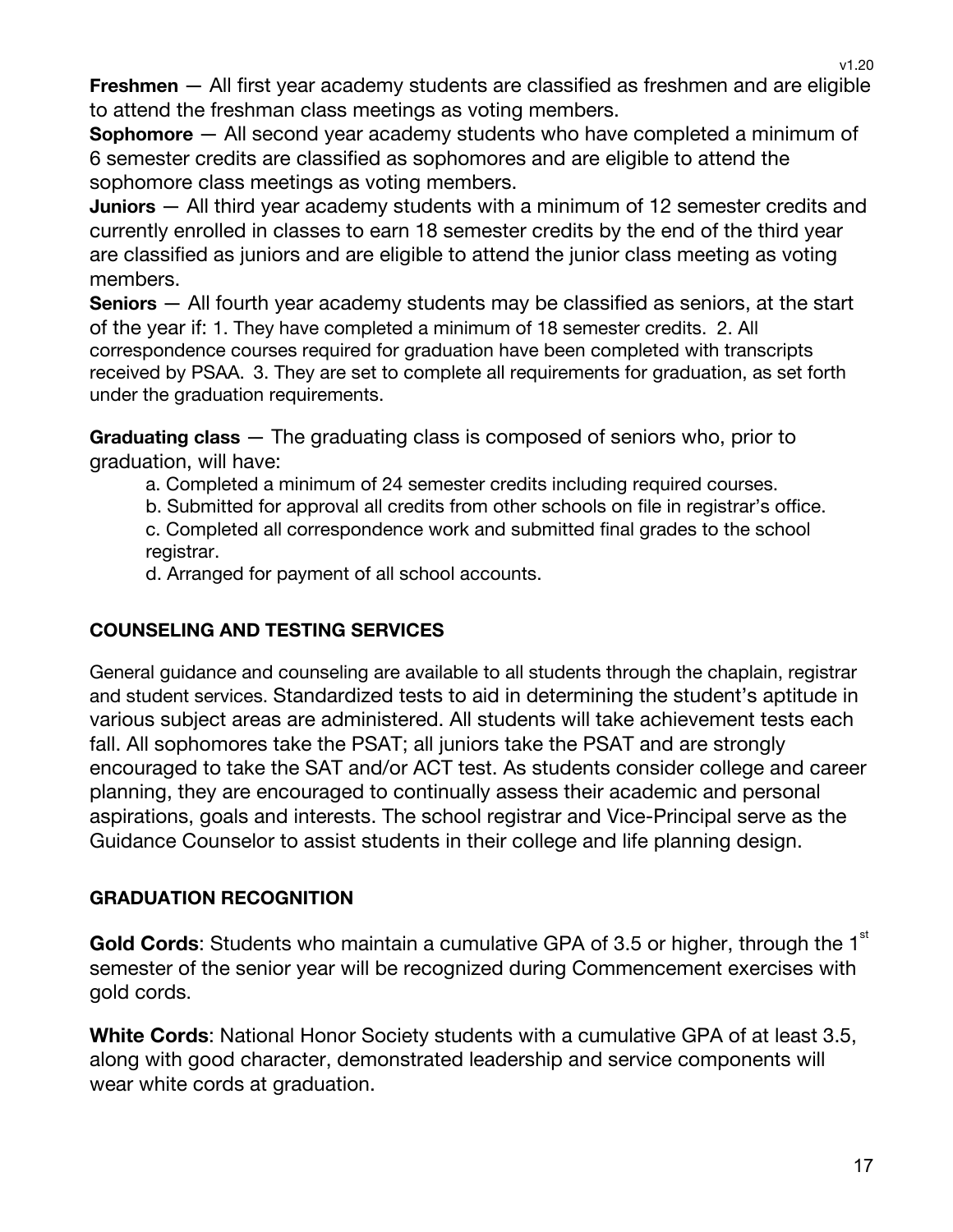**Silver Cords**: Students who complete graduation requirements and have been in attendance at PSAA for eight continuous semesters (4 years) will receive silver cords at graduation.

**Pins**: Pins are awarded for academics, athletics, leadership, service, community contribution, and work-ethic.

## **SCHOLASTIC REPORTS**

The academic year is divided into two semesters. The first semester closes in January and the second semester typically closes in early June. At the end of each quarter (nine weeks) a progress report indicating scholastic standing is given to each parent and student. Only semester grades are recorded on the student's permanent record.

In addition to grade reports, grades will be available at factsmgt.com. During the first and third quarters, parent-teacher conferences will be scheduled. Parents are encouraged to keep in close contact with teachers and administration regarding their student's progress. Parents/guardians may schedule a conference anytime they deem it necessary. If parents do not have Internet at home, hard copy can be requested.

The following grading and honor point system is used:

| A  | 4.0 |
|----|-----|
| A- | 3.7 |
| B+ | 3.3 |
| В  | 3.0 |
| В- | 2.7 |
| C+ | 2.3 |
| C. | 2.0 |
| C- | 1.7 |
| D+ | 1.3 |
| D  | 1.0 |
| F  | 0   |
|    |     |

Grade W (Withdraw) not counted AU (Audit) not counted

P (Credit) not counted

\*Students not working to their academic potential will be placed on academic advisement and may be asked to meet with the faculty to determine a plan for improvement.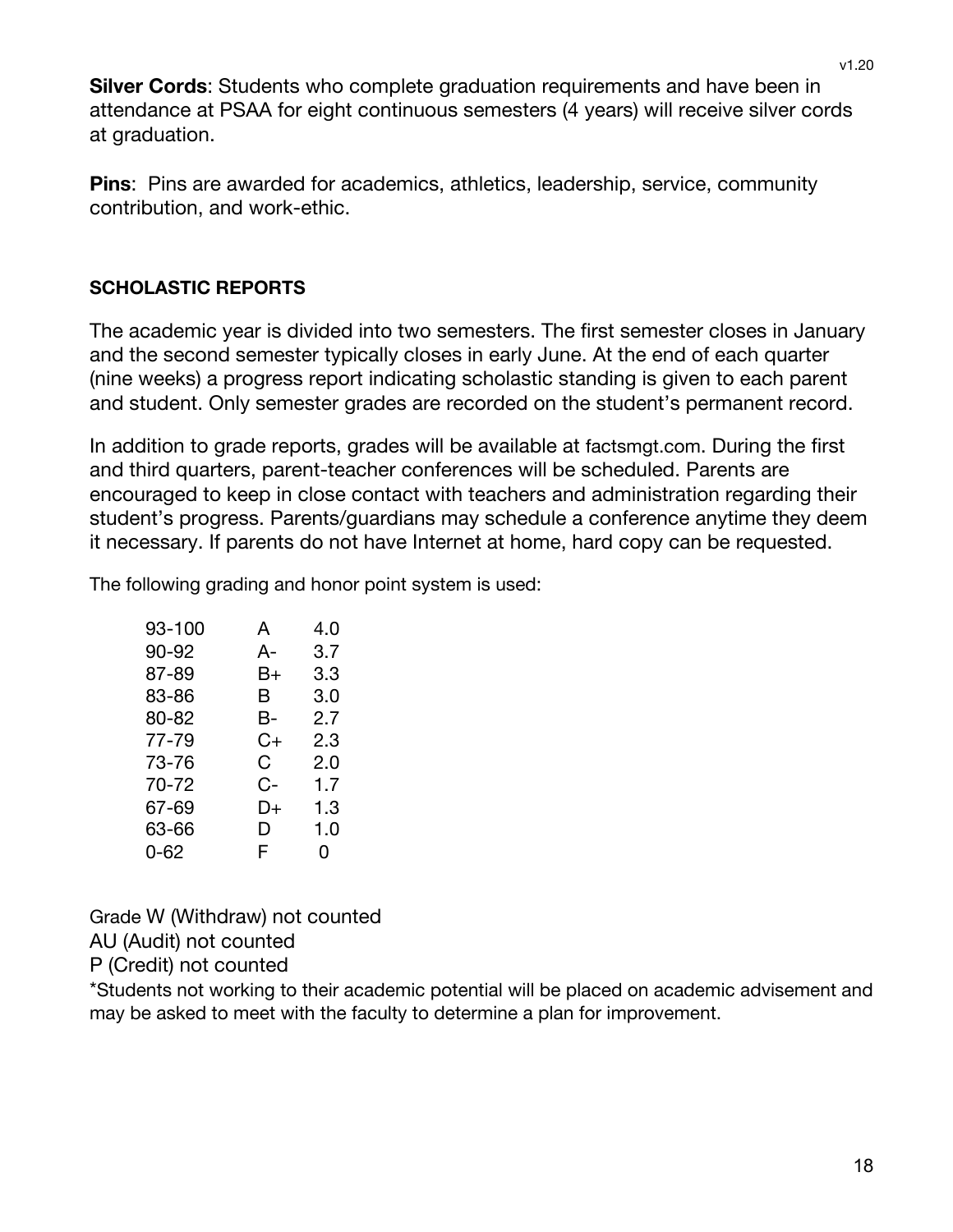## **COURSE DESCRIPTIONS**

#### **RELIGION**

**Bible I (2 Semesters 1 Credits) -** The involvement of God in the life of the individual is the emphasis of this class. First semester begins with a look at the Bible as the source of our beliefs and practices and continues to examine evidence from the Old Testament that God can be trusted. The second semester looks at the life of Christ as the clearest evidence of God's desire to be a part of our lives.

**Bible II (2 Semesters, 1 Credits) -** This course focuses upon the impact Christ has upon His family as a whole rather than just upon the individual. Evidence from the Old Testament will be covered first semester while challenges facing the Christian church from the time of Christ to the present will be the focus second semester. From this study we will look for evidence of God's desire for His church family today.

**Bible III (2 Semesters, 1 Credits) -** Junior Bible or Bible Doctrines focuses on the beliefs held by the Seventh-day Adventist Church and will examine how each of these doctrines relate to the person of Jesus Christ and His will for us. Special attention will be given to events just prior to the Second Coming and the opportunity of sharing the Good News of His coming with others.

**Bible IV (2 Semesters, 1 Credits) -** An introduction to moral philosophy that emphasizes the importance of a personal code of ethics to the good of society as well as a survey of historical ethical thought. The identification of a Christian value system is studied. Units on friendships, dating, marriage and family focus on assisting students in establishing a Christian philosophy of bonding.

**ESL – Introduction to the Bible (2 Semester, 1 Credits) -** A course designed to introduce students to Christianity to non-native English speakers. The class will cover the basic tenants of the Christian faith and the unique beliefs of the Seventh-day Adventist Church. This will be done through inductive Bible study as well as discussions, which will allow students the opportunity to explore different worldviews and how they compare to Christianity. The class will also analyze Christian philosophy and culture in the modern era as it relates to Christianity.

#### **MATHEMATICS**

#### **ALGEBRA I (2 Semesters, 1 Credits)**

Algebra I introduces the concept of finding the unknown. Algebra 1 will explore the world of linear equations, solving for variables, graphs and their properties, and other skills. This course will also delve into concepts in preparation for geometry, systems of equations, and inequalities.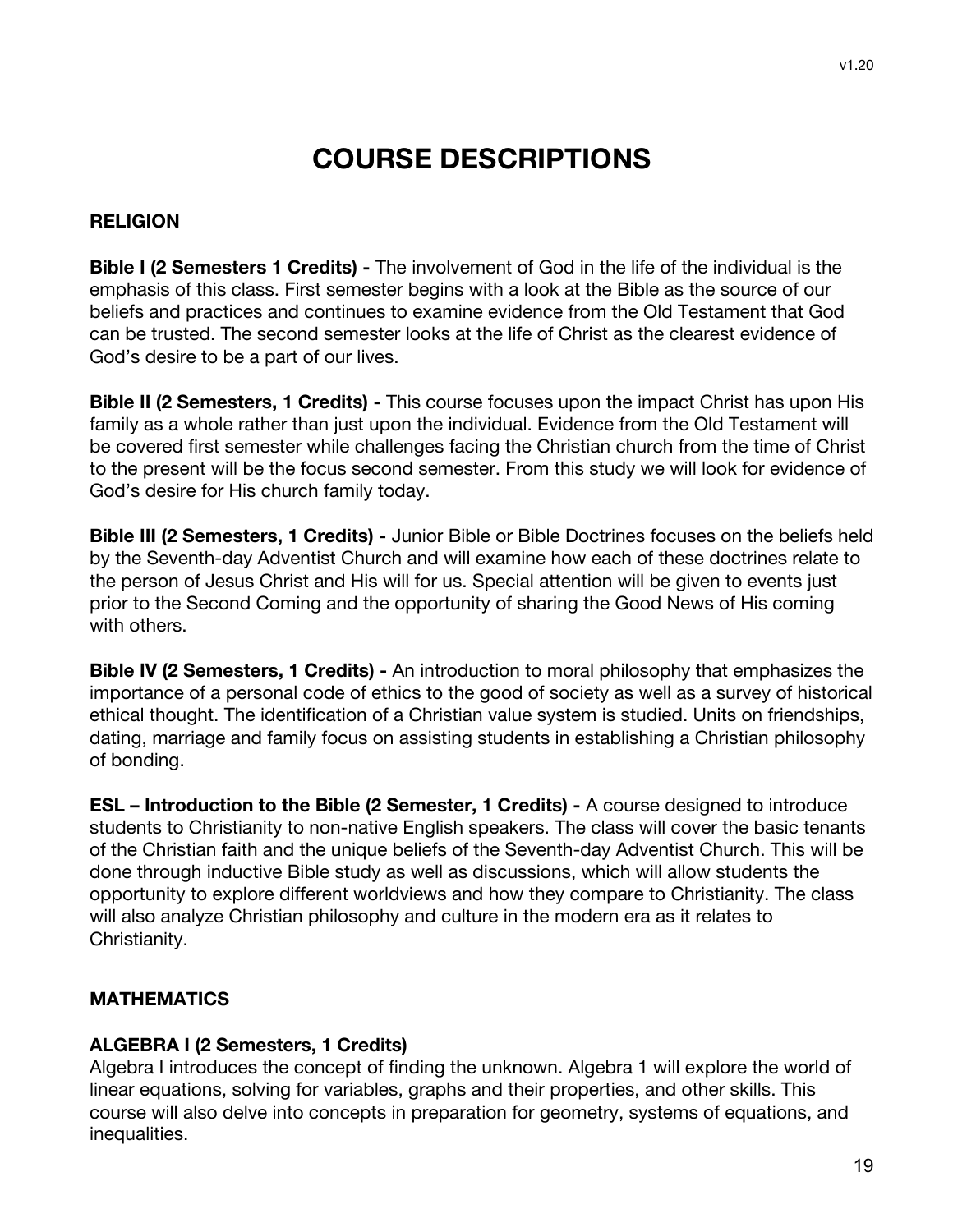#### **GEOMETRY (2 Semesters, 1 Credits)**

Geometry explores the study of properties and application of geometric shapes, both in the 2<sup>nd</sup> and 3<sup>rd</sup> dimension. Units on analytic geometry and trigonometry are included. Most importantly geometry is designed to solve (prove) properties of geometric figures and shapes through inductive and deductive thinking.

#### **Prerequisite: Algebra I**

#### **ALGEBRA II (2 Semesters, 1 Credits)**

Algebra 2 continues to build on algebraic and geometric concepts in preparation for Pre-Calculus. Algebra 2 will explore the world of functions, solving inequalities, graphs and their properties, and other complex skills. This course will also delve into trigonometric ratios, functions, and properties. Algebra 2 introduces statistics, series, and probability. **Prerequisite: Algebra I**

#### **PRECALUCUS (2 Semesters, 1 Credits)**

This course covers topics in algebra ranging from polynomial, rational, and exponential functions to conic sections. Advanced trigonometry concepts will be introduced and expanded on from algebra 2. This course is designed to prepare students for Calculus. Students will then begin calculus concepts such as limits, derivatives, and integrals. **Prerequisite: "C" in Algebra II or permission from instructor.**

#### **SCIENCE**

**Physical Science (2 semesters, 1 Credit) -** This course emphasizes the development of basic scientific skills and concepts in chemistry and physics. In addition, scientific vocabulary, laboratory skills and reading comprehension will be addressed to assist students in furthering their science education.

**Biology (2 Semesters, 1 Credits)** is the study of living organisms and the processes of life. Topics include microscope (types and usage), the cell (structure and function), cellular energy (respiration, fermentation, photosynthesis), mitosis, meiosis, genetics (chromosomes, genes, inheritance, mutations and disorders, genetic engineering), some botany, some microbiology (virus, bacteria), invertebrates and vertebrates. Biology related careers are covered as well as dissection of specimens. Labs are included and required.

**Chemistry (2 Semesters, 1 Credit) -** A study of atomic structure and how it relates to the physical properties and characteristics of the elements. Chemical composition and reactions are studied as well as the chemistry of solids, liquids, gases, acids, and bases. Lab work is required. **Prerequisite: Algebra I**

**Anatomy and Physiology (2 Semesters, 1 Credit)** - Anatomy and Physiology is an elective two-semester lab science course that covers the basic structure and function of the human body using a systems approach. Major topics covered include the endocrine, cardiovascular, lymphatic, respiratory, digestive, urinary, and reproductive systems along with immunity, metabolism, and fluid, electrolyte, and acid-base homeostasis. Laboratory work includes required dissection of preserved animal specimens, microscopy, models, and experimental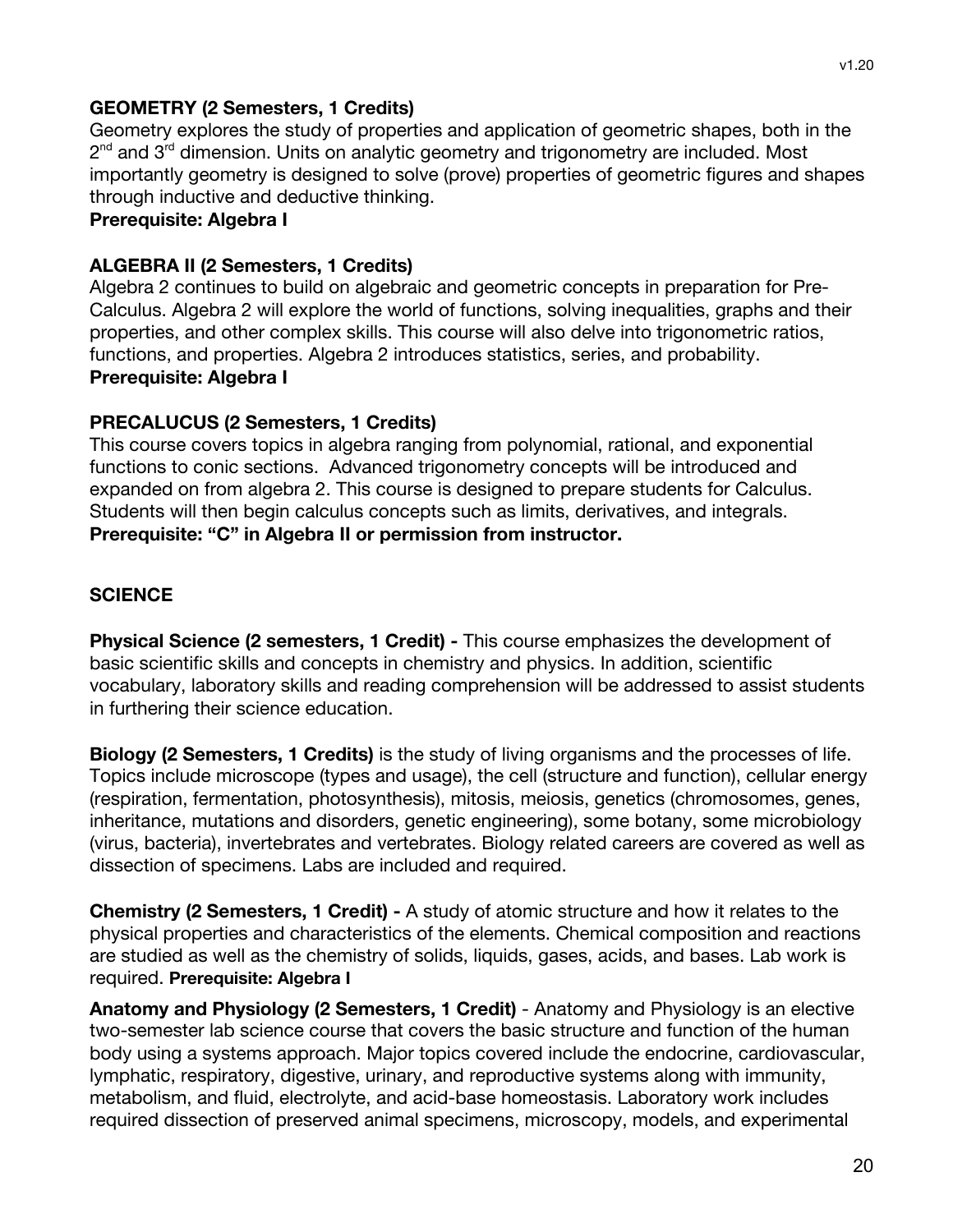demonstration of concepts covered in class. This course is designed primarily for students majoring in nursing or allied health fields.

#### **Prerequisite: "C" in Biology or permission from instructor. Students are required to maintain a "C" average to remain in this class.**

**Physics (2 Semesters, 1 Credit)** - A study of the fundamental laws of physics as related to the following fields: mechanics, heat, sound, light, electricity and magnetism. This course is intended to meet the needs of a student who may be required to take an introductory course in college physics. Lab work is required. There is an additional \$30 lab fee for this class. **Prerequisite: "C" in Algebra II or permission from instructor.**

**NOTE: Students are expected to work in the science lab using mature and safe behavior~ they will follow directions, express themselves in writing, do mathematical calculations and keep a course notebook**

#### **COMMUNICATION SKILLS**

**English I (2 Semesters, 1 Credits) -** An introduction to writing and reading with increasing complexity. The class includes extensive writing practice with special emphasis on the essay, as well as research writing and creative writing units.

A variety of literary forms improve reading: short story, drama, nonfiction, poetry, and the novel. The primary purpose of reading in this class is to develop appreciation for quality literature while increasing vocabulary and reading comprehension.

**English II (2 Semesters, 1 Credits) –** A continuation of skill building in writing and reading with increasing complexity. The class includes renewed practice of essay writing, as well as research writing and creative writing units. A variety of literary forms, with advanced complexity are studied: short story, drama, nonfiction, poetry, and the novel. The primary purpose of reading in this class is to develop an appreciation for quality literature while also increasing vocabulary and reading comprehension.

**English III (2 Semesters, 1 Credits) -** This course offers a survey of British literature and continued honing of writing and presentation skills. From Chaucer to Shakespeare to Orwell, special emphasis is placed on developing reading skills and complex literary analysis. Interested students may take this course for Honors credit.

**English IV (1 Semester, .5 Credits) –** A survey of literature from major world cultures, both ancient and modern. Equal attention is paid to cultural literacy, literary analysis, and writing. In-class essays and longer papers are emphasized. Class meets one semester. Interested students may take this course for Honors credit and the AP Language & Composition exam in addition to this class.

**College Writing Prep (1 Semester, .5 Credits) –** An intensive writing course for improving and expanding writing skills in various forms in preparation for college entrance. This course is designed to prepare students for writing at the college level, and emphasizes academic essay writing and the research writing process and paper production. Students give oral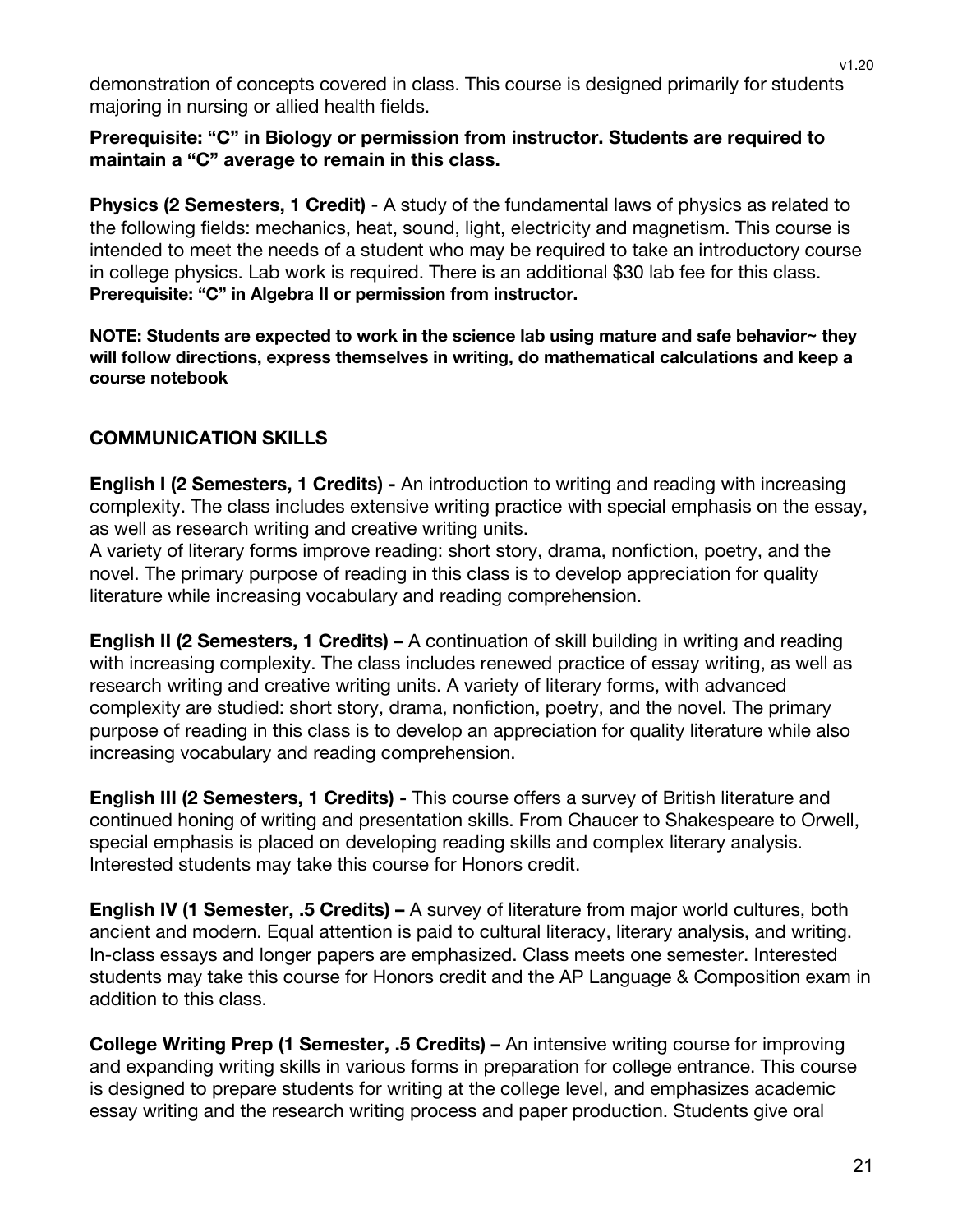presentations work in this course as well. Interested students may take this course for Honors credit and the AP Language & Composition exam in addition to this class.

#### **SOCIAL STUDIES**

**Modern World History (2 Semesters, 1 Credit) –** This course provides a general overview to contemporary world history, beginning with the Industrial Revolution. The rise of imperialism, capitalism, and communism are examined as students study such events as World War I, the Great Depression, World War II, and the Cold War.

**U.S. History and Government (2 Semesters 1 Credit) -** This course begins with the early exploration and settlement of the New World and closes at the end of the nineteenth century. Major events examined include Colonial Society, Revolutionary Era, Development of the Constitution, the Civil War and Reconstruction, Social Movements, Industrialism, the Native Americans and the Western Frontier, and the development and influence of American art, philosophy, religion, and literature.

**Contemporary World Problems & Geography (1 semester .5 Credit)** - Students learn about the geography of the various continents and countries of the world, including the 5 themes of geography: why a place is located where it is, what it is like, what the significance of its location is, and the issues that affect it. Students also learn how to read and draw maps and to recall place names and locations. Geography includes climate patterns, how to study people and cultures and how to use various geographic tools. This study includes an examination of environmental issues facing our world society.

**History through Film & Literature (1 semester, .5 credits)** – History as viewed through the cultural mediums of literature and selected films. The student will evaluate the impact of these mediums upon the average person in society. Mini units with selected themes such as slavery, genocide, and civil rights will be offered and evaluated.

**Civics (1 Semester .5 Credits) -**This course will provide a comprehensive background for the understanding of United States citizenship and the foundations and operation of the federal, state and local government organizations and procedures, with special emphasis on the rights and responsibilities of Washington citizens. Students will apply this understanding to current event topics relevant to our nation and election issues. They will be able to analyze and interpret data relevant to government and politics, and be able to critically analyze relevant theories and concepts, apply them appropriately, and develop connections throughout this course. This course will emphasize civic participation by the students.

**Washington State History (1 semester .5 credits)** – Students examine and analyze the history of our state from the earliest human contact through to the present day. Units on the explorers, the coastal and inland Native American cultures, and the settlement of the West are included. The Indian Wars are studied as well as the territorial and statehood eras. The semester concludes with study of contemporary issues facing our state.

v1.20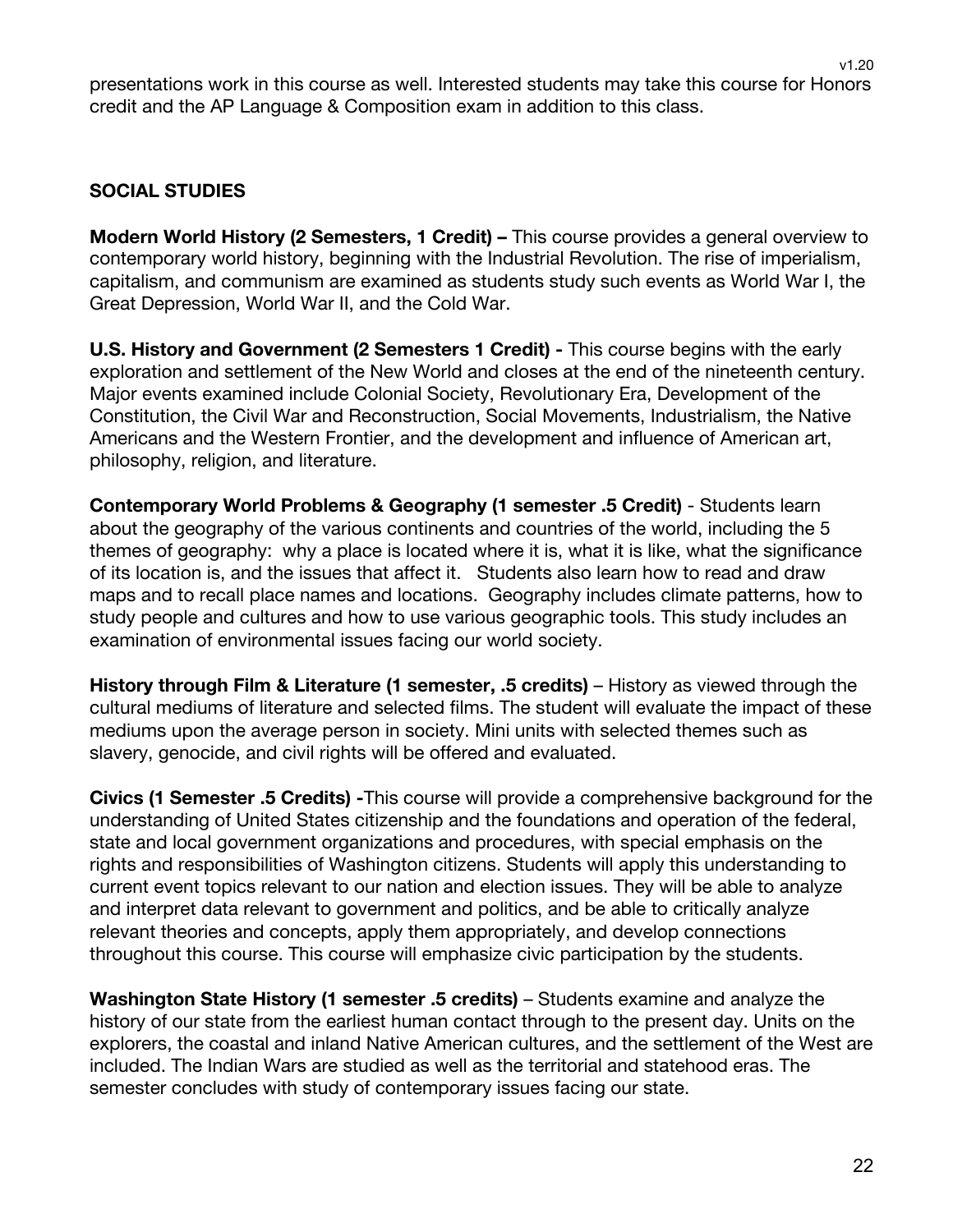#### **FOREIGN LANGUAGE**

**Spanish I (2 Semesters, 1 Credits) -** The principal emphasis of the first year of Spanish is understanding the language and learning to speak it through the study of grammar and vocabulary. The class also attempts to build a better understanding of the customs, language and peoples of the Hispanic world.

**Spanish II (2 Semesters, 1 Credits)** - The second year of the language seeks to expand the student's knowledge of grammar and vocabulary so that they may communicate and understand the language on a more advanced level. Writing and reading the language is also emphasized as well as an appreciation of and exposure to the Hispanic culture. Students with less than a 70% at the end of the first semester will be dropped from the class. **Prerequisite: A grade of C or higher in Spanish I or permission from the teacher.**

**English as a Second Language (ESL) (.5 Credits per Semester)** - ESL is an introductory class for students whose first language is not English. Students who are not yet proficient in English, as determined by placement tests, will be required to enroll in ESL until satisfactory skills are acquired and a minimum TOEFL score of 61 (IBT). Students who are enrolled in ESL class may receive a pass/fail grade in some subjects until the teacher deems the student has a sufficient mastery of the English language to comprehend and communicate subject concepts. An extra fee is charged for ESL class. This class includes cultural awareness and students will have mandatory activities outside of school hours.

#### **PHYSICAL EDUCATION**

**Physical Education I/II (3 Semesters total, 1.5 credits) -** Team and individual sports are covered. Fitness testing is done twice a year. Participation, cooperation and sportsmanship are emphasized. Advanced strategy and skill is stressed.

#### **Health – (1 Semester, .5 credit)**

This course focuses on the importance of healthful living and making responsible choices conducive to life-long wellness. Students will explore the biblical principles of healthy living as well as the connection between physical activity, life-style choices, and wellness.

**Varsity Sports (.25 Credits each sport)** - This course involves the strenuous conditioning, advanced skill and strategy development, practice time and game involvement required for membership on academy varsity teams. Extra fee and permission from instructor required.

#### **OCCUPATIONAL**

**Computer Applications (2 Semesters, 1 Credit) -** The course introduces students to a variety of applications of computer technology using current operating systems and cloud platforms. These include Desktop Publishing tools, Microsoft Office applications, and video editing tools. Students will be challenged to improve keyboarding skills with focus on speed and accuracy. History of computers and computer ethics are also covered.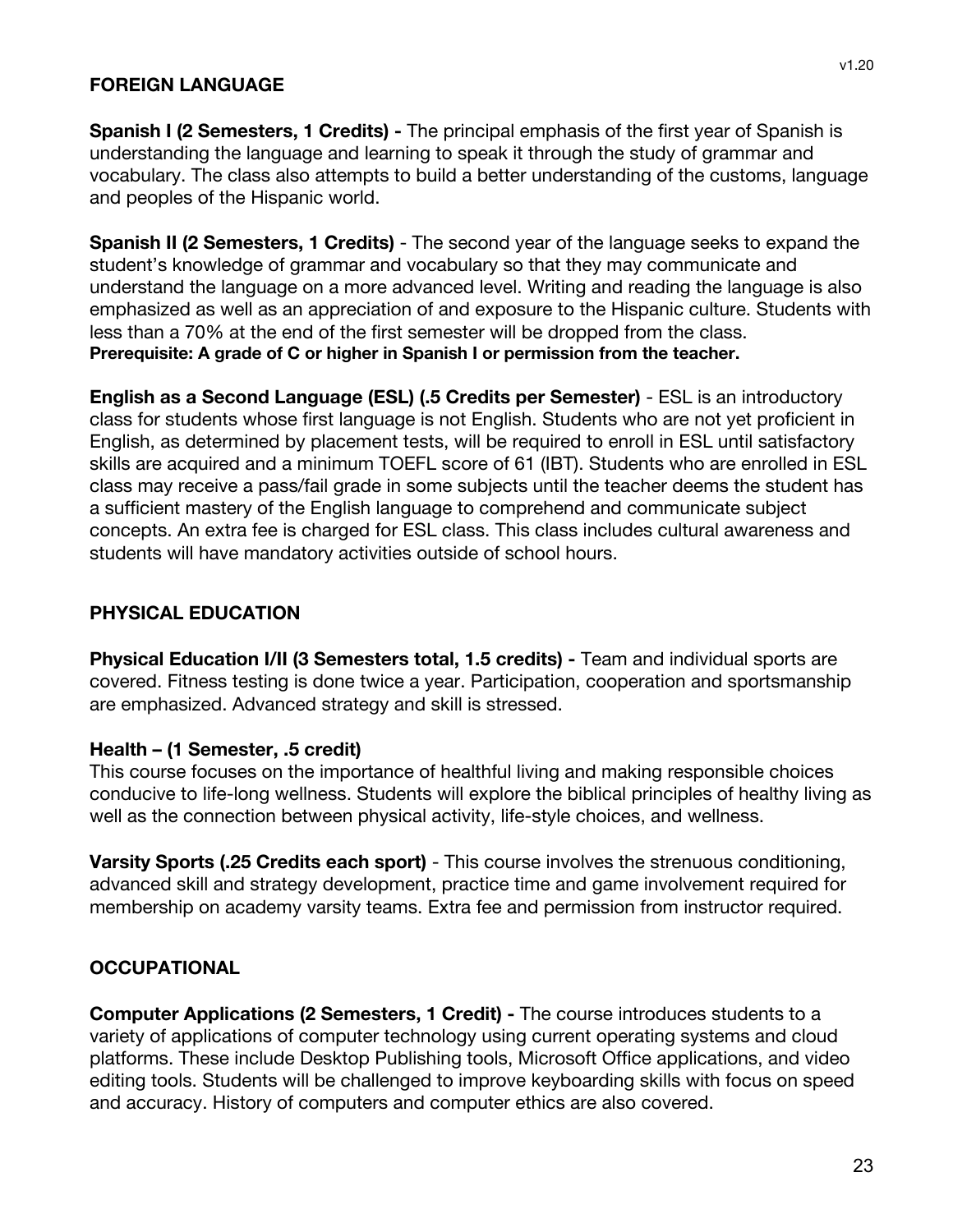## **FINE ARTS**

**Art (.25 credits/semester) –** A survey class of diverse techniques: drawing, watercolor, mix media, and acrylic painting. Throughout the year, artists and art styles will be researched; at the end of the year, students will show their work in a community Art Exhibition. Grading is based on individual proficiency and participation.

**Band (.25 Credits/Semester) -** Band is offered to those who have some proficiency with a musical instrument. Varied styles of secular and religious music may be performed at schools, churches, and special events. An audition may be required for chair placement. Participation is required at all performances. Students may not drop during the semester. A one-year commitment is encouraged.

**Choir (.25 Credits/Semester) -** A general singing group open to interested students. All aspects of proper vocal technique are emphasized, particularly those dealing with group singing. The choir may perform at local churches, service clubs, and other special events. Participation is required at all performances. Students may not drop during the semester. A one-year commitment is encouraged.

## **MISC.**

**Community Service (25 hours) —**All students are required to complete personal community service. Please see the Chaplain's office for hourly details. The biennially scheduled international mission trip counts for up to 12 hours.

**Work Experience –** Limited work experience is available. Students enrolled in the scholarship program are given the first opportunity.

**Correspondence Classes/Distance Learning -** Puget Sound Adventist Academy has partnered with Greenways Academy of Washington to offer elective classes to students through their correspondence program. Please visit our web site for a link, or go directly to www.greenwaysacademy.com/washington for class details. Other online distance learning programs may be acceptable with school approval.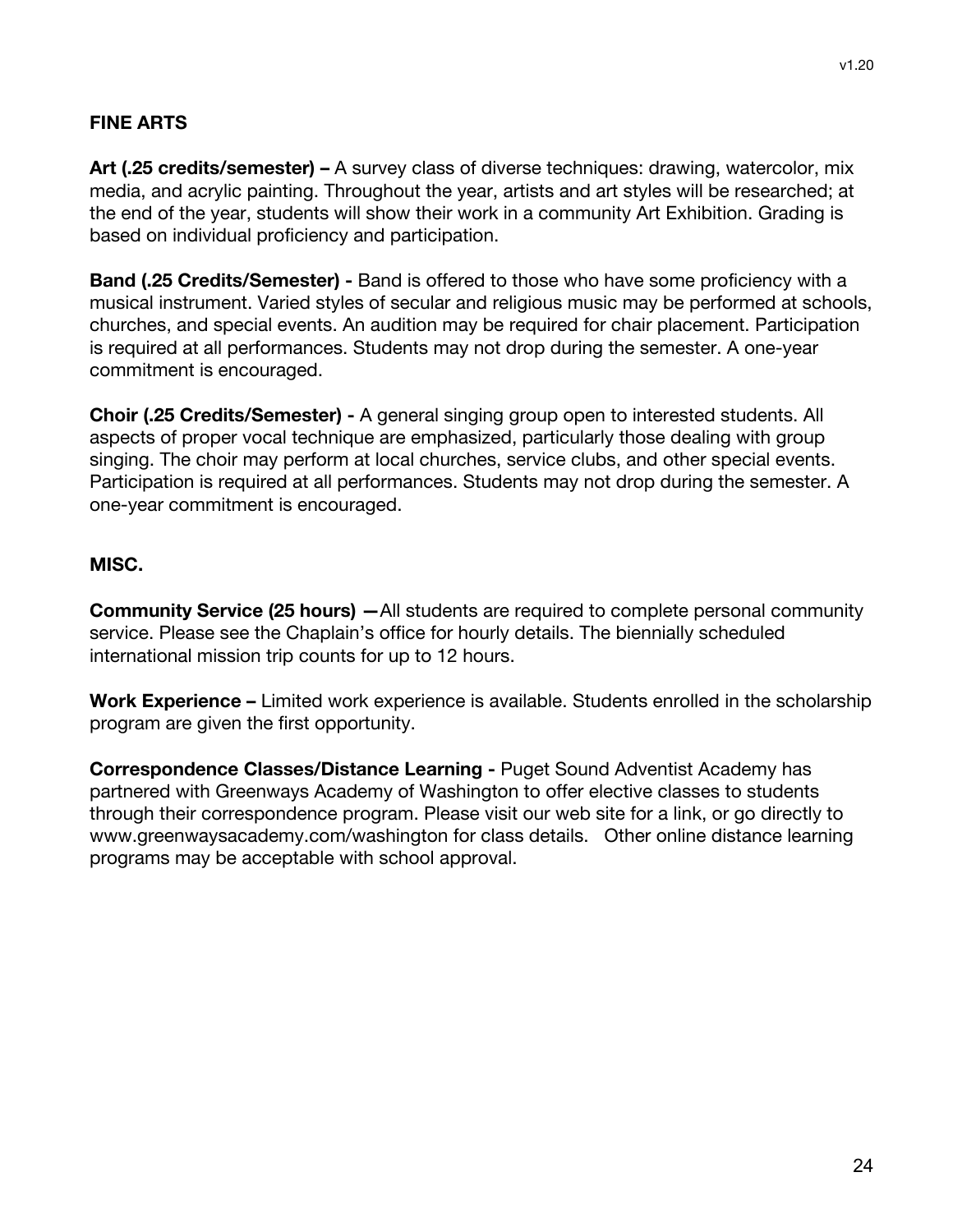## **STUDENT IMAGE AND DRESS CODE**

It is an established fact that the attire of students has an important influence on the attitude toward learning within any school. Although matters of taste should be left up to students and their parents, we feel a strong responsibility as a school to provide guidelines for parents and students to use in determining what is and is not appropriate. The key guideline is that dress should be professional and modest and never relate to intimidating behavior, or interfere with anyone's right to learn or teach, or endanger health or safety. Due to current fashion trends, we believe it is important to emphasize the following dress guidelines for our students:

- Hats/visors, hoods and electronic devices (including ear buds/headphones) are not allowed during class, assembly or chapel. They are allowed outside of those specific times.
- An adequate coverage of the body is required.
- Bare midriff, halter tops, strapless tops, spaghetti straps, low necklines, backless tops, or otherwise revealing tops, exposed underwear or skin, excessive sagging, holes or tears above the knee in pants or shorts are not allowed.
- Dresses, skirts and shorts must fall mid-thigh or longer (worn with or without leggings). Tops worn with leggings must cover to mid-thigh. Leggings, tights, jeggings worn without mid-thigh coverage are not allowed.
- Shorts are allowed for classroom wear provided they are mid-thigh length and not excessively tight.
- Pajama tops or bottoms are not allowed.
- Footwear must be worn at all times.
- Sleeveless shirts and tank tops are allowed provided they cover undergarments and the midriff is not exposed.
- Clothing, jewelry, word/graphics on clothing, which interferes with the learning process or school climate, or unclean clothing, grooming that may threaten the health or safety of students or others is not allowed.
- Due to changing fads and fashions, there may be changes during the year.

Students who fail to comply with the dress code may be removed from the classroom until their parent/guardian can provide them with acceptable clothing.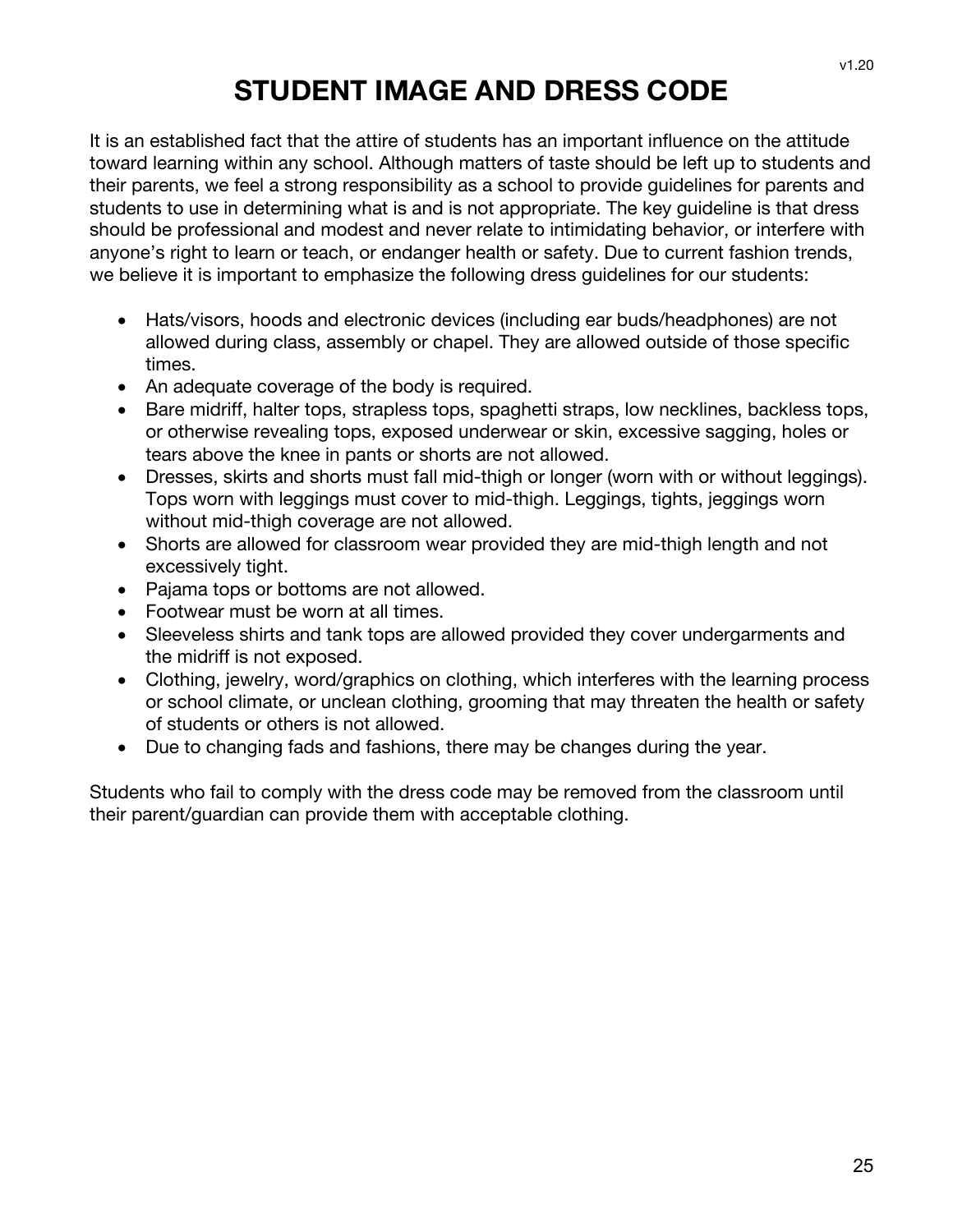## **ATTENDANCE INFORMATION**

#### **SCHOOL HOURS**

The school day begins at 8:00 am and dismissal is at 3:30 pm. On Friday, dismissal is at 2:00 pm. Students should be picked up or leave campus after school is dismissed unless they are involved in after-school activities. The school is not responsible for the after-school supervision of your student. Any student not involved in an after-school activity but is still on campus after 4:00 pm on regular school days (and after 2:30 pm on Friday), will need to signin to the after-school care program at Kirkland SDA School (KSDA), which is the elementary school on our shared campus. This after-school supervision program is located in the cafeteria. Your student will be charged the regular after-school supervision rates. The KSDA after-school supervision ends at 6:00 pm on Monday through Thursday and at 4:00 pm on Friday. Students still on campus after the end of regular after-school supervision will be charged a fee of \$20.00 per each 15-minute block.

#### **ATTENDANCE**

PSAA believes that optimum learning is a result of consistent class attendance. Regular and punctual attendance is essential for success as a student. Therefore, excellent attendance is expected of all students and PSAA discourages unnecessary tardiness, absences and vacations on school days. Being present and on time are important life skills.

Students are expected to be on time each day. When the morning attendance bell rings, students need to be prepared to enter the classroom on time. This is an important time when teachers make announcements, pray and worship with their students. Some classes may have entry quizzes that cannot be retaken without a school-sanctioned excuse. Students entering late, not only miss out on these important aspects of the school experience, they also disrupt the class.

PSAA is a "closed campus." Students may not leave the school campus within school hours. All students must sign-out at the school office before leaving campus prior to being dismissed at the end of a school day. Refer to the "Closed Campus" section. Seniors may have off campus privileges, however must sign-out before leaving campus during school hours. See the "Senior Privileges" section.

#### **ABSENCES**

#### **Excused Absences:**

Students may be excused from school, with the consent of their parent/guardian for the circumstances below. A parent/guardian needs to notify the school office in person, by phone, or in writing/email to request an excused absence within the school day that was missed. The school may grant an excuse for the following reasons: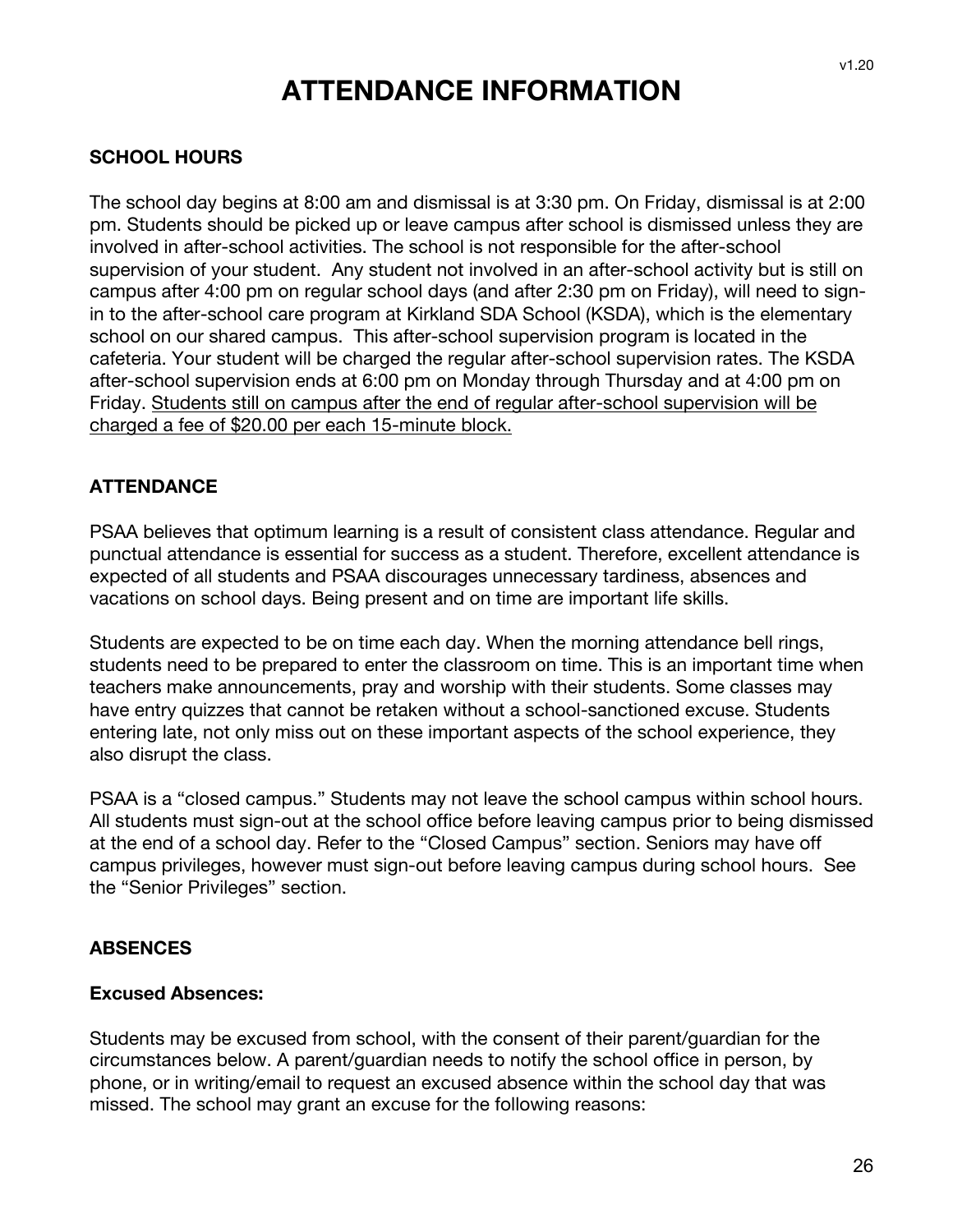- 1. The student is ill.
- 2. For court appearances.
- 3. There is a death in the immediate family.
- 4. The student has a medical or dental appointment.
- 5. Family emergency situations, as defined by the school's administration.
- 6. There are extenuating substantiated circumstances causing an absence, which has been pre-arranged and pre-approved by the school's administration prior to the absence. These extenuating circumstances may not exceed beyond a total of 5 days of school, within a school year, to be considered excused.
- 7. School-sponsored activities. See "School-sponsored" section.

It is the student's responsibility to make up missed work. All missed work must be turned in 3 days upon return to school unless other arrangements have been made with individual class teachers. Assessment and labs will be scheduled in cooperation with the student and teacher.

#### **Unexcused Absences:**

- 1. An unexcused absence are those in which proper notification has not been given from the parent/guardian to the school (as outlined above), and/or have not been prearranged nor excused by the school's administration.
- 2. Students will not be allowed to make up work missed due to an unexcused absence.

#### **Pre-Arranged Absences:**

All absences, which a student and parent/guardian know of in advance must be communicated and pre-arranged at least 2 weeks (14 days) in advance. A "Pre-Arranged Absence Form" must be completed and submitted to the school office.

Pre-arranged absences are not necessarily excused. Pre-arranged absences need to be preapproved by the school's administration and fall under the "excused" circumstances for the absence to be excused.

Assigned work must be completed in advance or is due 3 days upon the student's return to school unless other arrangements have been made with the individual teacher.

#### **Excessive Absenteeism:**

A student who is absent more than 20 percent (including excused absences) of each semester in any class period may forfeit his his/her grade and credit for the class period. If absences exceed this amount, the student may be asked to repeat that class in order to receive credit for that class; this could also affect the student's class standing.

An absence is recorded if a student misses more than 10 minutes of a single class period or between 10 to 20 minutes of a block class period.

A parent/guardian may petition the school administration for credit if the parent/guardian believes extenuating circumstances merit review of the student's record. The petition process begins by calling the office to schedule a review with the school's administration.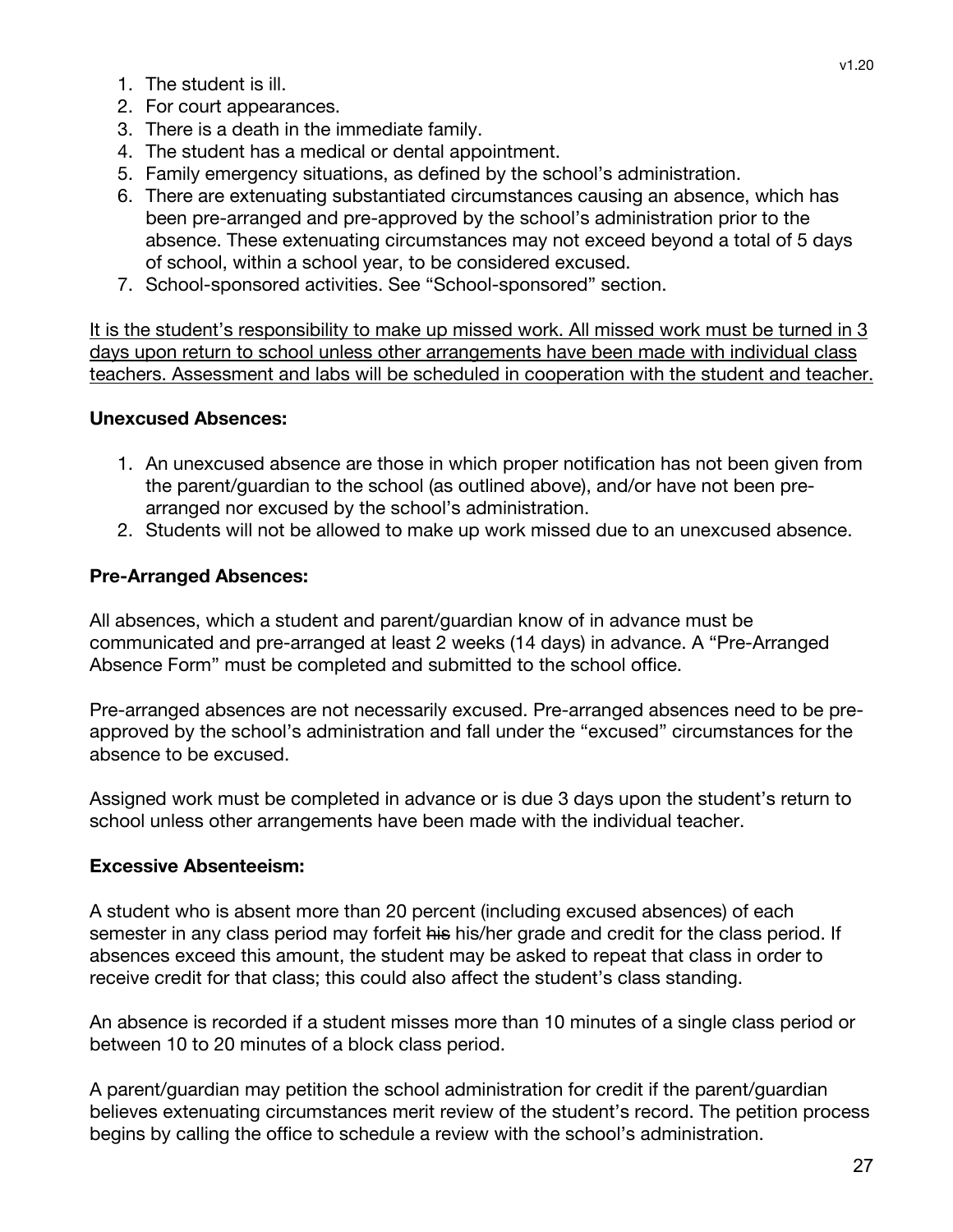Excessive absenteeism may lead to the following:

- 1. Should a student be excessively tardy or absent, the classroom teacher and/or school administration will contact the parent/guardian to discuss the need for improvement.
- 2. Loss of participation in extracurricular events.
- 3. Loss of privileges to participate in off campus trips.
- 4. Forfeit grade and class credit.
- 5. Excessive absenteeism may be subject to corrective disciplinary action.
- 6. Excessive absenteeism may result in dismissal.

## **TARDIES**

A student arriving on campus late, or arriving to class after the bell has rung, must report to the school office to receive a Late Slip from the school office, before entering class.

Students are expected to be in class when the attendance bell rings. A tardy is recorded when a student arrives to class less than 10 minutes late or up to 10-20 minutes for a block class period. Three tardies in any one class will be counted as one absence, which counts towards the allowable absence limit for the semester.

## **Excused Tardies:**

Refer to the "Excused Absences" section for a list of excused absences, which also qualifies for excused tardies.

## **ANSWERS TO COMMON QUESTIONS CONCERNING ATTENDANCE**

- Students who miss class because of school functions, such as sports or music tours, are not counted as absent from any class periods they miss.
- Students who are anticipating having to miss school are expected to inform the teachers and school of their plans by completing a Pre-Arranged Absence Form available from the school office. Students must make up all work missed due to absences as determined by the classroom teacher. Pre-Arranged absences are not excused unless they fall under excusable reasons.
- Students and parents are encouraged to check FACTS (formally Renweb) to keep updated on current grades and attendance. A student's attendance record will be reflected on the grade report form.

## **ROLE OF AN EXCEPTION**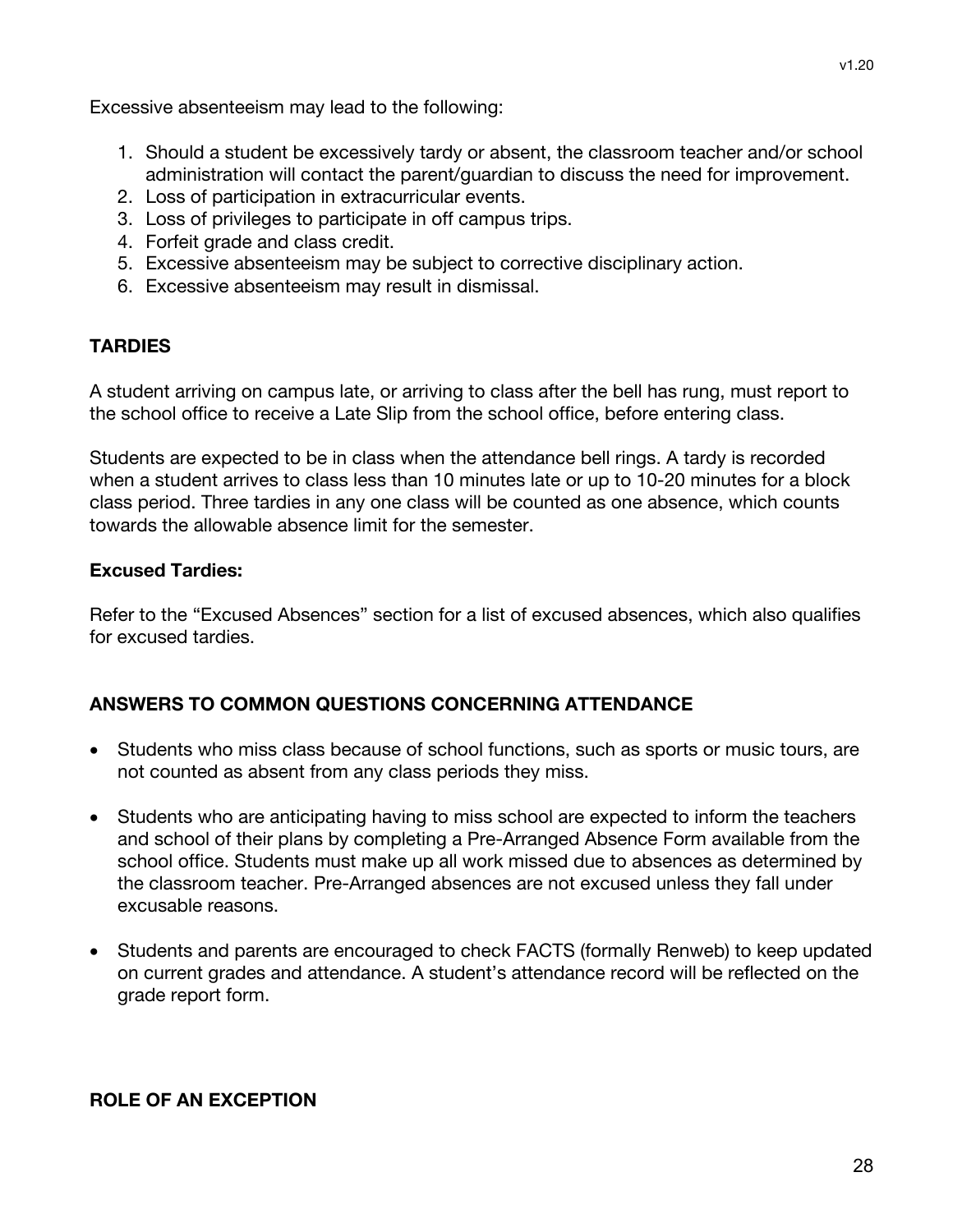PSAA reserves the right to grant an exception on a case-by-case basis for any reason and an exception granted to one individual applies only to that individual and does not apply to any other individual student, parent/guardian whose student attends PSAA.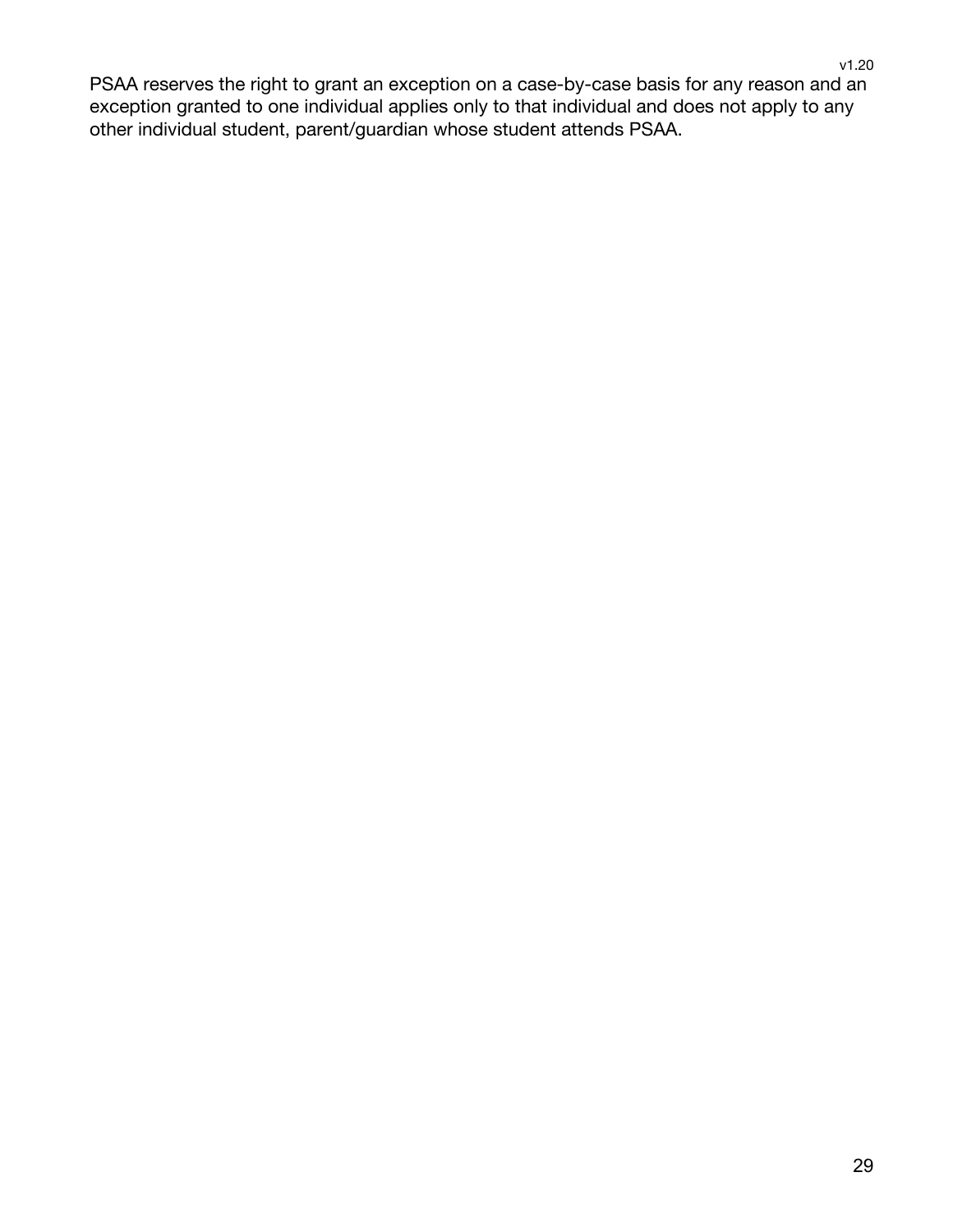## **STUDENT SERVICES**

#### **OFFICE HOURS**

The administrative offices will be open from 7:45 am to 3:45 pm, except on Friday when the office will close at 2:30 pm. The business office is open Tuesday-Thursday from 10:00 am to 4:00 pm. Appointments outside of these hours can be arranged by contacting the business manager.

#### **SCHOOL HOURS**

School hours are 8:00 am to 3:30 pm Monday-Thursday. Friday dismissal is at 2:00 pm. Students are expected to be on time for school. They should leave the school promptly upon dismissal unless they are involved in a school-sponsored activity.

#### **BEFORE AND AFTER SCHOOL SUPERVISION**

The school day begins at 8:00 am. and concludes at 3:30 pm. On Friday, dismissal is at 2:00 pm. Students should be picked up or leave campus after school is dismissed unless they are involved in after-school activities. The school is not responsible for the after-school supervision of your child. Any student still on campus after 4:00 pm on regular school days and 2:30 pm on Friday, who is not involved in an afterschool activity will signed into the KSDA afterschool care program in the cafeteria and charged the regular after school supervision rates. The KSDA afterschool supervision ends at 6:00 p.m. on Monday through Thursday and at 4:00 pm. on Friday. Students still on campus after the end of regular after-school supervision will be charged a fee of \$20.00 per each 15-minute block.

#### **EMERGENCY PACKETS**

In case of an emergency, each classroom is equipped with supplies to take care of the immediate needs of our students.

#### **LUNCH**

Hot lunch is available each day in the school cafeteria for \$4.00. Lunch is not served on half days.

#### **LOCKERS**

Lockers are available for student use. The school administration reserves the right to inspect these lockers at any time.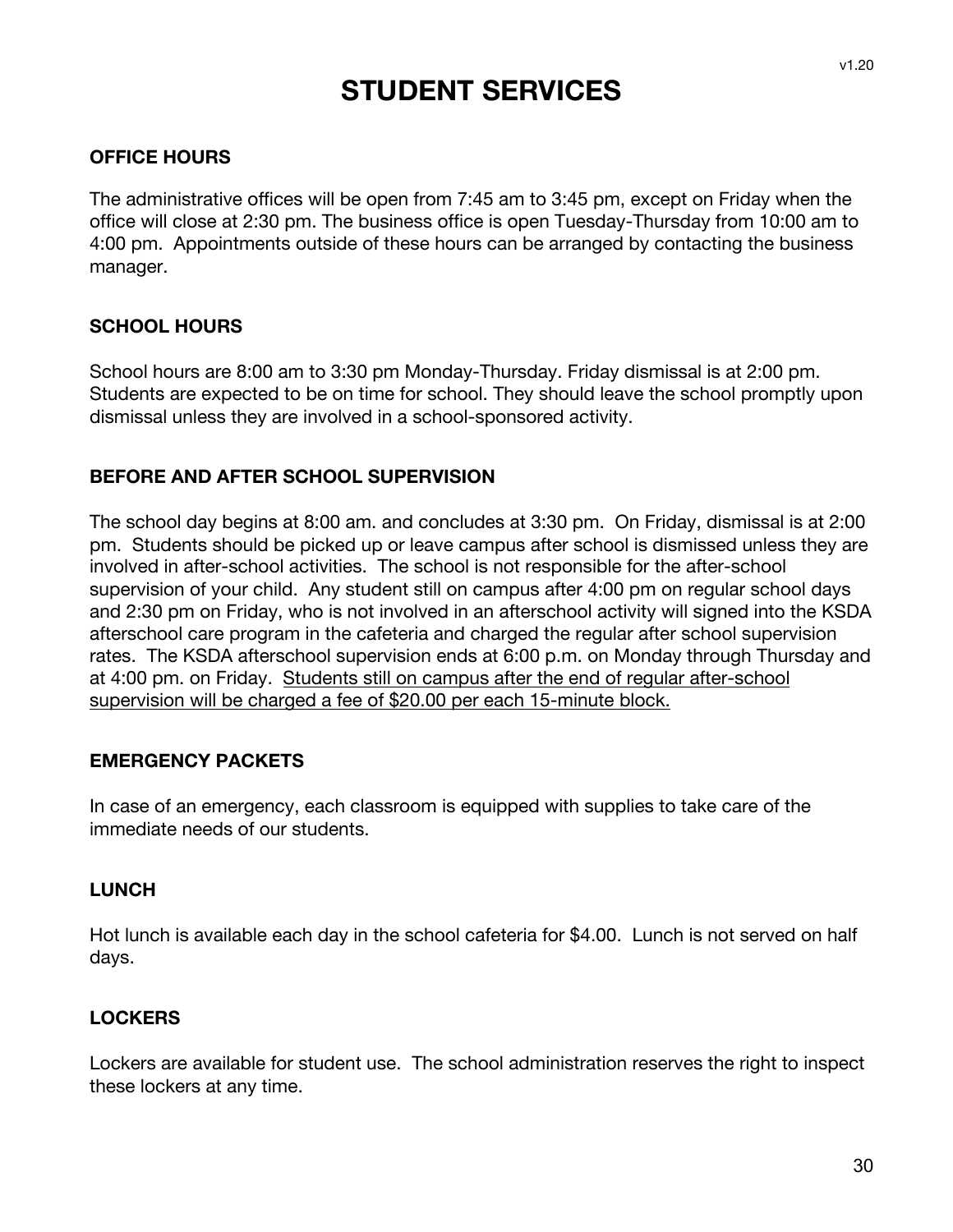#### **SCHOOL VIDEOS AND/OR PHOTOS**

The school uses videos and photos for various events, programs, publications and the school website during the school year. We will use group pictures, individual pictures, campus pictures, and videos. By enrolling a child at PSAA, parents or guardians are granting permission to the school to use videos or photos of their child for school purposes.

#### **SCHOOL TELEPHONES AND USAGE**

Office phones are for school business only. The staff may occasionally allow students use of phones for emergency calls

Student cell phones are not to be used during class time, unless prior permission from faculty or staff has been given. Violations of this rule will depend on classroom rules and may be subject to a \$10.00 fine. Repeated violations may result in the phone being confiscated for a longer period of time.

#### **MEDICATION AT SCHOOL**

All prescription and non-prescription medicine must be clearly labeled and kept in the school office. Non-prescription medication may be dispensed at the school from the administrative office if parental consent is provided. Prescribed medicine will only be administered to a student when his/her name is officially inscribed on the dispensing container. Parents must send a note with a prescribed medication that contains specific directions for dosing along with their consent for that medication to be given to their child. Students are not allowed to self-medicate and should not keep any medication on their person during school hours.

#### **ILLNESS**

Students who exhibit symptoms of the following types of infectious diseases such as gastrointestinal, respiratory, and skin or direct contact infections, may be excluded from the school if it is determined that any of the following exist:

- 1. The illness prevents the student from participating in the program activities.
- 2. They have or have had a fever in the past 24 hours. A student must be fever free without taking fever-reducing medication for 24 hours before returning to school.
- 3. Diarrhea or vomiting for 24 hours without medication before returning to school.
- 4. Conjunctivitis (pink eye) until clear and without symptoms for 24 hours.
- 5. Head lice, free of all nits and mites.

Students who are mildly ill can remain in school if they are not contagious, and they can participate in the daily program, including physical activities. This includes students with a slight cold or allergy, or have been on antibiotics for 24 hours or more.

#### **FIELD/CLASS TRIPS**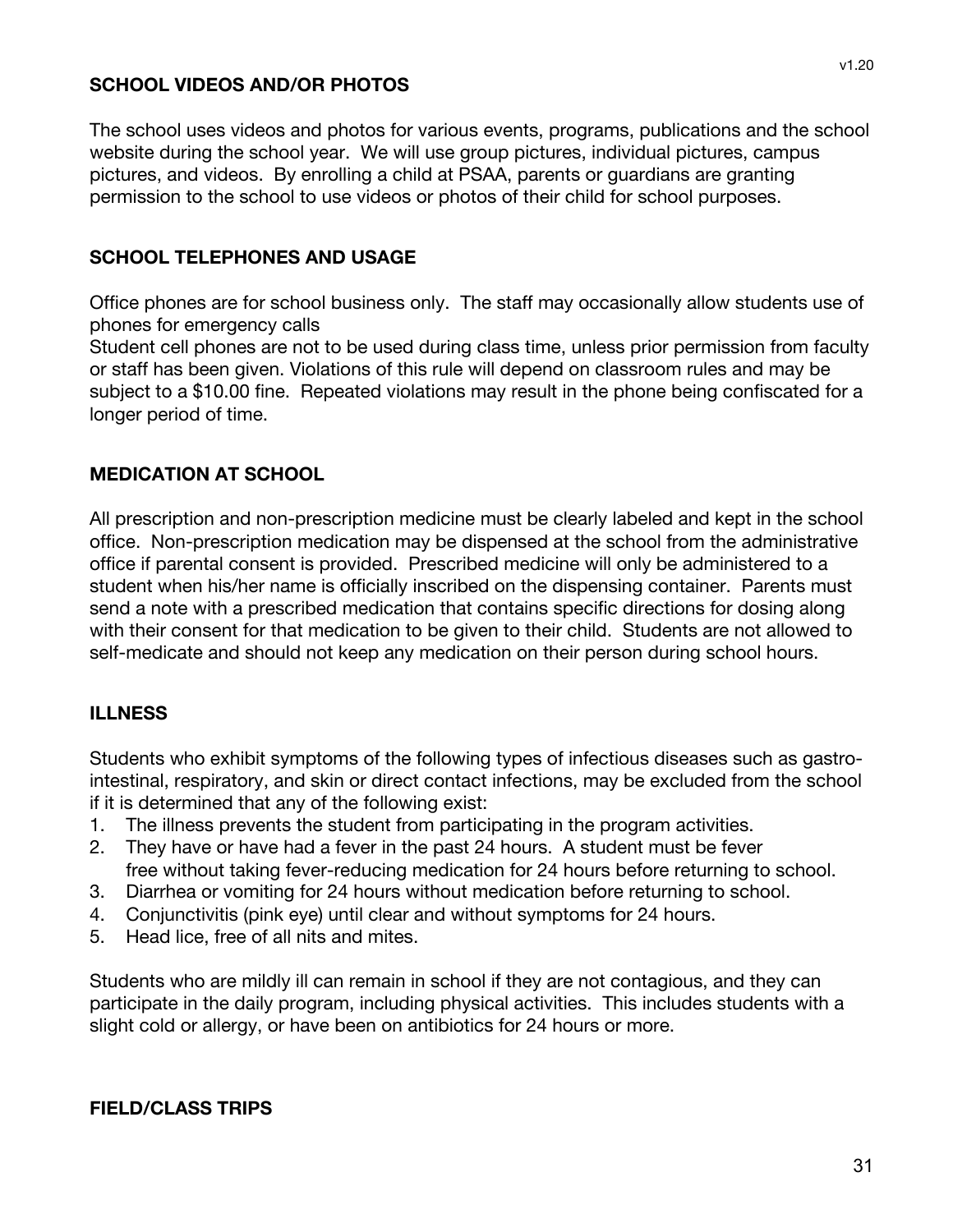Field trips are an important educational tool and all students are expected to participate fully in all school programs. Parents will be notified of all field trips.

Student participation in field trips or class trips is a privilege and not a right. Student may forfeit the privilege of participating in such activities should their personal citizenship, behavior, or academic performance warrant such restrictions. Field trips and class trips are only for students in that particular class or grade. Other school-age siblings will not be allowed to participate. Students not enrolled at PSAA will not be allowed to participate.

Being a parent sponsor is a responsibility that should not be taken lightly as the safety and security of all of our students must be the first priority. The number of parent sponsors participating in off campus activities may also be limited by the location of the activity.

## **FIELD TRIP PERMISSION**

Permission slips will be sent home to notify the parents of the activity and possible accompanying charges. Parents have the right to prevent their children from attending certain field trips. This can either be done by a written note or telephone call to the school.

## **VISITORS**

All individuals wishing to visit the campus should register with the school office upon arrival and obtain a pass that must be displayed at all times. Visitors are expected to cooperate with the school program and comply with the requests of teachers or school administrators.

Anyone noting any unusual or suspicious individuals wandering on the campus should notify the principal or school office immediately. No student visitors or relatives of students will be allowed at school without prior approval which includes: notification of request to the front office, the classroom teacher(s), and written permission from the visitor's parent or guardian. The presence of student visitors is discouraged in order to avoid disruption in the school program.

Parents of our students are always welcome to visit the school. Please schedule all conference visits through the school office or directly with the specific teacher in advance. Parents, when coming onto campus during the school day, should sign in at the office and not go directly to the classroom and potentially interrupt the class. School board members are welcome to visit the school but are asked to sign in at the office upon arrival. Guests will be expected to comply with the basic rules and policies of the school and should not be a distraction to the normal academic pursuits of the day.

## **EMERGENCY PROCEDURES**

The staff of PSAA is prepared to handle a variety of emergency situations with procedures that are specifically designed for maximum safety of the students. Staff members are trained in CPR and First Aid.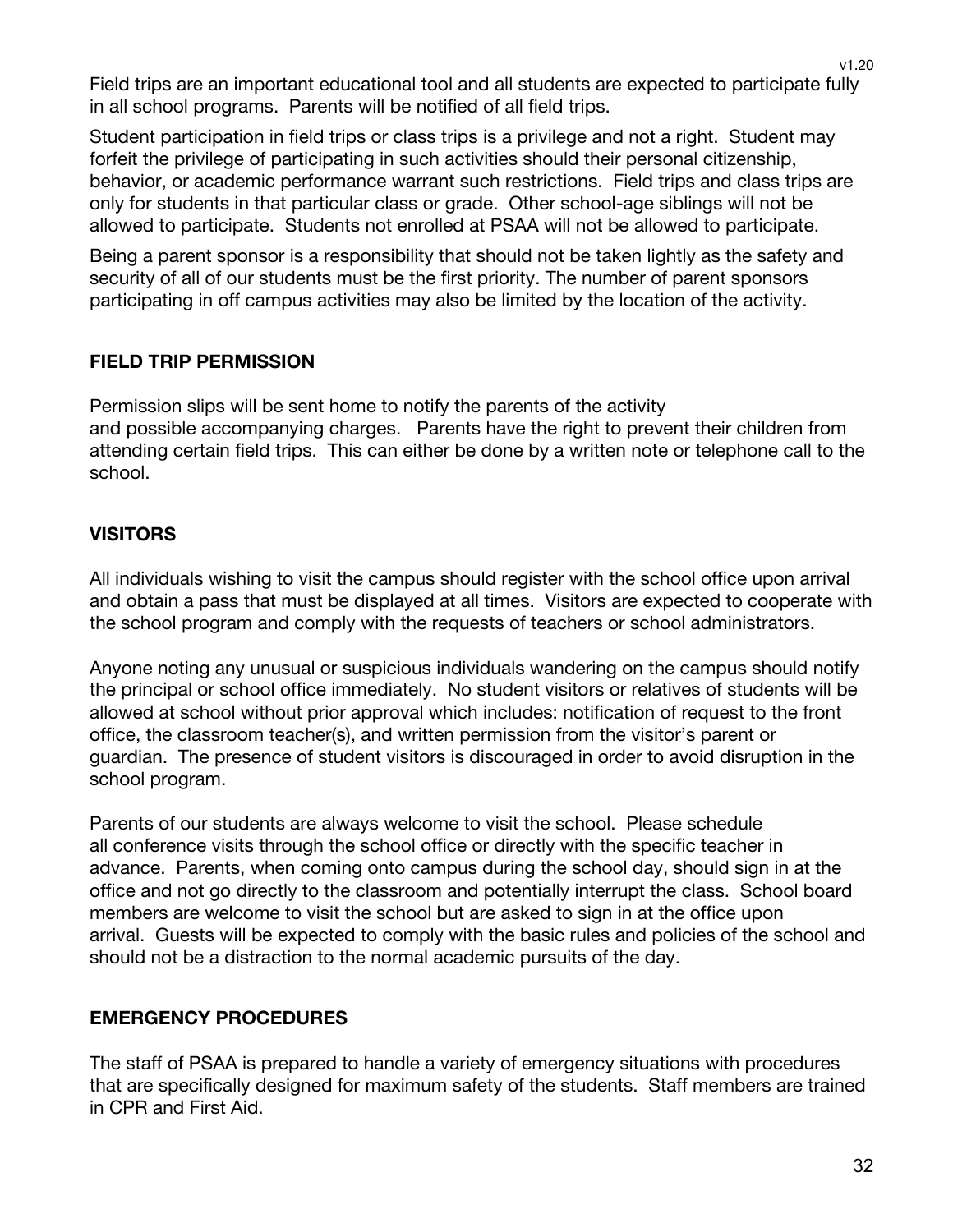#### **FIRE DRILLS**

Fire and emergency drills are periodically conducted according to state law. All students are expected to fully cooperate with the PSAA staff in these necessary drills. Through these drills students are taught to respond quickly in a serious, disciplined manner should a dangerous situation occur.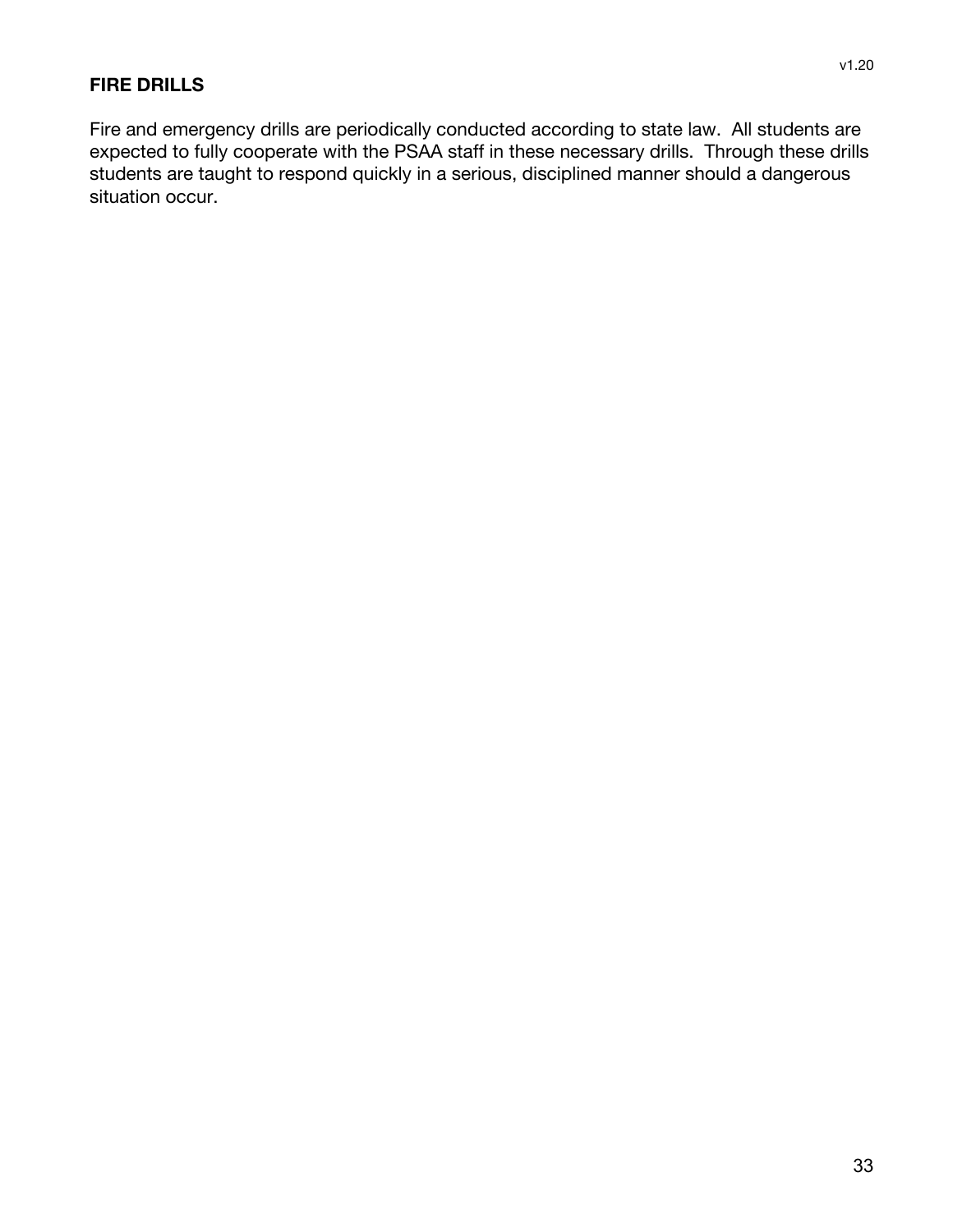## **STUDENT LIFE**

#### **CHAPEL AND ASSEMBLY PROGRAMS**

Chapel and assembly services are important for building school spirit and unity and are considered an important part of the school curriculum. Books, notebooks, or other materials for studying or reading are not permitted in assemblies or chapel programs. Courtesy and appreciation should be shown to all speakers, performers, and program participants.

#### **HALL POLICY**

During school hours, students are expected to be in a classroom or study hall. Students in the hall must have a classroom pass for the specific purpose of using the restroom or reporting to the office. Books and personal items should be stored in a hall/gym locker or classroom.

#### **LOCKERS**

Lockers are available for students. We ask students to please USE your locker. This is the only way to secure your personal items. Lockers are a convenience privilege. Any vandalism, modification, marking or defacing, or unauthorized entry of a locker will result in suspension of locker privileges. Lockers ARE NOT to be forced or left unlocked. Lockers are the property of the school. Things displayed in lockers should be consistent with the philosophy of the school. Locker inspections may be made from time to time. The school reserves the right to search any locker it deems necessary. **SECURITY OF LOCKER CONTENTS AND LOCK COMBINATION IS THE SOLE RESPONSIBILITY OF THE STUDENT.** The school assumes no responsibility for damage to or loss of books, clothing, musical instruments, or other personal property left by anyone on the school grounds or in the school building either during or after school hours.

#### **FOOD/DRINK**

Food is not allowed in classrooms. Consumption of food and drink will be limited to authorized areas (student lounge and cafeteria). Food or drinks are not allowed in the computer lab or in the vicinity of school computers. Food or drinks (with the exception of water) are not allowed on the gym floor.

#### **BANQUETS**

Under certain conditions, outside dates may be escorted to the ASB/JSB Banquets. Students must follow the prescribed process for obtaining approval of an outside date. Outside dates must be willing to adhere to regular PSAA school rules. Elementary students and students more than 2 years past their high school graduation are not eligible to attend PSAA banquets.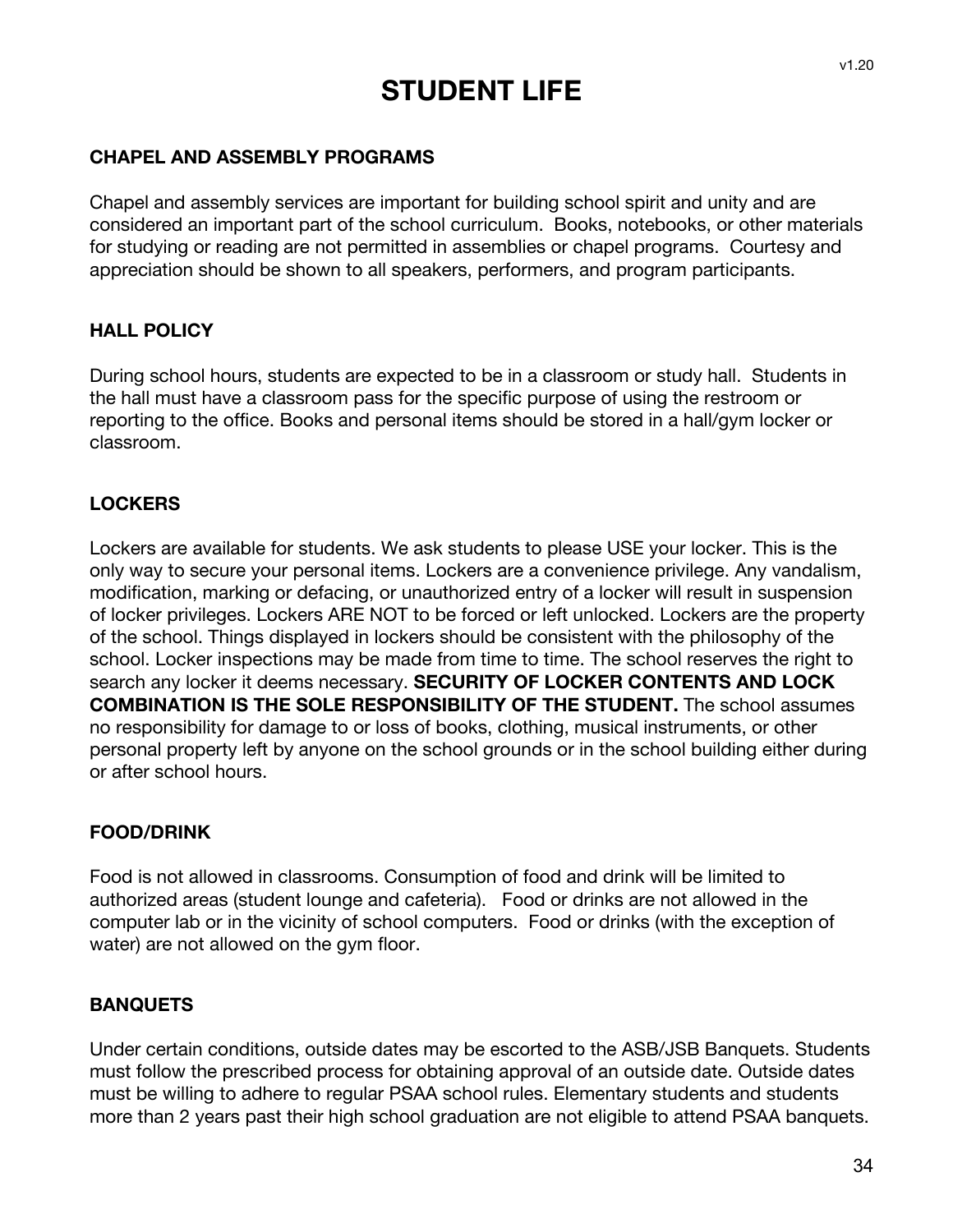Requests to bring an outside date must be submitted **AT LEAST two weeks prior** to the event for faculty approval.

#### **CLOSED CAMPUS POLICY**

PSAA operates as a "closed campus" and students are not allowed to leave campus during school class time (8:00 am to 3:30 pm). Students must sign out at the office when leaving with an authorized adult during these times.

## **SENIOR PRIVILEGE**

The only exception to PSAA's "closed campus" policy is that for  $2<sup>nd</sup>$  Semester a senior student may be granted off-campus driving privileges during the lunch period based on demonstrated responsibility exhibited 1<sup>st</sup> Semester. Seniors will need to complete the appropriate, notarized paperwork that includes both a parental signature of approval as well as school authorization. Students are required to sign in and out at the office when entering and leaving campus. Like all other students, seniors are expected to arrive on time for class and other activities. Academic, behavior, and attendance problems will result in forfeiture of senior off-campus driving privileges. Seniors are not permitted to have other students in their car when driving during the school day.

## **LEAVING SCHOOL EARLY**

Any student who needs to leave during the school day due to illness or appointments must sign out with the front office before leaving with an authorized adult. The parent needs to send a note to the school office. The student needs to sign back in when they return from their appointment.

## **SCHOOL CLOSURE**

In the event of emergency or extreme weather conditions, the school will utilize the Flash Alert News Wire (notifies major TV news networks), FACTS email system, and Remind text system. Families can also check the school's social media sites, Facebook and Instagram.

#### **ELECTRONIC EQUIPMENT**

No electronics, with the exception of tablets and personal computers may be used during the school day (8:00 am to 3:30 pm) unless authorized by a school staff member for a specific educational purpose. Personal computers are allowed only for educational use. Other electronic equipment, toys, or games are not to be used on campus during the school day or on any school sponsored trips. Non-educational use of electronics (i.e. gaming, personal music listening, etc.) is not allowed during the school day.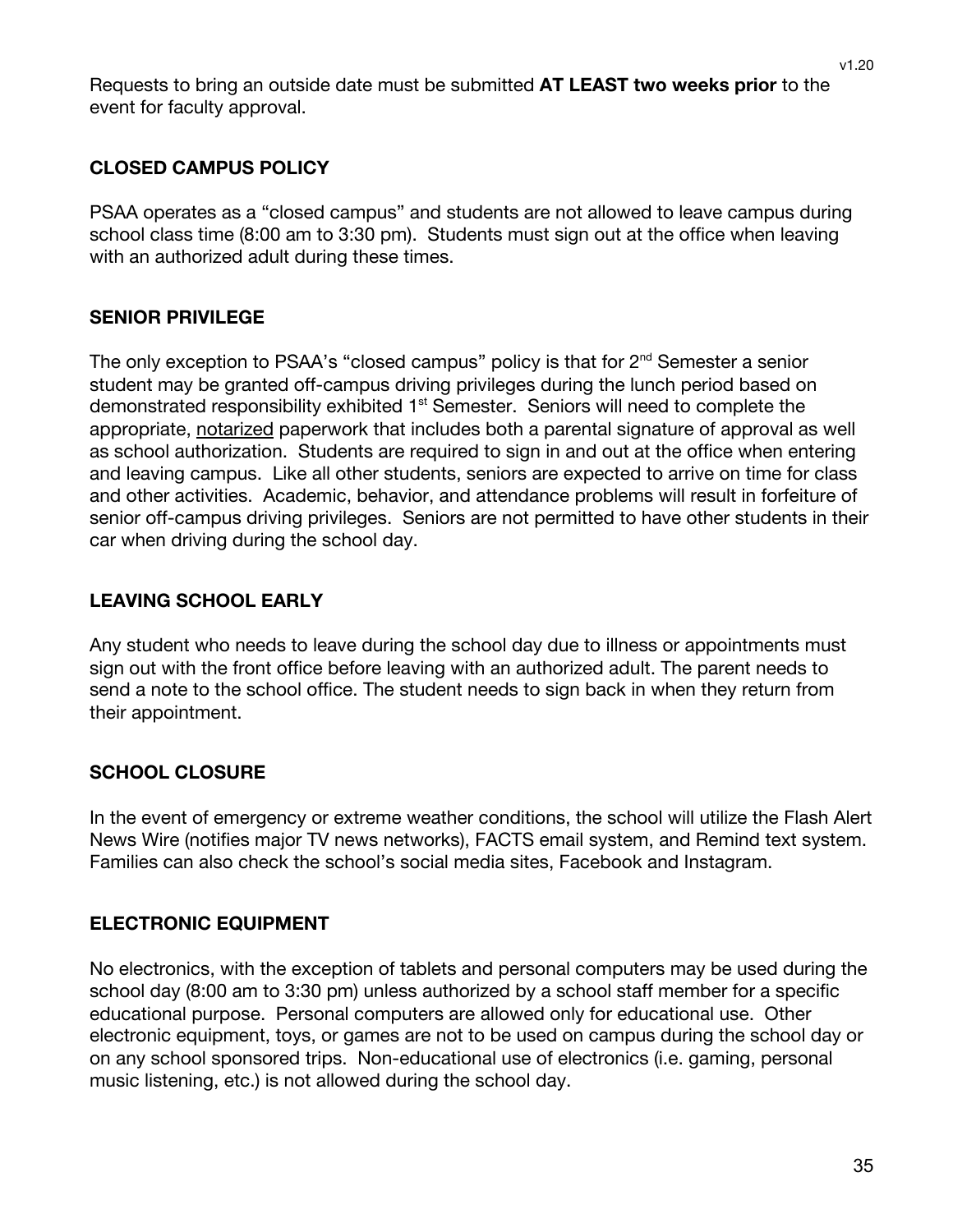Exceptions to this policy may be allowed in special circumstances or for certain classes at the discretion of an individual teacher. Should a teacher permit the use of such a device for class, it can be used only for class and then must be put away. Otherwise, such items, if visible or being used may be confiscated and held until the end of the school day. A \$10.00 retrieval fee may be charged. Repeat violations will result in items being confiscated for a longer period of time and returned only to a parent. PSAA personnel will not be held responsible for any electronic equipment brought to school that is damaged, lost, stolen or confiscated.

## **MOBILE PHONES AND OTHER COMMUNICATION DEVICES**

Although PSAA recognizes that parents want to be able to reach their students by phone, mobile phones and communication devices (i.e. watches, tablets) must be turned OFF and OUT OF SIGHT during class time. Communication devices may be used during breaks and at lunch. Exceptions to this policy may be allowed in special circumstances or for certain classes at the discretion of an individual teacher. Should a teacher permit the use of such a device for class, it can be used only for class and then put away. Communication devices will be confiscated if used, seen, or heard in class. A \$10.00 retrieval fee may be charged. Communication devices that are confiscated repeatedly may be held until the end of the semester or school year. PSAA assumes no responsibility for any communication device that is brought onto the PSAA campus.

School administration, teachers, or staff may, when necessary, utilize student mobile phone numbers or personal email (call, text, automatic notifications) to communicate important information, updates, or reminders.

## **ACCEPTABLE USE OF TECHNOLOGY RESOURCES**

PSAA recognizes that the appropriate use of technology is an important part of the educational process. The school provides Internet access for student use for educational purposes only. It is a general expectation that all computers, including personal computers and gadgets (i.e. watches, tablets, etc.), used at PSAA are to be used in a responsible, ethical, and legal manner.

The following uses of the Internet and/or social media are considered unacceptable:

- Posting of personal information including, but not limited to, address, phone numbers, etc.
- Re-posting (forwarding) personal communications without the author's prior consent
- Using the network for financial gain, for commercial activity or for any illegal activity
- Attempts to gain unauthorized access to any computer system on or off campus
- Plagiarism and copyright infringement of work found on the Internet
- Accessing profane or obscene content or any site that advocates illegal acts, violence, or discrimination towards others
- Use of email or social media to bully or treat others with disrespect or ridicule
- Copying commercial software or copyrighted material (i.e. music, videos, images) in violation of copyright laws
- Non-educational activities such as playing computer games or viewing movies.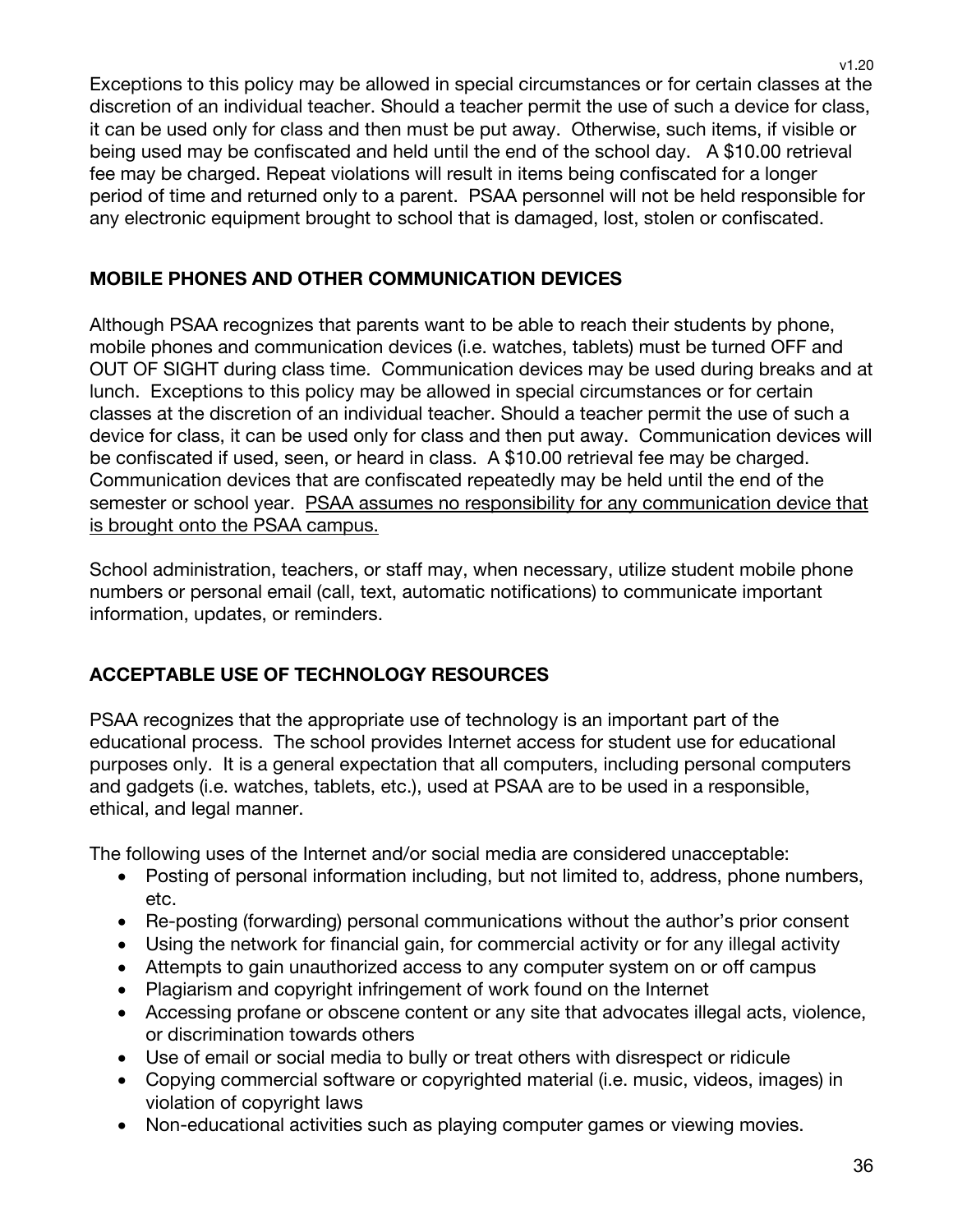v1.20

The person to whom an account is issued is responsible at all times for its proper use. Users must not give a password to another user. Failure to adhere to the policy and guidelines, as described above, may result in the revocation of privileges.

By enrolling at PSAA, students (and their parents) are agreeing to comply with these Acceptable Use Standards.

## **TRAFFIC PROCEDURES**

As a safety precaution for our students please follow all traffic direction arrows and signs. All vehicle traffic is designed to flow in a north to south direction **only.** Please enter using the 108th Avenue N.E. driveway **only** and exit **only** onto N.E. 53rd via the driveway in front, or through the gate behind the school. **Please do not stop or park along the curb in front of the office/gym.** Use marked parking spaces only. Please adhere to the strict 5 MPH speed limit when driving through campus. Because of recess and class schedules, there is **no** parking or **through traffic** in the playground area behind the school from 9:00 am to 3:00 pm. All student parking is located outside the front gate in front of the elementary building and in the gated west parking by Building C.

## **STUDENT DRIVERS**

Any student driving a vehicle to and from school must park the vehicle outside the gate and in the lot in front of the elementary building. A student may lose school driving privileges for unsafe or uncooperative actions. Students may not transport other students to school events without (1) express permission of the school sponsor and (2) express permission being given by the parent/guardian (of both students) to the school sponsor.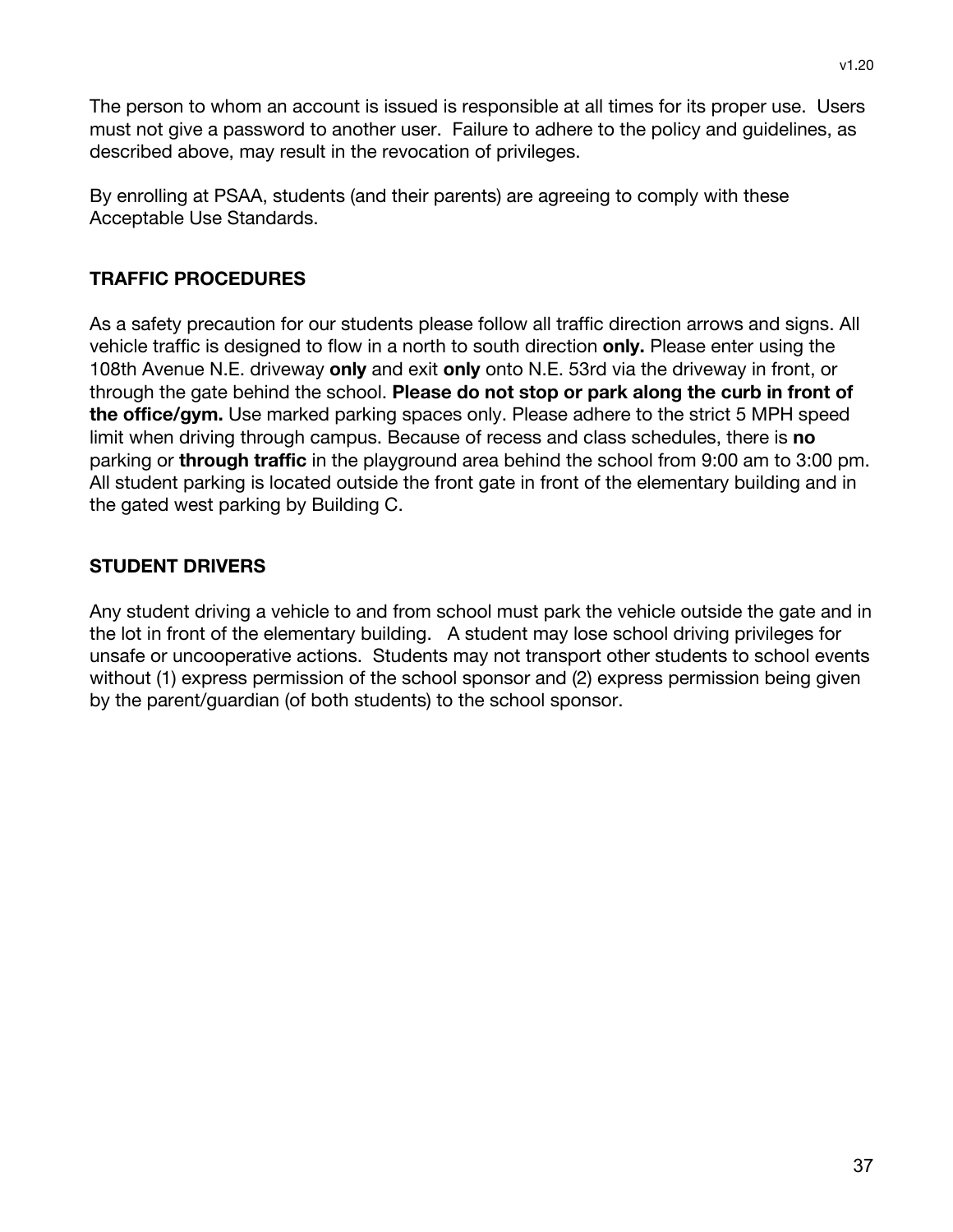## **EXTRA-CURRICULAR ACTIVITIES**

#### **EXTRACURRICULAR ACTIVITIES REQUIREMENTS**

The school provides a wide variety of campus life and extra-curricular activities for students to participate in, some of which are listed below. Student participation in extra-curricular activities may be limited due to academic or disciplinary concerns.

#### **ASSOCIATED STUDENT BODY (ASB)**

ASB is the general organization of the student body that is responsible for social, spiritual and cultural activities. ASB provides leadership opportunities for students. Activities include vespers, banquets, Spirit Week, Connect, and friendship activities. Visitors may be welcomed with prior approval.

#### **MUSIC GROUPS**

PSAA has music groups suited to the varied musical interests of its students. Among these groups are the Band, Jazz Band, Flute Choir, Choir, and Dodici. These groups present programs for various church, civic, and school activities. Membership requirements include attendance and participation in all scheduled programs. Students may participate in the annual WWU Music Clinic as well as a music tour at the end of the year. Students may drop a music program only at the end of the  $1<sup>st</sup>$  semester.

#### **SPORTS PROGRAM**

Students may try-out for the following sports: Soccer, girls' volleyball, basketball, bowling, golf, and track and field. Other sports may be offered during the school year depending on the interest level. Good sportsmanship is required and expected for all participants and fans. To participate in the sports program students must receive a C or higher in all classes with a minimum of 2.0 GPA. Acceptable attendance is required as well. It is a privilege to be a part of the sports program at PSAA. Grades will be checked on game day. Students who fall short of the academic requirements will be ineligible to compete.

An athletic fee of \$150.00 to \$350.00 for Varsity and JV (cost dependent on sport). Students participating in sports programs must have a sports physical exam every two years. Sports physicals must be completed before the first practice. Our Athletic Program is governed by the Washington Interscholastic Activities Association (WIAA) and must abide by all rules and procedures. There are no exceptions.

#### **CLASS ORGANIZATIONS**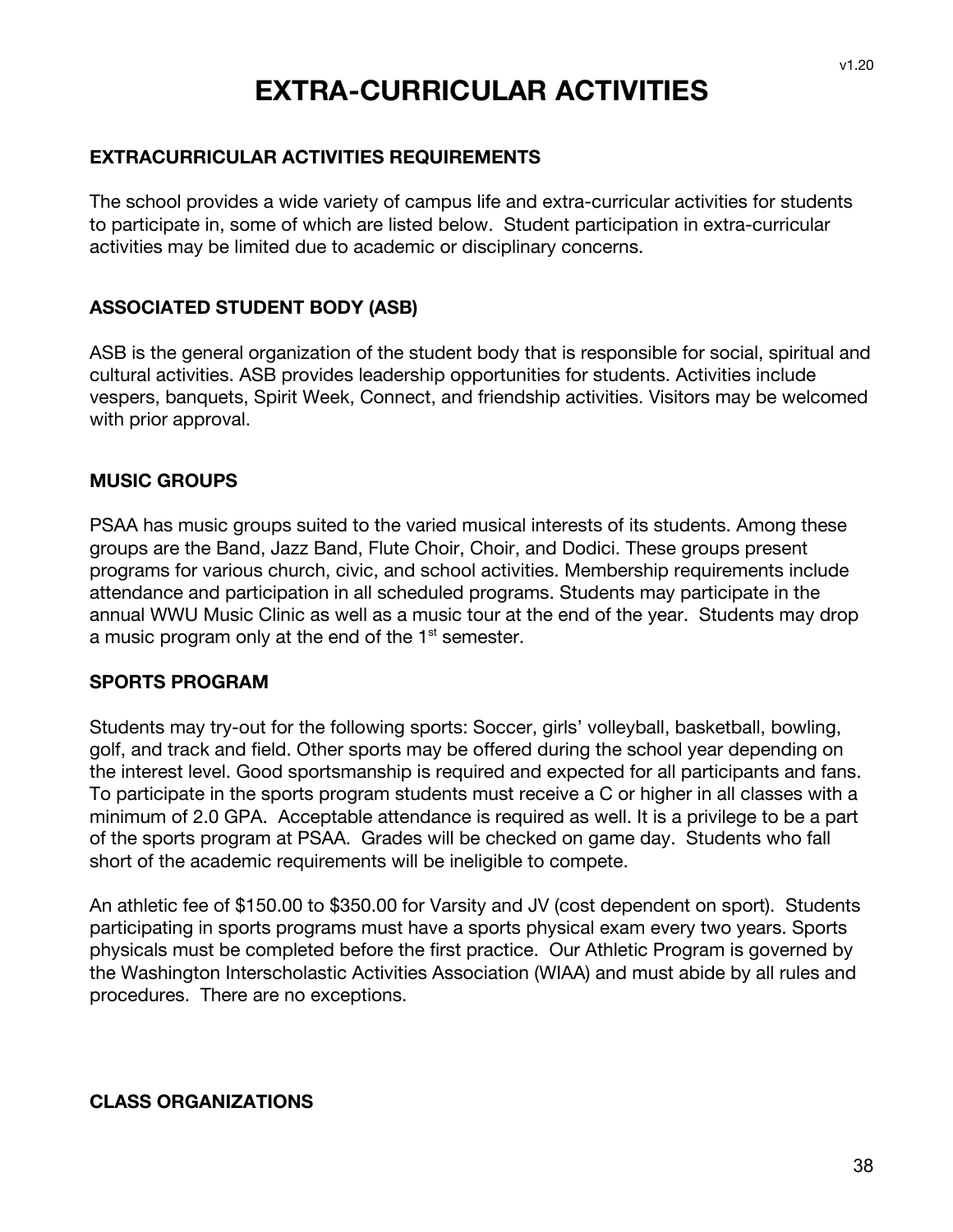v1.20

Class organizations provide leadership opportunities for students. Officers and sponsors are responsible for planning class activities (see Leadership Criteria for officers).

## **MISSION TRIPS**

Groups of students may choose to spend vacation time helping others. Some of the countries visited: Mexico, India, Honduras, Costa Rica, Fiji, Mississippi, Belize, and Dominican Republic to build churches, schools, etc. Through this opportunity, students have the experience of serving God and our church. Biennial foreign trips alternate with local mission trips. International trips are reserved for Juniors and Seniors.

## **CAMPUS MINISTRIES**

PSAA supports an active campus ministries program whose goal is to provide each student with the opportunity to be involved in some form of ministry. The officers are composed of elected class pastors. Students have the opportunity to participate in:

- •Small Group Bible Studies •Regular Outreach Activities
- •Week of Prayer •Student Tutor Programs
- •Music/Worship/Drama Teams •Community Service Projects
- 
- 
- 
- •Mission Trips **•Prayer Groups**
- •Local Area Church Worships •Spiritual Retreats/Bible Conferences

#### **LEADERSHIP CRITERIA**

All candidates for office must have observable positive Christian behavior. A leadership position will be forfeited if a student is involved in major disciplinary action or does not continue to support Christian values and/or display loyalty to the school. **All candidates for any office must get final approval from faculty before running.**

#### **Major office leadership:**

These include ASB President, ASB Vice-President, ASB Spiritual Vice-President, Freshman Class President, Freshman Class Vice-President, Sophomore President, Sophomore Class Vice-President, Junior Class President, Junior Class Vice-President, Senior Class President, Senior Class Vice-President, and Yearbook Editor.

•A student may hold only one major office at a time, unless approved by faculty. •A student must have at least a 2.5 GPA for the previous year and maintain a 2.5 GPA with no D's or F's while in office.

#### **Minor office leadership:**

All other offices than those listed above are considered minor offices. A student must have at least a 2.3 GPA for the previous semester as well as the current year's cumulative GPA with no F's. These GPA's are to be computed separately. A student with a lower GPA desiring to run for an elected position may appeal to the faculty.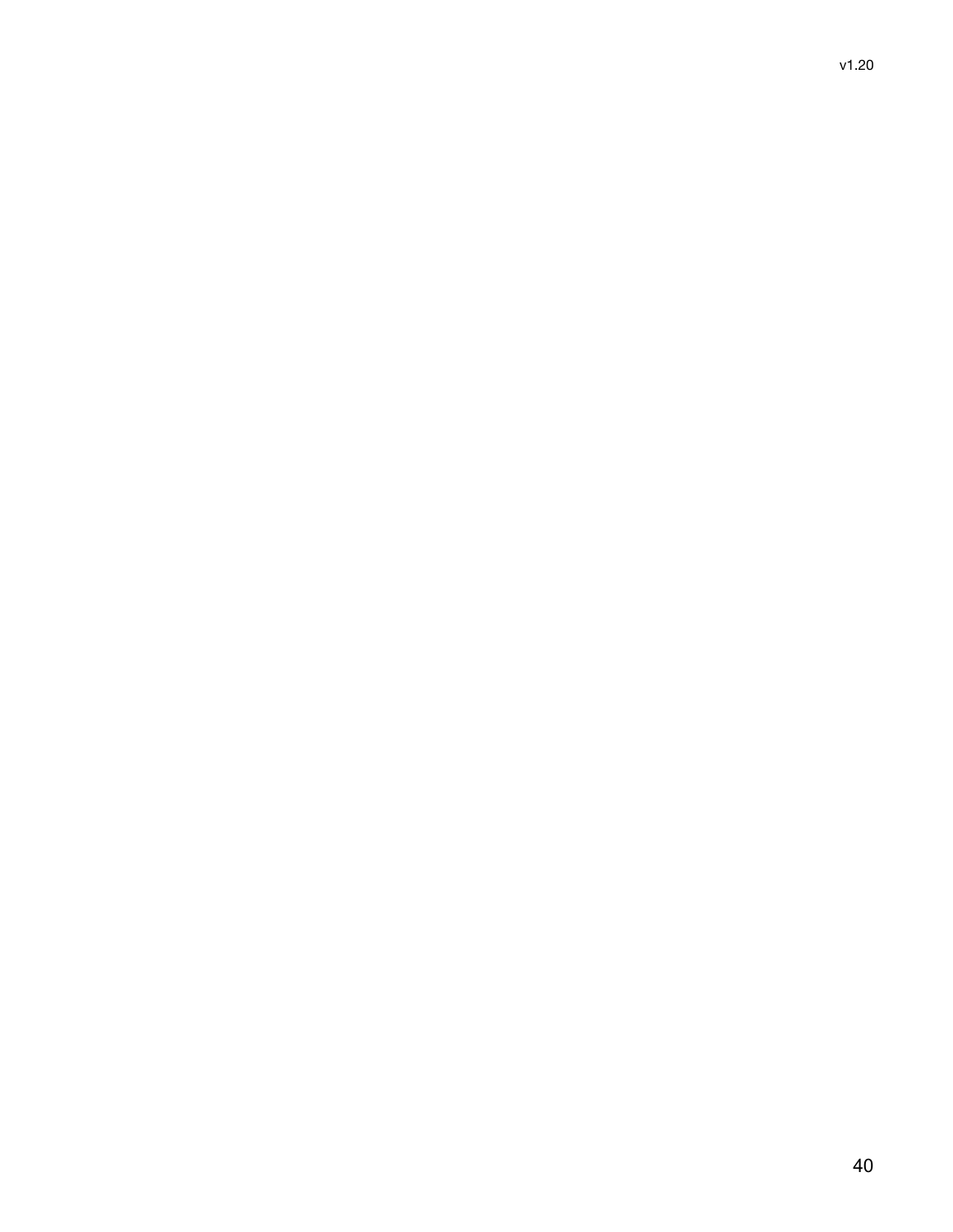## **DISCIPLINE**

Every effort is made to help the student see the importance of cooperating with school rules as a means of character development and good citizenship. Disciplinary actions are primarily intended to be redemptive, remedial and corrective rather than punitive. Discipline at PSAA is carried out fairly and carefully and with consideration given to the student's temperament, disposition, and ability to comprehend the difficulty that a particular behavior is creating. Discipline is administered with careful regard given to the protection of the student's personal integrity and sense of self-worth. Parent-teacher communication is vital in letting the child know that there is a team effort to help him or her achieve the best behavior possible.

The goal of all rules and regulations at PSAA is to create a safe, effective learning environment for students and faculty. Anything that contributes to positive development of students will be encouraged. Anything that interferes with that growth will be discouraged and may lead to a disciplinary action.

#### **DISCIPLINARY CONSEQUENCES**

When a student is not making a positive contribution at school, every effort is made to allow a student the opportunity to self-correct a particular issues or concern. Should this be unsuccessful, in correcting the matter, a student's parents will be notified (by the appropriate staff member, classroom teacher, or school administrator) of the concern so they can have an opportunity to help their student correct the matter. The longer a problem remains unresolved, disciplinary consequences become more significant. Parents will be immediately notified of any disciplinary situation that is considered significant or which remains unresolved. Disciplinary consequences may include any or all of the following but not limited:

- •spoken to by a teacher or staff member
- •spoken to by the principal or vice-principal
- •involvement of the parents (i.e. discipline notice or phone call home).
- •meeting with the disciplinary committee
- •loss of privileges (involvement in extra-curricular activities, trips, etc.)
- •probation
- •suspension
- •expulsion

All members of the school staff share in the responsibility for supervision of student conduct. Minor disciplinary matters are dealt with by individual staff members or teachers. Repeated offenses or significant infractions of school rules will be handled by school administration in consultation with the school's Discipline Committee.

#### **DISCIPLINE COMMITTEE**

Classroom teachers generally handle student disciplinary issues in the classroom. However, issues that happen outside the classroom, or issues that become repetitive or remain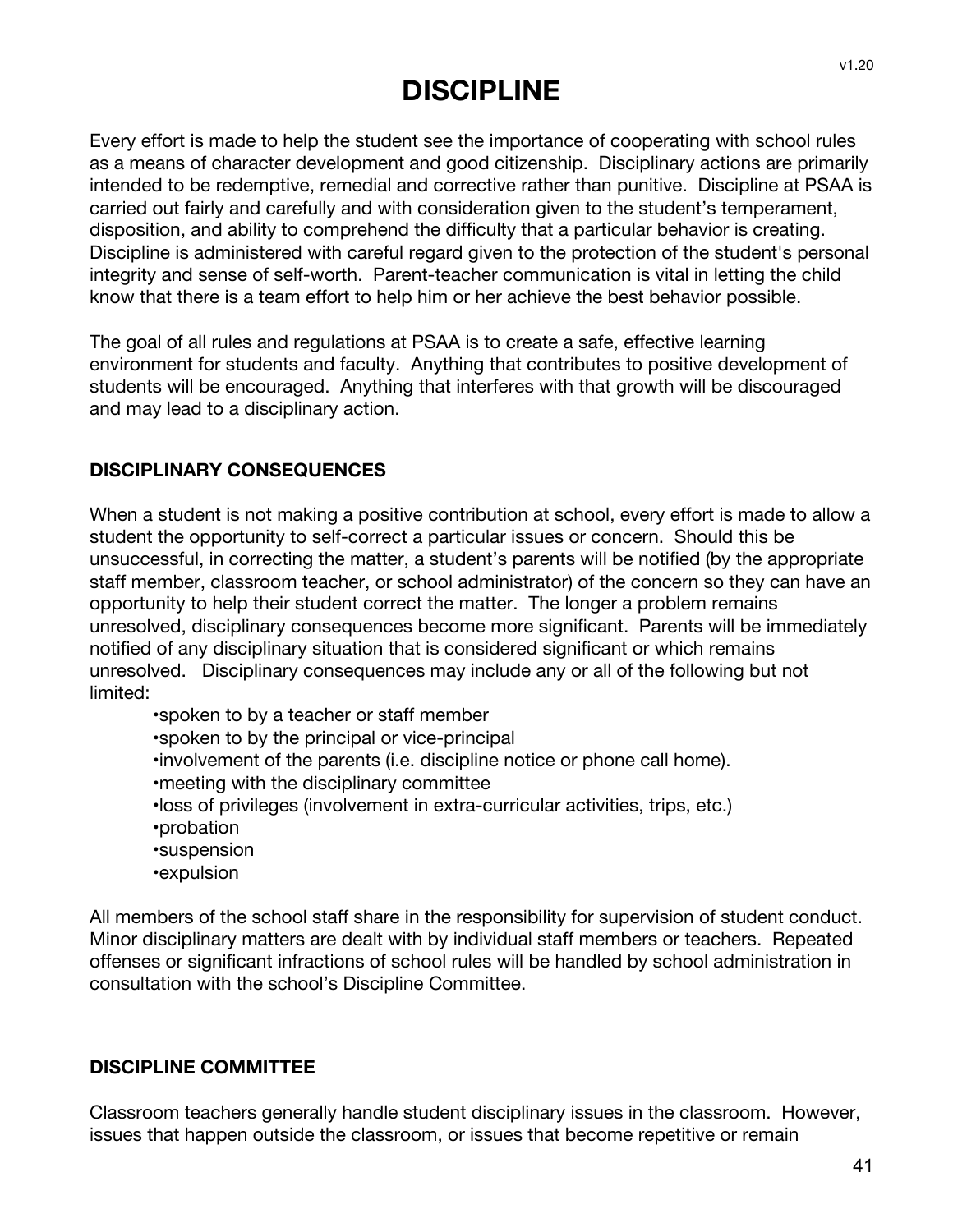unresolved will be referred to school administration for resolution. In more serious or repetitive situations school administration may convene a faculty disciplinary committee to review the situation, talk with the student or students in question, meet with parents, and determine the appropriate disciplinary consequences. Membership of the Discipline Committee includes: pastor of a SDA church, school board appointed members, teacher(s), and school administration.

## **PROBLEM RESOLUTION**

The success of a student's experience at school depends in a large measure upon the fullest level of cooperation between parents and teachers.

Communication between home and school is very important. Without proper communication, misunderstandings can develop into serious problems. Just because a student may complain regarding a teacher or something that has allegedly happened at school does not mean that there is not another perspective or explanation. Parents are encouraged to resolve concerns in an appropriate manner according to the following procedure established in harmony with the counsel of Jesus in Matthew 18:

- 1. If you have a question or complaint about a specific classroom or school situation, speak directly to the teacher involved.
- 2. If still unresolved, speak with the principal. A parent-teacher-principal conference may be arranged to discuss the issue more fully to help arrive at feasible and fair resolution to the problem.
- 3. If still unresolved, a parent or guardian may contact the school board chairperson to discuss further avenues of inquiry.

Please resist the urge to solve the problem in the court of public opinion. The goal of the problem resolution procedure is to solve problems at the lowest possible level.

## **STUDENT CONFLICT RESOLUTION**

PSAA operates under the principle of non-violence for all resolution of conflicts and all disputes and conflicts between students should be resolved by verbal negotiations in an atmosphere of trust and good will. Students are encouraged to utilize a teacher or the principal as a negotiator/facilitator in the communication process. Physical and emotional intimidations or bullying are prohibited.

## **CODE OF CONDUCT**

PSAA seeks to instill in students the highest level of personal conduct and integrity. Every effort is made to insure a positive, safe and secure school environment in which all students can grow and develop in positive manner. Expectations for students are based on (1) Seventh-day Adventist Christian standards, (2) Community rules and expectations, and (3) basic common courtesies expected by all. In essence, students should honor God in whatever they do. The school endeavors to help students understand that what they do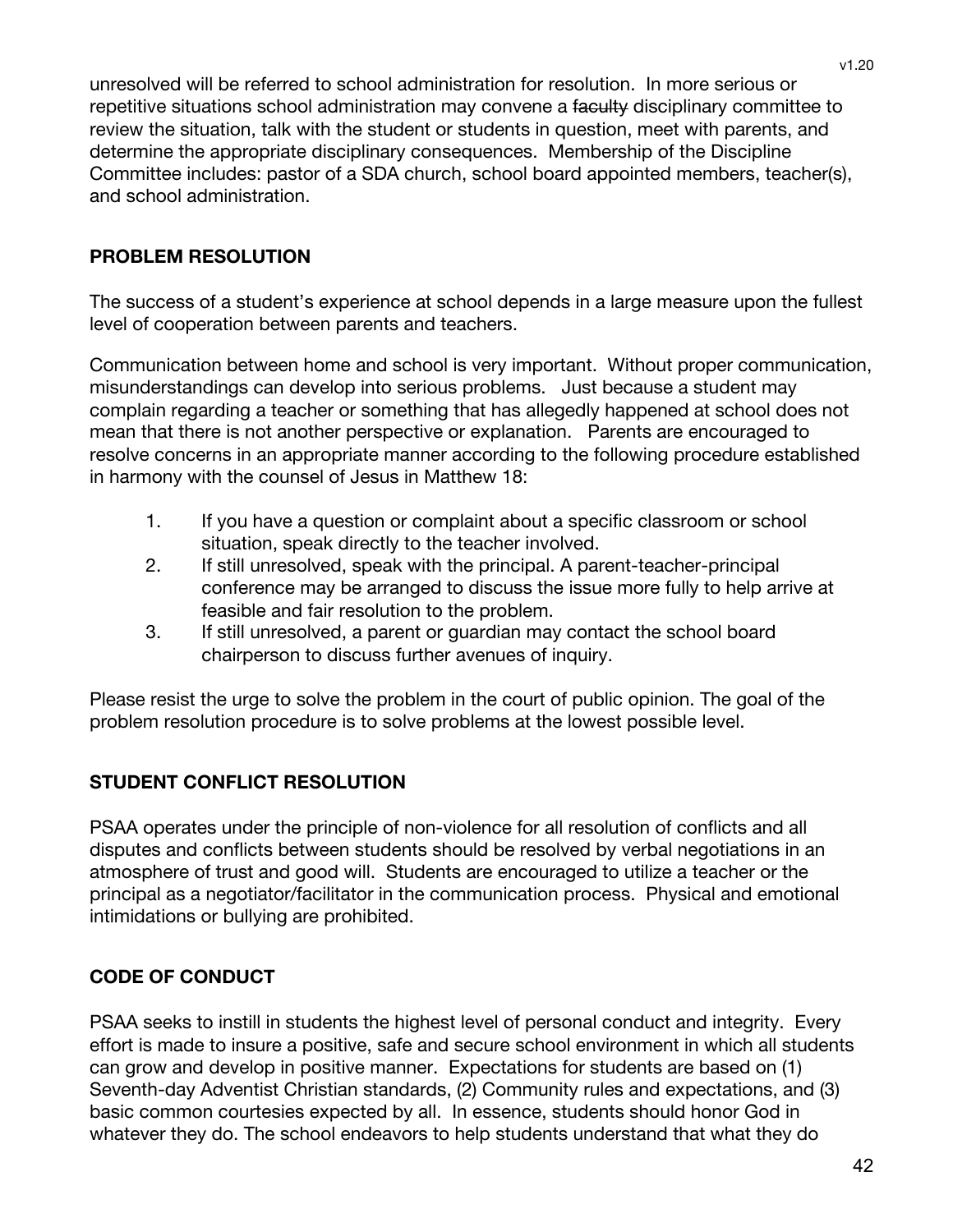matters and that their conduct both on and off campus can impact the status of their continued enrollment at PSAA. In this regard, the following behaviors are clearly not tolerated:

- 1. Use of profane and inappropriate language.
- 2. Possessing or displaying obscene literature or pictures, making lewd suggestions, or indulging in lewd behavior.
- 3. Possessing tobacco, alcoholic beverages, drugs or drug paraphernalia, or vaper pens.
- 4. Gambling
- 5. Forgery, dishonesty, stealing, willful deception, plagiarism, or any other form of dishonesty.
- 6. Possession or use of fireworks or incendiary devices of any kind.
- 7. Conspiring to bully or participating in bullying or initiations of any kind
- 8. Inappropriate physical contact or display of affection.
- 9. Displaying a detrimental attitude or lack of cooperation with the school's basic philosophy of education
- 10. Possession of a firearm or weapon including weapon facsimiles or toy weapons.

The above list should not be construed to be all-inclusive. Additional standards or regulations may be given either verbally or in written form at any time, and such announcements will carry the same authority as those printed in the handbook.

## **WEAPONS POLICY**

PSAA is committed to providing a safe and secure school environment for all students. Any student who has carried onto or possessed a firearm on the school premises, schoolprovided transportation, or to other places where school-sponsored activity is taking place, shall be subject to immediate expulsion. Additionally, students who are aware and fail to report that another student has a weapon will also be subject to discipline. Any student in violation of this policy shall be promptly reported to their parents/guardians and, as required by law, shall be reported to the local law enforcement agency.

Dangerous weapons include firearms, air guns, sling-shots, clubs, metal knuckles, knives, martial arts weapons, or any other device deemed dangerous by faculty, staff or administration.

Toy guns or toy weapons are not allowed. These toys convey a philosophy contrary to that of the school and can be mistaken for the real thing.

Any student who makes a threat against another student or staff member either verbally or through any media, shall be subject to immediate expulsion. Serious threats may immediately be reported to the local law enforcement agency.

## **STUDENT HARASSMENT /BULLYING**

PSAA is committed to providing a school environment free of harassment in any form for all students and staff. Incidents of harassment should be reported to school administration so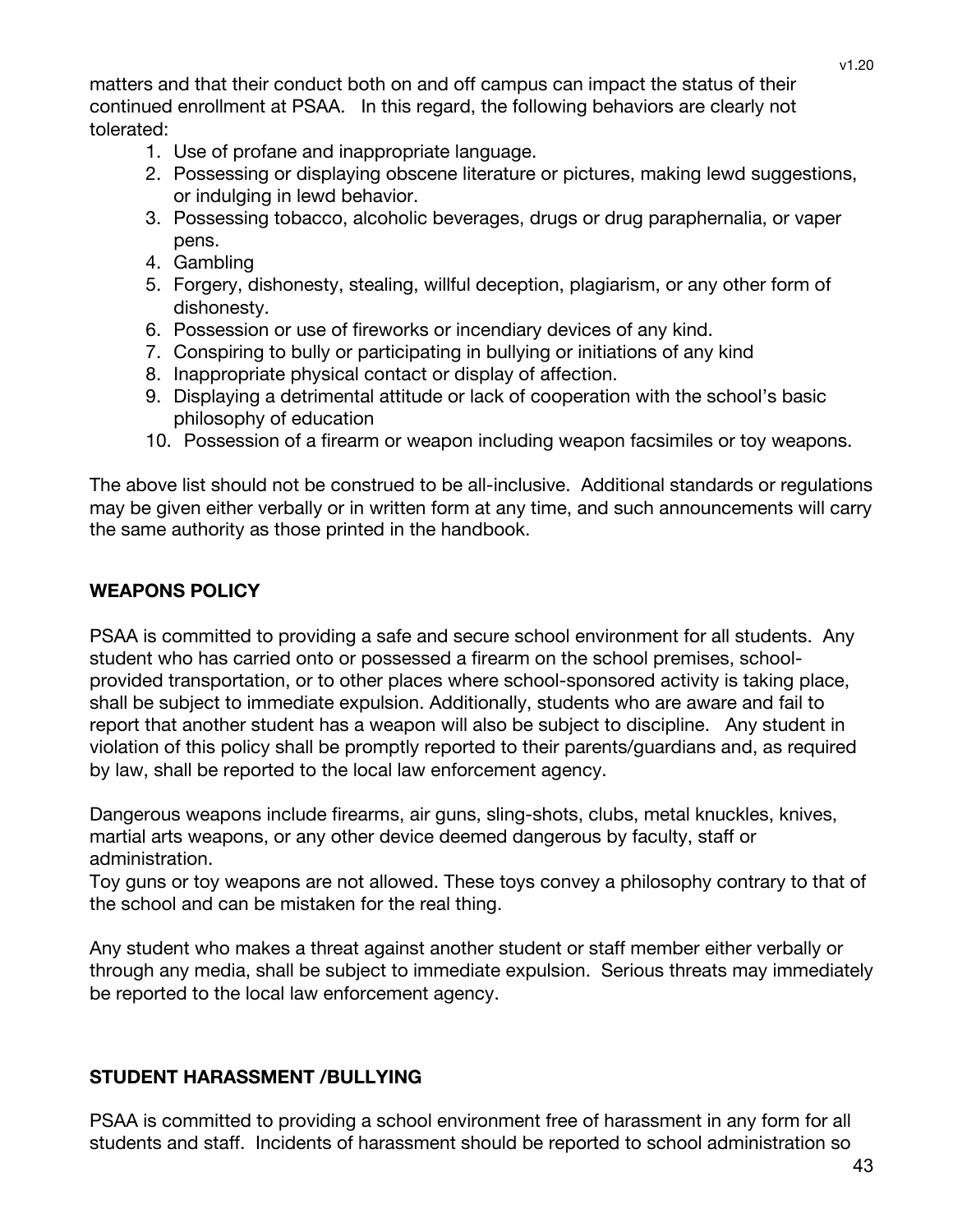v1.20 that appropriate action can be taken. Students who harass others are subject to discipline up

Harassment/Bullying behavior may be defined in several ways, such as:

to and including withdrawal or expulsion.

- Physical: unwanted or unwelcome physical touching, pinching, contact, assault, deliberate impeding or blocking of movements or generally interfering with another.
- Verbal: derogatory comments, ethnic comments, jokes, propositions, or degrading words to describe an individual.
- Visual: leering, displaying of any material to embarrass or intimidate; derogatory, demeaning, or inflammatory cartoons, written words, drawings, photographs, offensive material or gestures.
- Sexual: unwelcome sexual advances or requests and other verbal, visual or physical conduct or a sexual nature. Examples include offensive remarks, questions, teasing, jokes, insults, notes, pictures, graffiti, ogling, gestures, or unwanted physical contact.
- Electronic: use of electronic media such as social media, email, internet, or texting to harass, demean, bully, or intimidate another.

Students who have experienced harassment should report the incident to school authorities (teacher or administration) immediately. All attempts will be made to investigate the allegations thoroughly before any disciplinary actions are taken.

## **PROPERTY RIGHTS**

Each student is expected to respect the property rights of the school and of all members of the school.

- 1. Students will face immediate suspension or expulsion when found vandalizing school property. Students are expected to replace or pay for any damage they do to school property or the property of others.
- 2. Students will be charged a minimum of \$50 for tampering with locks, student lockers, or any other school property.
- 3. Student having possession of keys to any school locks, without authorization, will be subject to discipline up to an including expulsion.
- 4. THE SCHOOL ASSUMES NO RESPONSIBILITY FOR PERSONAL ITEMS. This includes items that are lost or stolen, damage to books, clothing, musical instruments, cars, bicycles, skateboards, or other items left unattended on the school grounds.
- 5. The school assumes no responsibility for items or materials confiscated which are in violation of school policy; nor is there any guarantee such items will be returned.
- 6. The school reserves the right to permanently keep any confiscated items. The school may charge students a fee to retrieve items which have been carelessly left on the campus (grounds or buildings) and or confiscated.

#### **PROPERTY DAMAGE AND RESTITUTION**